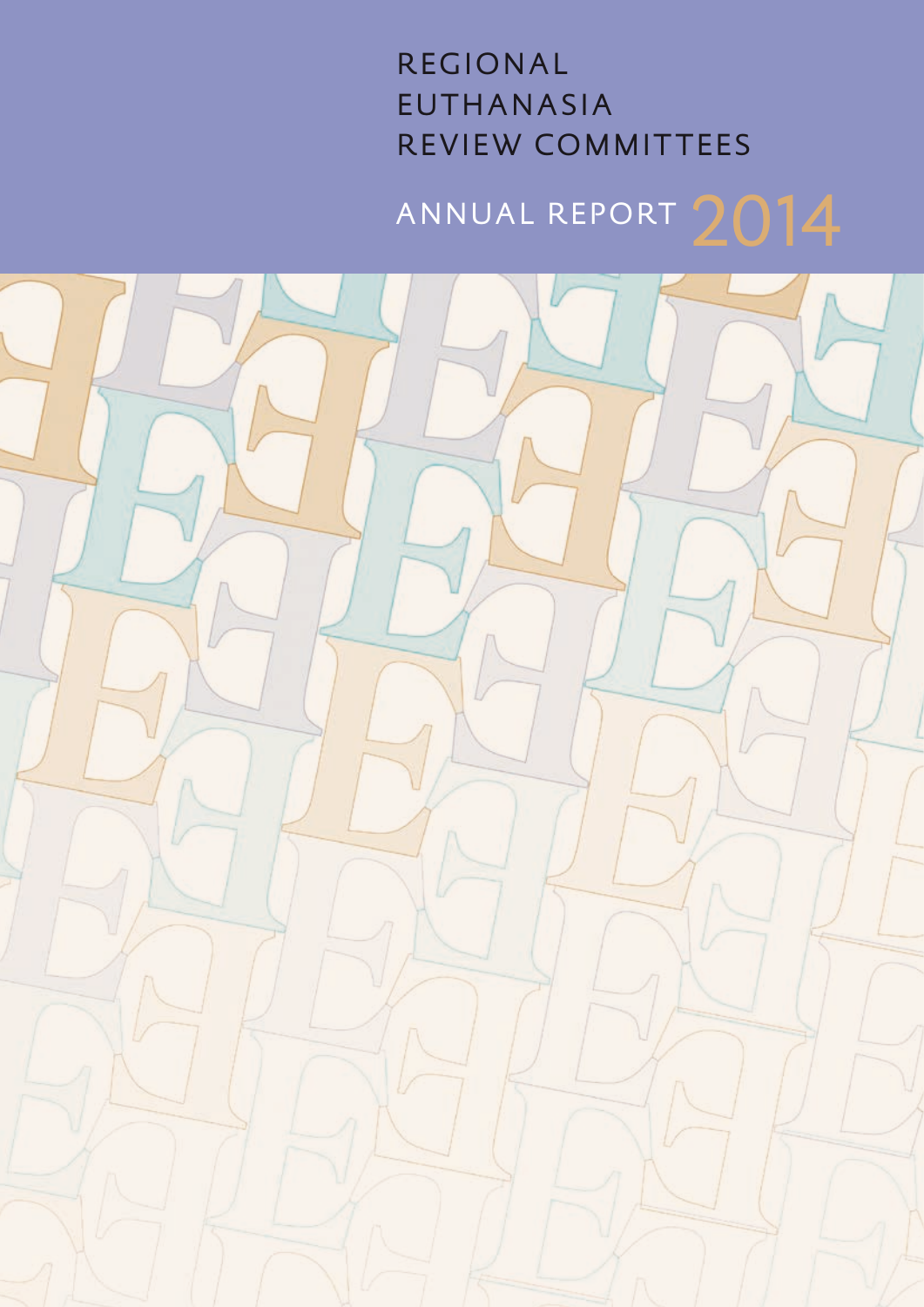# **CONTENTS**

# FOREWORD

# CHAPTER I DEVELOPMENTS IN 2014

| Code of Practice                                                            | 6  |
|-----------------------------------------------------------------------------|----|
| <b>Notifications</b>                                                        | 8  |
| Number of notifications                                                     | 8  |
| Psychiatric disorders                                                       | 8  |
| Dementia                                                                    | 10 |
| Committee procedures - developments                                         | 10 |
| Straightforward and non-straightforward cases                               | 10 |
| Harmonisation                                                               | 11 |
| Regional committee secretariats incorporated in the Disciplinary Boards and |    |
| Review Committees Secretariats Unit (ESTT)                                  | 11 |
| Other developments                                                          | 11 |
| The significance of the advance directive                                   | 11 |
| Organ donation after euthanasia                                             | 12 |
| Digital model notification form                                             | 13 |

# CHAPTER II NATIONAL OVERVIEW OF NOTIFICATIONS

| Overview of notifications in 2014                                          | 14 |
|----------------------------------------------------------------------------|----|
| Total number of notifications of euthanasia and assisted suicide by region | 15 |

# CHAPTER III CASES

| Due care criteria                                    | 16 |
|------------------------------------------------------|----|
| Selected cases                                       | 17 |
| Straightforward notifications                        | 17 |
| Case 2014-12                                         | 17 |
| Case 2014-16                                         | 18 |
| Substantiated report                                 | 19 |
| Voluntary, well-considered request                   |    |
| Case 2014-25                                         | 20 |
| Unbearable suffering without prospect of improvement |    |
| Case 2014-36                                         | 21 |
| Informing the patient                                | 23 |
| No reasonable alternative                            | 23 |
| Consulting an independent physician                  |    |
| Case 2014-47                                         | 24 |
| Due medical care                                     | 27 |
| Psychiatric disorders                                |    |
| Case 2014-01                                         | 28 |
| Case 2014-70                                         | 31 |
| Case 2014-72                                         | 33 |
| Dementia                                             |    |
| Case 2014-35                                         | 35 |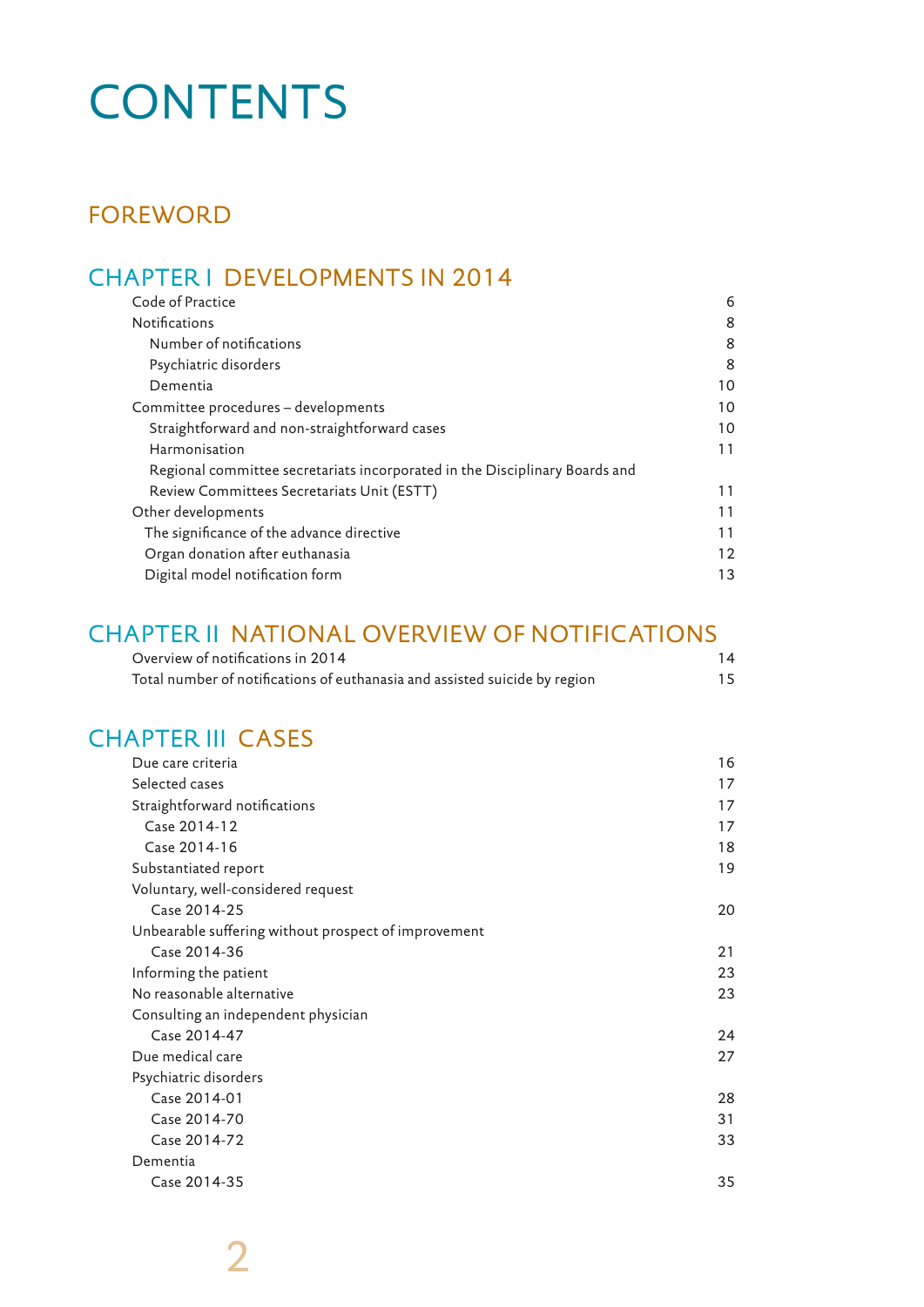# CHAPTER IV THE REGIONAL EUTHANASIA REVIEW COMMITTEES

| Statutory framework                        | 39 |
|--------------------------------------------|----|
| Role of the committees                     | 39 |
| Statutory tasks, powers and methods        | 39 |
| Composition and organisation of committees | 41 |
| Harmonisation                              | 41 |
| Transparency and communication             |    |

# ANNEXE I

Not included here

# ANNEXE II

Relevant statutory provisions

| 1 Termination of Life on Request and Assisted Suicide (Review Procedures) Act | 44  |
|-------------------------------------------------------------------------------|-----|
| II Criminal Code                                                              | 49. |
| III Burial and Cremation Act                                                  | 50. |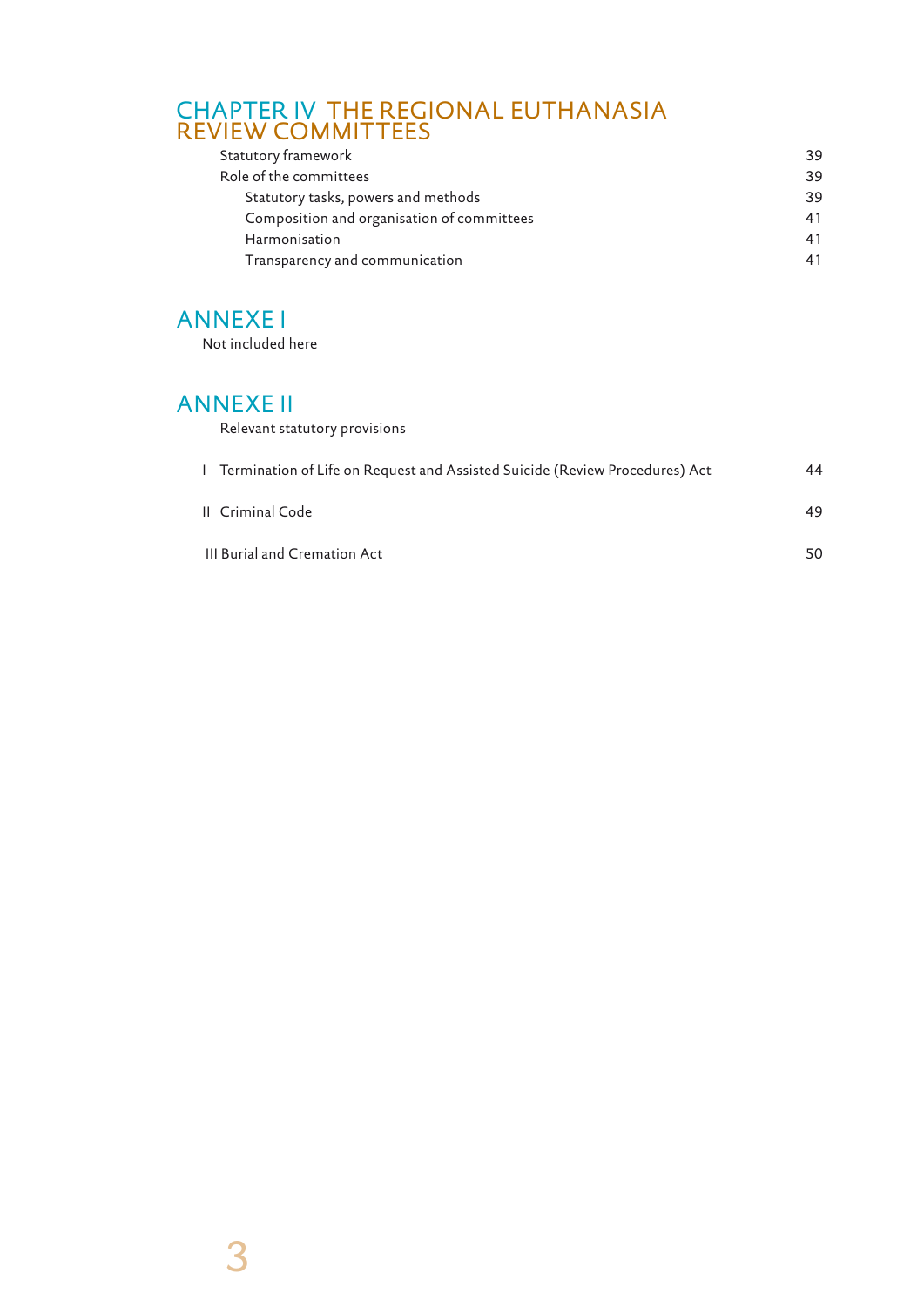# FOREWORD

This is the 2014 annual report of the five regional euthanasia review committees (RTEs). In their annual reports the committees account for the way in which they fulfil their statutory task of reviewing cases on the basis of the due care criteria laid down in the Termination of Life on Request and Assisted Suicide (Review Procedures) Act.

This year's report differs from the customary format.

In April 2015 the RTEs published a Code of Practice. The Code outlines the issues that the committees regard as relevant in connection with the statutory due care criteria and is intended as a summary of the considerations that the committees have published in their annual reports and findings over the past few years.

The committees examine the actions of the notifying physician in the context of the Act, its legislative history and the relevant case law. They also take their own previous findings into account, as well as the decisions of the Public Prosecution Service and the Health Care Inspectorate listed in Annexe I to the annual reports. Previously, the annual reports explained in detail how the RTEs interpret and apply the statutory due care criteria, as reflected in their 'case law' and the considerations it contains. This is no longer the case.

Chapter I describes relevant developments, followed by an overview in Chapter II of the number of notifications received in 2014 (5,306; a 10% increase compared to 2013) and their nature. Chapter III describes a number of cases, but no longer provides further explanations.

For each case it is specified which of the due care criteria it illustrates, what key points the committee in question had to consider and, of course, what the committee's findings were. All findings that have been described in the form of cases can be found in full on the website.

The various case descriptions now refer to the relevant considerations in the Code of Practice, which can be found on the RTEs' website (www.euthanasiecommissie.nl).

Findings that are deemed important for the development of standards are published on the website. They include all cases in which the committees found that the physician had not complied with one or more of the due care criteria. There were four such cases in 2014, all of which have been included in the annual report, as is customary.

Notifications of more complex cases concerning, for example, patients who have a psychiatric disorder or patients who are in an advanced stage of dementia are nearly always first put to the members of all the committees before the competent committee makes a final decision. The often lively internal discussions are aimed at harmonising the findings of the various committees. While taking account of the principle that every notification should be reviewed according to the specific circumstances of the 'case', the committees as always strive for consistency with regard to their findings.

With the Code of Practice, the annual reports, and the findings published on the website, the committees aim to provide clarity on the scope provided by the law to physicians, independent physicians, patients intending to request euthanasia and other interested parties.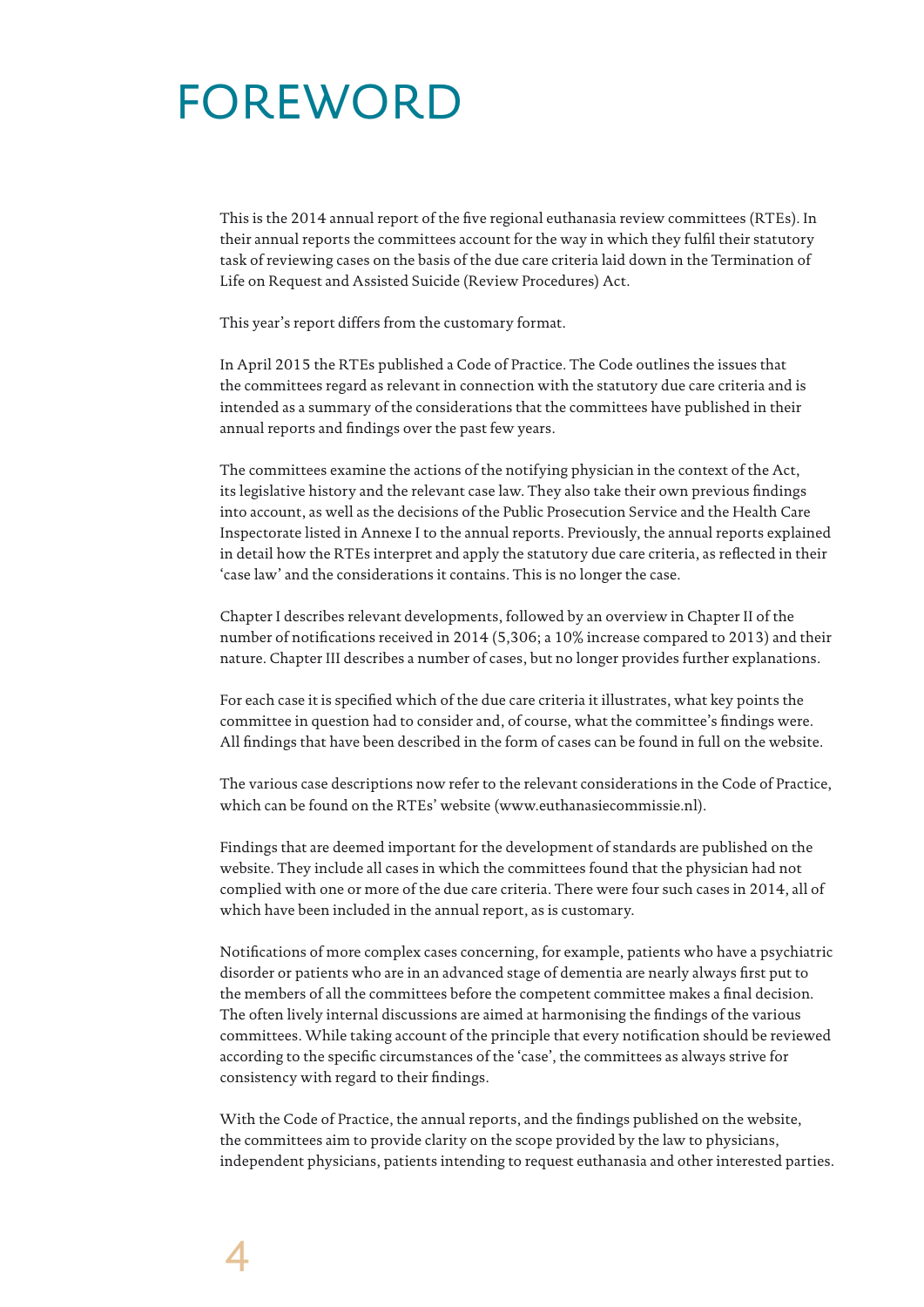The RTEs held several constructive consultations in this reporting year with the Royal Dutch Medical Association (KNMG), which likewise aims to improve clarity. We greatly appreciated these consultations, characterised as they were by an open atmosphere and cooperative attitudes.

In addition to the activities outlined above, in 2014 a considerable amount of time and energy was put into the reorganisation, in which the RTEs' secretariats were incorporated into the Disciplinary Boards and Review Committees Secretariats Unit (ESTT).

The 2014 reporting year was an inspiring and, once again, challenging year for the committees.

I would like to thank the committee members, the general secretary, the secretaries and the staff of the secretariats for their great commitment and effort. A special word of thanks goes to the members of the supervisory committee for the Code of Practice.

The committees would be pleased to receive feedback via their general secretary (email: n.visee@toetscie.nl).

W.J.C. Swildens-Rozendaal, LLM *Coordinating chair of the regional euthanasia review committees*

The Hague, August 2015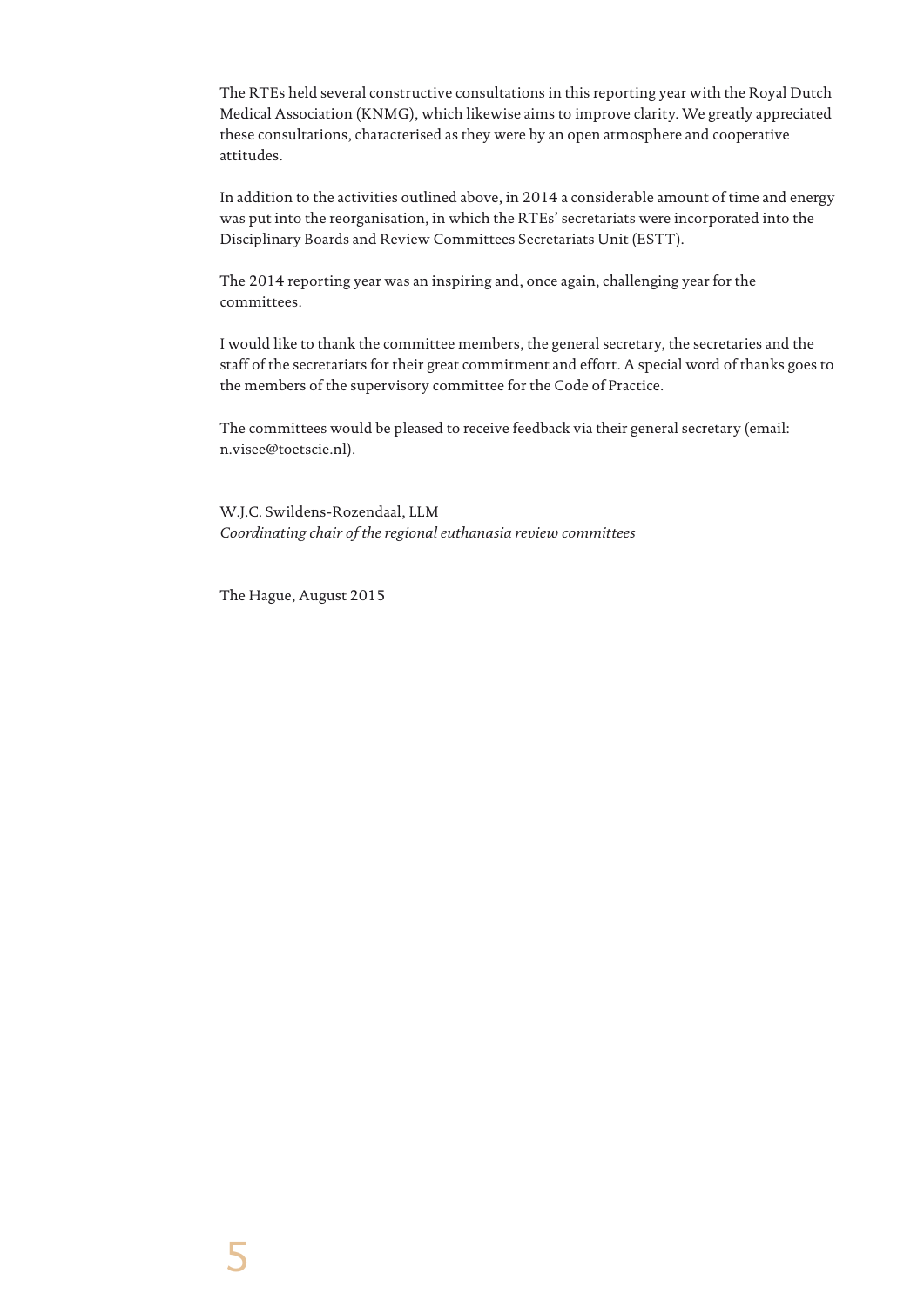# DEVELOPMENTS IN 2014 Ch.1

# CODE OF PRACTICE

The joint annual reports of the regional euthanasia review committees (RTEs) and the findings published on their website give an impression of how the committees apply and interpret the statutory due care criteria for euthanasia as set out in the Termination of Life on Request and Assisted Suicide (Review Procedures) Act (*Wet toetsing levensbeëindiging op verzoek en hulp bij zelfdoding*). The second evaluation of the Act (2012) recommended that a Code of Practice be published to make this information more accessible. This recommendation was endorsed by several organisations closely concerned with the issue, including the Royal Dutch Medical Association (KNMG). The Minister of Health, Welfare and Sport and the Minister of Security and Justice also informed the House of Representatives that they concurred with the conclusion that a Code of Practice was desirable.

Professor J. Legemaate, professor of health law at AMC/University of Amsterdam, was willing to assist the committees in drafting the Code of Practice. He was assisted by a supervisory committee of RTE members, consisting of Professor J.K.M. Gevers (chair), Dr E.F.M. Veldhuis (physician) and Professor A.R. Mackor (ethicist), and general secretary N.E.C. Visée, LLM. The draft Code was presented to all members and secretaries of the RTEs for their comments.

On 23 April 2015, the coordinating chair, W.J.C. Swildens-Rozendaal, LLM, presented the first copy of the Code of Practice to the president of the KNMG, Professor R.J. van der Gaag, at the KNMG symposium entitled 'The SCEN physician's puzzle' at Domus Medica in Utrecht.

The Code outlines the issues and considerations that the committees regard as relevant in connection with the statutory due care criteria for euthanasia. The aim is not to describe every conceivable situation. Rather, the Code is intended as a summary of the considerations that the committees have published in their annual reports and findings over the past few years. The Code focuses on these considerations; it does not examine specific cases.

The Code of Practice is important above all for physicians performing euthanasia and independent physicians, but it also contains useful information for patients intending to request euthanasia and other interested parties. It gives them an idea of the criteria that must be complied with, and of what they can expect. It is important that it is clear to everyone how the committees apply the Act.

The Code of Practice can be found on the committees' website.1

1 www.euthanasiecommissie.nl.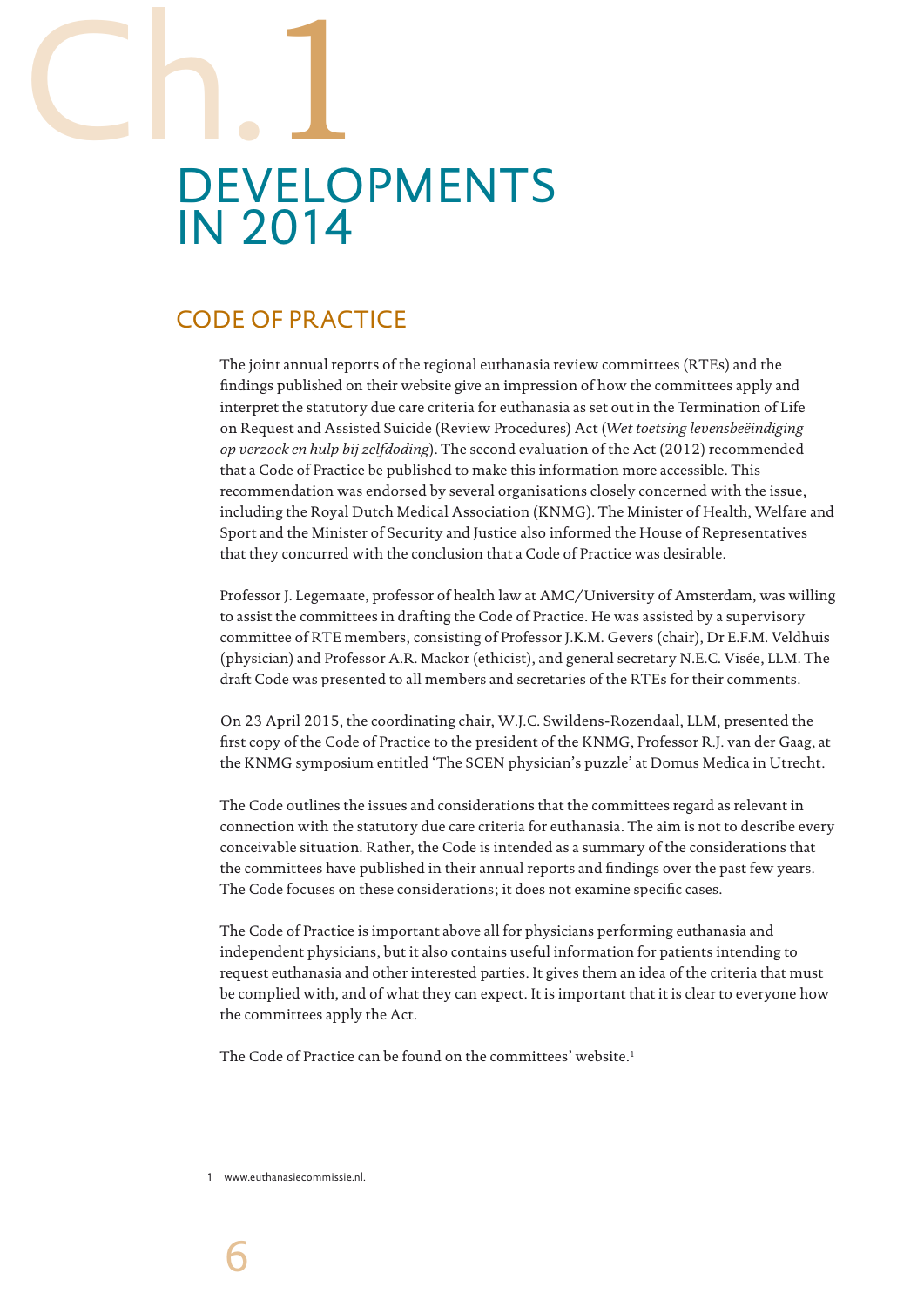

TOTAL NO. OF NOTIFICATIONS EUTHANASIA AND ASSISTED SUICIDE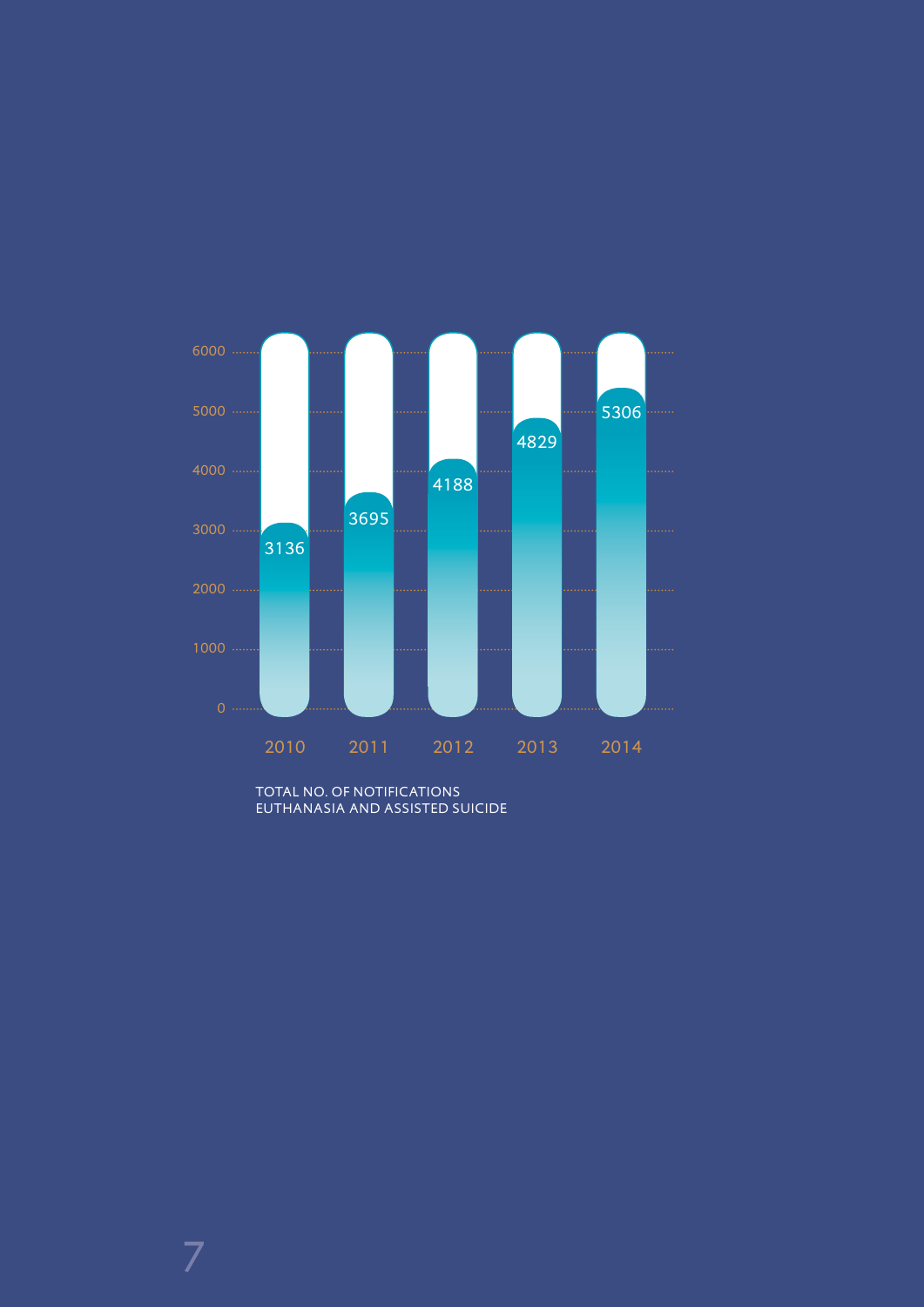# NOTIFICATIONS

## Number of notifications

In 2014, the RTEs received 5,306 notifications of euthanasia, i.e. termination of life on request or assisted suicide. The number of notifications received in 2014 again showed an increase (10%) compared to 2013 (4,829). Chapter II gives a detailed overview of these notifications, both for the Netherlands as a whole and per region. In each case the committees examined whether the physician who had performed euthanasia had acted in accordance with the due care criteria set out in section 2 of the Termination of Life on Request and Assisted Suicide (Review Procedures) Act. In four cases, less than 0.1% of the total, the committees found that the physician had not acted in accordance with the due care criteria. These cases are described in Chapter III. In all other cases the committees found that the physicians had acted in accordance with all the due care criteria. Several of these findings, which concerned complex cases, are also described in Chapter III. Chapter IV gives an overview of the RTEs' activities.

### Psychiatric disorders

Patients' suffering was caused by a psychiatric disorder in 41 notified cases of euthanasia. In 2012 and 2013 the figures were 14 and 42, respectively. It can be concluded that the previously observed increase in this number has not continued. Of the 41 cases notified to the committees in the reporting year, 36 were reviewed in 2014. In addition, 14 cases notified to the committees in 2013 were reviewed in 2014. A total of 50 notifications were therefore reviewed in 2014. In one case the committees found that the physician had not complied with the due care criteria (see *case 2014-01*). In all other cases the committee found that the due care criteria had been complied with. In 20 of the 50 cases reviewed the notifying physician was a psychiatrist, in 30 cases a general practitioner, another medical specialist, an elderly-care specialist or another physician. In 19 cases the physician was affiliated with the End-of-Life Clinic (SLK).

In 2014 the increase in the number of notifications of psychiatric cases attracted considerable interest. The KNMG published a factsheet entitled '*Euthanasie bij patiënten met een psychiatrische aandoening*' [Euthanasia for patients with a psychiatric disorder] in February 2014. In response to questions in the House of Representatives, the Minister of Health, Welfare and Sport said she wanted to encourage online publication of the RTEs' findings in psychiatric cases. 2

In view of the continuing public interest in the subject, a large number of these cases were anonymised and published on the committees' website, along with summaries.3 In 2014, all cases reviewed in 2013 were prioritised for publication on the committees' website.4

On 4 June 2014, a roundtable discussion was held on the subject of euthanasia and psychiatry.5

At a meeting with the permanent parliamentary committee in November 2014, the Minister of Health, Welfare and Sport indicated a desire to have the guidelines of the National Psychiatry Association (NVVP) declared applicable to all physicians and for psychiatric

<sup>2</sup> Parliamentary Papers, House of Representatives, 2013/2014, 32 647, no. 20.

<sup>3</sup> See footnote 1.

<sup>4</sup> See footnote 1.

<sup>5</sup> Parliamentary Papers, House of Representatives, 2013/2014, 32 647, no. 28.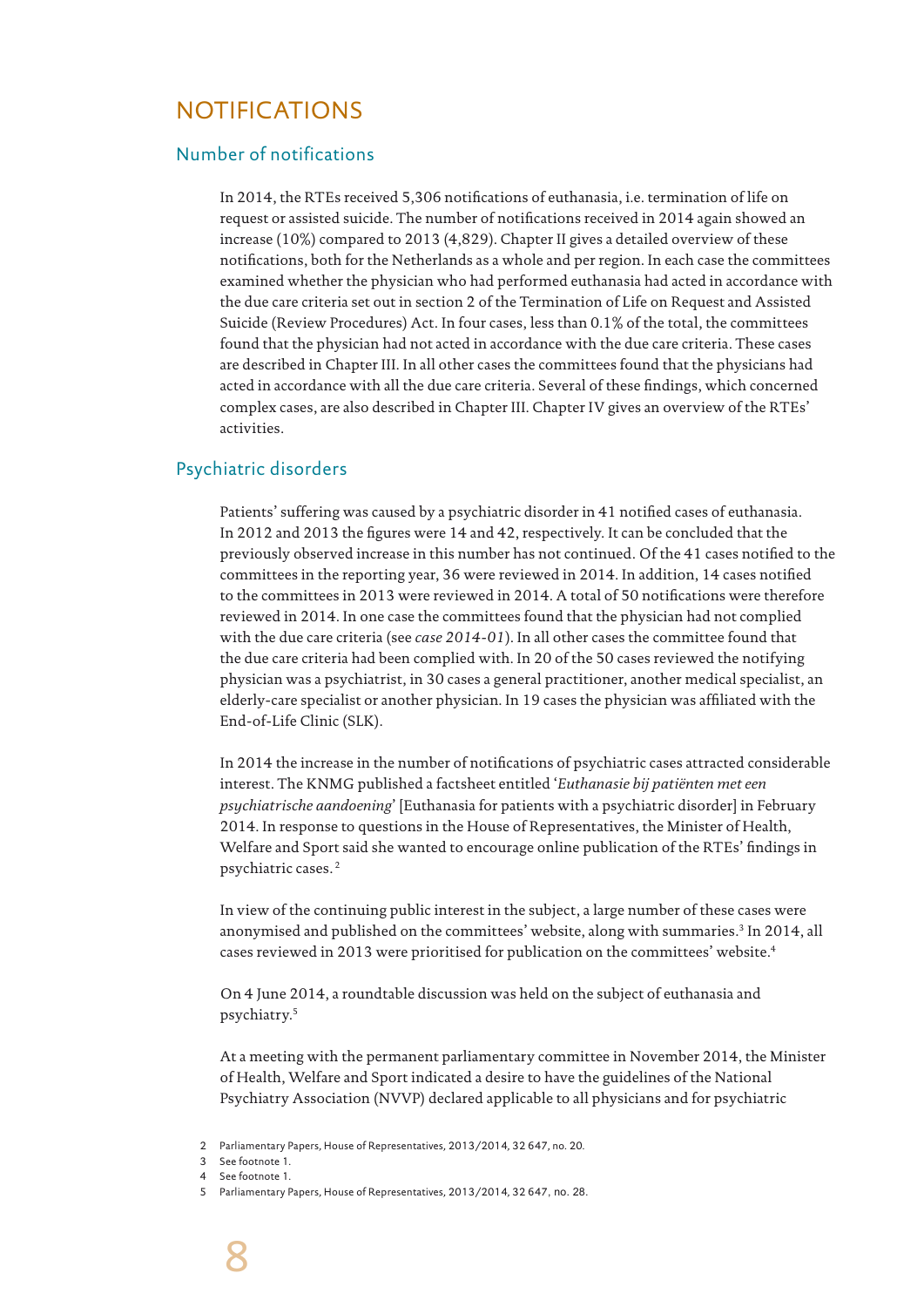### NOTIFYING PHYSICIANS IN 2014

| <b>General practitioner</b>                  | 4678 |
|----------------------------------------------|------|
| Specialist working in a hospital             | 175  |
| Geriatrician                                 | 191  |
| Registrar                                    | 25   |
| Other physician                              | 237  |
| (e.g. a doctor affiliated with the End-of-   |      |
| Life Clinic, a junior doctor, non-practising |      |
| physician or hospice physician)              |      |
|                                              |      |



#### DISORDERS INVOLVED IN 2014

| cancer                       | 3888 |
|------------------------------|------|
| neurological disorders       | 317  |
| oother disorders             | 291  |
| multiple geriatric syndromes | 257  |
| cardiovascular disease       | 247  |
| pulmonary disorders          | 184  |
| dementia                     | 81   |
| psychiatric disorders        |      |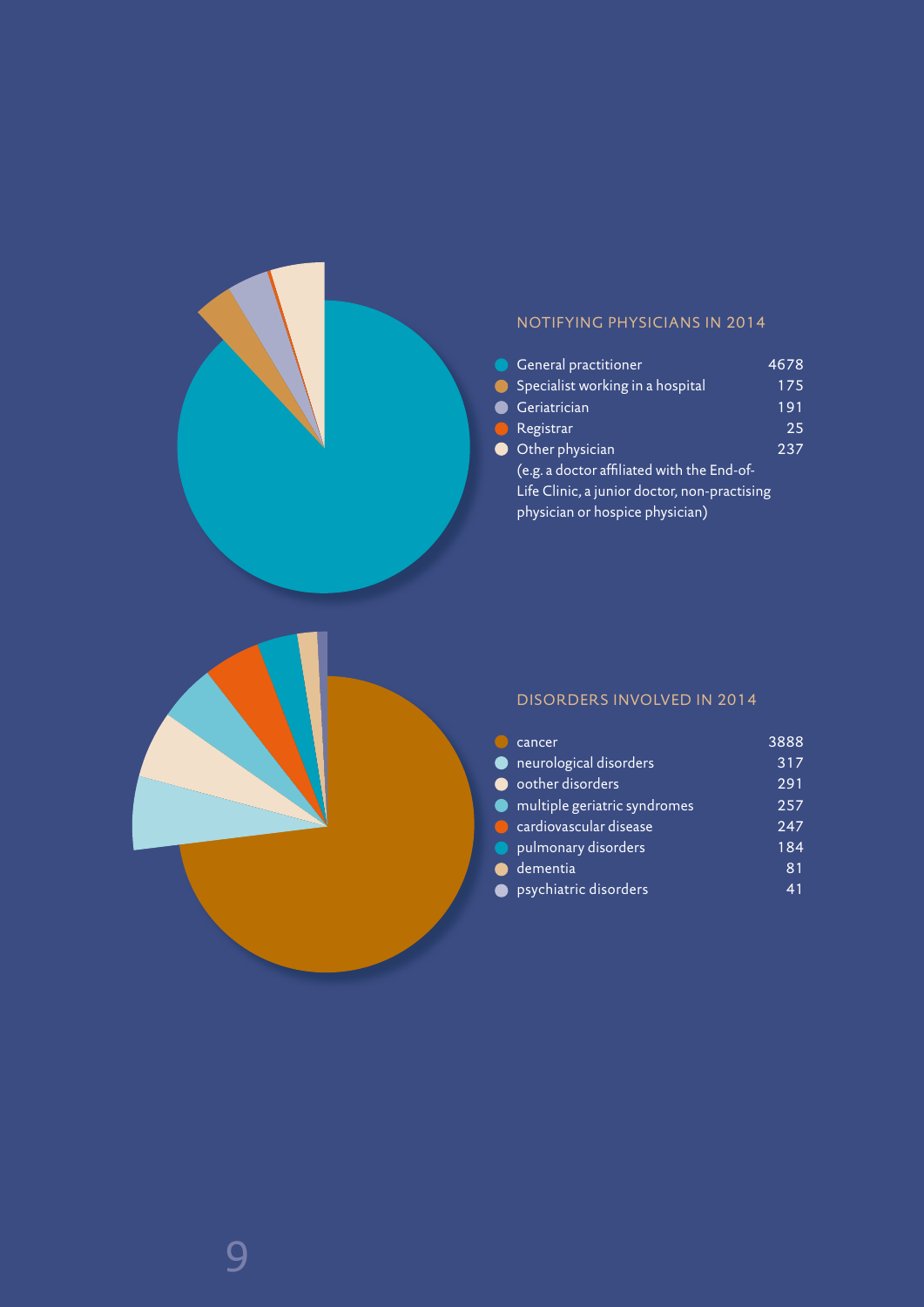expertise to be embedded in the RTEs.<sup>6</sup> In the spring of 2015, the committees appointed a psychiatrist to fill a vacancy for a physician-member of the RTEs.

The RTEs' annual seminar on 3 April 2014, to which external experts were also invited, included detailed discussion of the topic of euthanasia and psychiatry.

Chapter III describes three cases in which the patient's suffering was caused by psychiatric problems: *cases 2014-01, 2014-70* and *2014-72*. In case *2014-37* (not included in the English translation) a psychiatric disorder played a role in the patient's suffering, in addition to a somatic disorder.

#### Dementia

Patients' suffering was caused by dementia in 81 cases notified to the committees in 2014. In 2013 the figure was 97. In the vast majority of these cases, the patients were in the initial stages of the disorder and still had insight into their condition and its symptoms (loss of bearings and personality changes). They were deemed decisionally competent with regard to their request because they could still grasp its implications. In 14 cases the physician was affiliated with the End-of-Life Clinic (SLK). All 81 dementia cases were found by the committees to have been handled with due care. In addition to these 81 cases, there were 12 cases in which dementia played a part in addition to another disorder, such as cancer or Parkinson's disease. In these cases, too, the committees found that the physicians had acted in accordance with the due care criteria. Chapter III discusses cases *2014-03* (not included in the English translation) and *2014-35*, in which the patient's suffering was caused by dementia.

# COMMITTEE PROCEDURES – DEVELOPMENTS

#### Straightforward and non-straightforward cases

In 2014, 80% of the notifications received concerned straightforward cases. Notifications were considered straightforward if the committee secretary could establish that the information provided was so comprehensive and the likelihood that the due care criteria had been complied with was so great that the committee would be able to review the notification digitally. The straightforward notifications could almost all be discussed and reviewed digitally by the committees and therefore disposed of without delay. See, for instance, cases *2014-12* and *2014-16*. A small number of notifications that were initially considered straightforward were later deemed to be non-straightforward, and as a result were discussed in a committee meeting.

The other 20% of the notifications received did raise questions that required discussion in person and were reviewed at the monthly committee meetings.

Thanks to the working method introduced in 2012 and the increase in the number of committee members and secretariat staff, the backlog of the previous years was cleared in 2013 and 2014. The average time that elapses between the notification being received and the committee's findings being sent to the physician is now 47 days.7

<sup>6</sup> Parliamentary Papers, House of Representatives, 2013/2014, 32 647, no. 40.

<sup>7</sup> Section 9 of the Termination of Life on Request and Assisted Suicide (Review Procedures) Act states that the committees must notify the physician within six weeks of receiving the report of their findings, giving reasons. This period may be extended once by six weeks.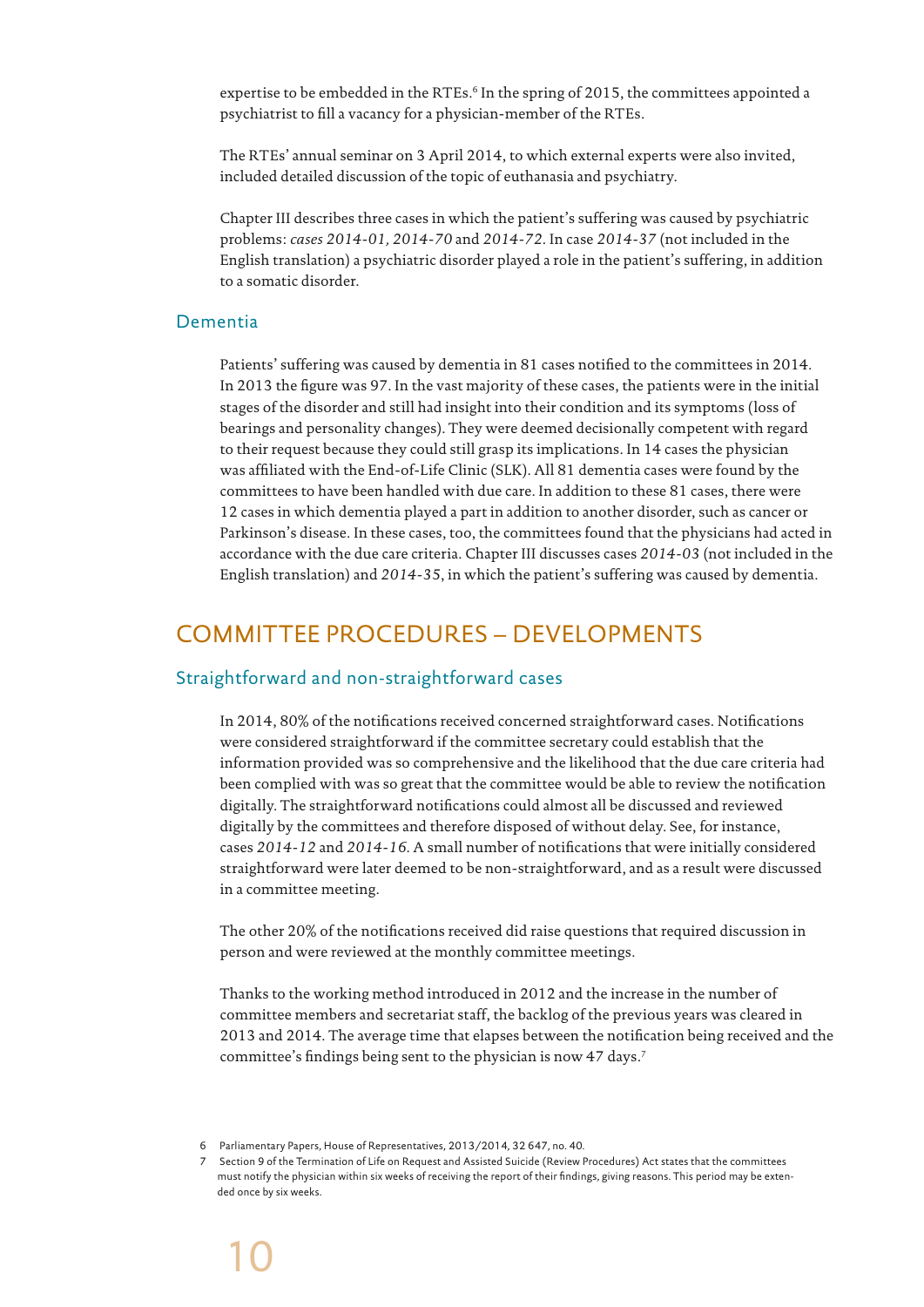In 2014 the committees received no complaints concerning the way notifications were dealt with. As announced in last year's annual report, the committees have decided to establish an independent complaints committee. The final touches are currently being added to the complaints regulations, which set out in detail the complaints committee's procedures, powers and composition. The complaints regulations are expected to be published on the committees' website this autumn.

#### Harmonisation

In 2014, if a committee intended to find that a physician had *not* acted in accordance with one or more due care criteria, the provisional findings and the accompanying file were submitted – digitally – to the members and alternate members of all the committees for their advice and comments. Similarly, the draft findings on a number of notifications concerning complex cases, stating that the physician *had* acted in accordance with the due care criteria, were submitted to all members and alternate members of the committees as well. In all these cases, the committee which initiated the discussion wanted to hear the views of the other committee members regarding its draft findings and the considerations on which the findings were based. This internal exchange of views and considerations has proven to be a valuable tool for the harmonisation of findings. It also creates support within the committees for the decisions in more complex cases. After the discussion has been closed, it is up to the *original committee of three* (physician, ethicist and lawyer) to take all factors into consideration and reach a final decision.

The notifications from the Health Care Inspectorate and the Public Prosecution Service and the considerations they contain (see Annexe 1) also contribute to the harmonisation of findings. In addition to the aforementioned internal discussions on individual cases, the committees also regularly hold meetings on current topics to discuss developments in the field more generally.

## Regional committee secretariats incorporated into the Disciplinary Boards and Review Committees Secretariats Unit (ESTT)

As of 1 July 2014, the secretariats of the RTEs and the secretariat of the Central Committee on Termination of Life (Neonates) and Late-term Abortions (LZA-LP committee) were incorporated into a new department at the Ministry of Health, Welfare and Sport, the Disciplinary Boards and Review Committees Secretariats Unit (ESTT). This department also comprises the secretariats of the Healthcare Disciplinary Boards. Each secretariat is organised separately. The independent nature of the reviews conducted by the RTEs, the LZA-LP committee and the Disciplinary Boards remains guaranteed. The management team of the ESTT comprises Iris van den Hauten-Hinnen, director, and Rik Poelstra, deputy director.

# OTHER DEVELOPMENTS

#### The significance of the advance directive

Following the public debate on the significance and value of the advance directive with regard to euthanasia, in mid-2013 the Minister of Health, Welfare and Sport established the 'Advance directive and euthanasia' working group, consisting of staff members from the Ministry of Health, Welfare and Sport, the Ministry of Security and Justice and the KNMG.8

8 Parliamentary Papers, House of Representatives, 2012/2013, 32 647, no. 16.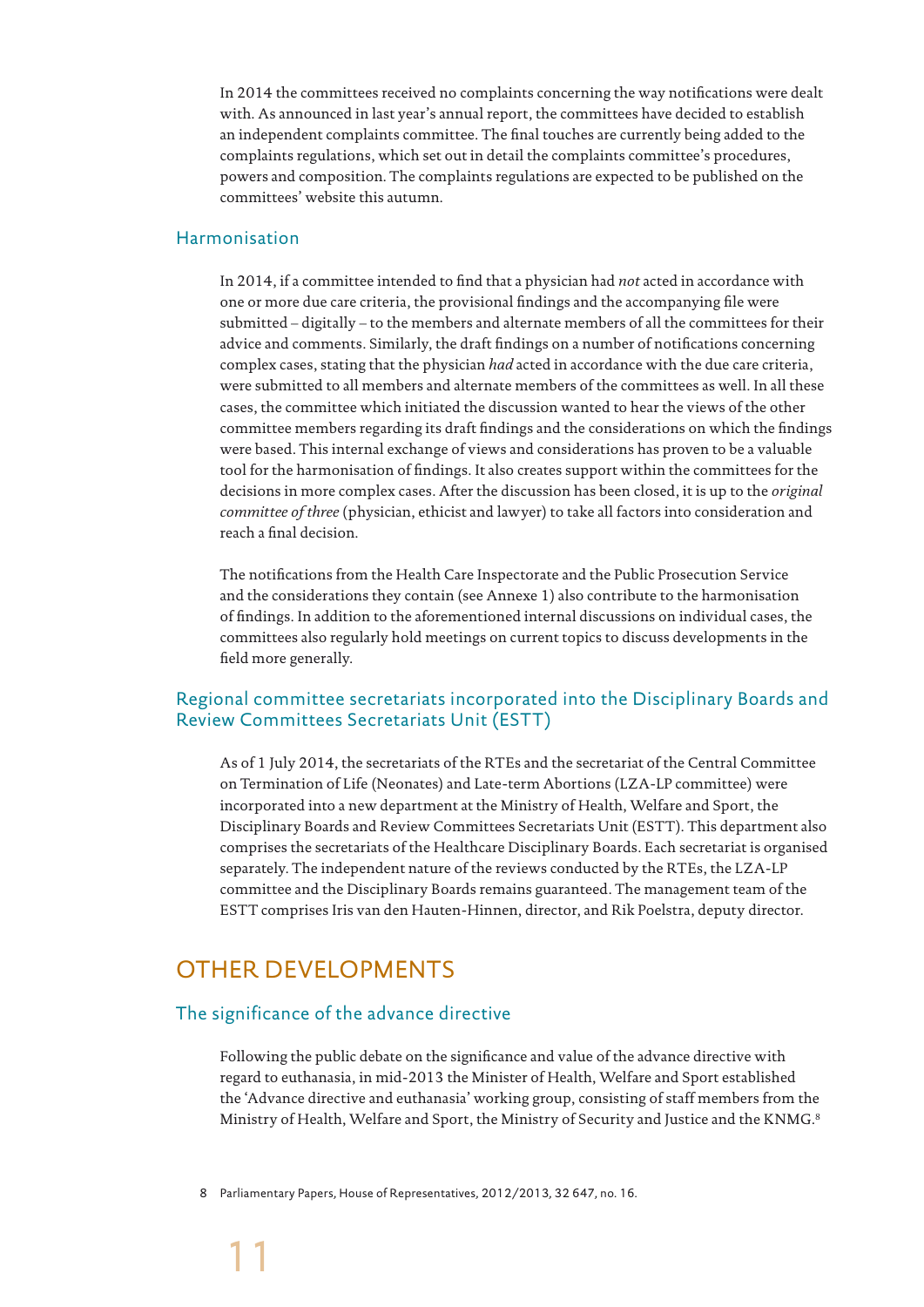The working group was tasked with providing legal and practical clarity concerning the significance of the advance directive in the context of decisionally incompetent patients, as laid down in section 2 (2) of the Act.9

The working group's activities were divided into three phases. In her letter of 4 July 201410 the Minister of Health, Welfare and Sport informed the House of Representatives of the results of the first and second phases, comprising an analysis of the parliamentary debate, the legislative history of section 2 (2) of the Act and an analysis of the relevant case law.11 The analysis of the legislative history was performed by the working group itself and the case law analysis by the Criminal Law Department of Erasmus University Rotterdam (EUR), at the request of the Research and Documentation Centre (WODC) of the Ministry of Security and Justice. The third phase aimed to identify practical problems, and was carried out by the Netherlands Organisation for Health Research and Development (ZonMw). The RTEs contributed to both analyses and to ZonMw's study.

The working group's ultimate aim is to draw up two guidelines, one for physicians and other care professionals and one for patients and members of the public. The RTEs will also contribute to these guidelines if requested. The guideline for patients and the public is expected to be published in the autumn of 2015.

## Organ donation after euthanasia

Physicians regularly encounter patients wanting to donate organs after euthanasia. Most patients who die as a result of euthanasia cannot donate organs due to their condition (often a malignancy). However in some situations it is possible, particularly for patients with neurodegenerative disorders, such as motor neurone disease or MS, or a psychiatric disorder. To date, this combination of procedures has been performed more than 10 times in the Netherlands. Belgium has more experience in this field.

The Act contains no provisions on what can be done with the body after euthanasia, so it does not preclude organ donation after euthanasia. To prevent the request for euthanasia from being influenced by the possibility of organ donation, it is important that physicians assess any request for organ donation only after it is clear that the due care criteria for euthanasia have been complied with.

Organ donation after euthanasia involves a complex combination of procedures, as it requires, among other things, that the euthanasia procedure be performed in hospital. This generally means the patient has to be taken to hospital for the euthanasia procedure. The two procedures must also be strictly separated, but at the same time closely coordinated in view of the speed required. This calls for close cooperation and coordination.

To achieve that coordination and to ensure the procedure is carried out with due care, a working group initiated by various universities is working on a guideline for physicians. It describes how physicians can respond to a patient's request that his organs be donated after euthanasia. The committees have given feedback on a draft version of the guideline.

10 Parliamentary Papers, House of Representatives, 2013/2014, 32 647, no. 16.

11 For the purpose of the analysis by WODC/EUR, case law includes cases brought before criminal and civil courts, and medical disciplinary boards, as well as the findings of the regional euthanasia review committees.

<sup>9</sup> Section 2 (2) of the Termination of Life on Request and Assisted Suicide (Review Procedures) Act reads as follows: 'If a patient aged sixteen or over who is no longer capable of expressing his will, but before reaching this state was deemed capable of making a reasonable appraisal of his own interests, has made a written declaration requesting that his life be terminated, the physician may comply with this request. The due care criteria referred to in subsection 1 apply *mutatis mutandis'.*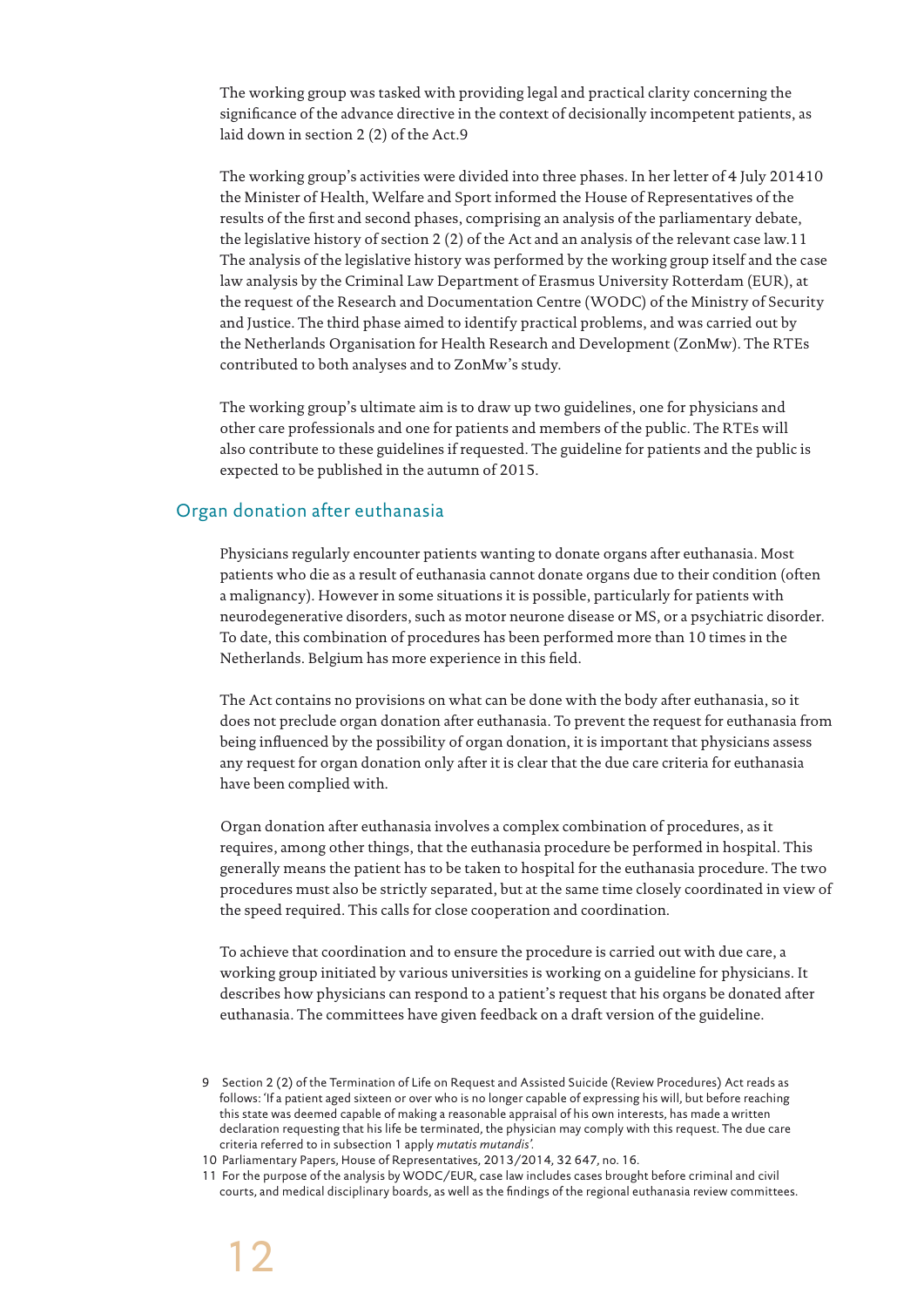# Digital model notification form

In view of the increase in the number of notifications and therefore also in the number of straightforward notifications that can be reviewed digitally (and thus more quickly), it is important for the physician to provide sufficient, clearly legible information when submitting the notification.

In 2014 the RTEs asked a number of physicians to complete the model notification form again, because it was illegible and/or contained insufficient information to assess it in light of all the due care criteria. Case 2014-23 is an example.

When sending their findings to physicians who had completed the notification form on paper, the committees asked those physicians to do so digitally for any subsequent notifications.

The model notification form can be downloaded from the following websites: www.euthanasiecommissie.nl and www.knmg.nl.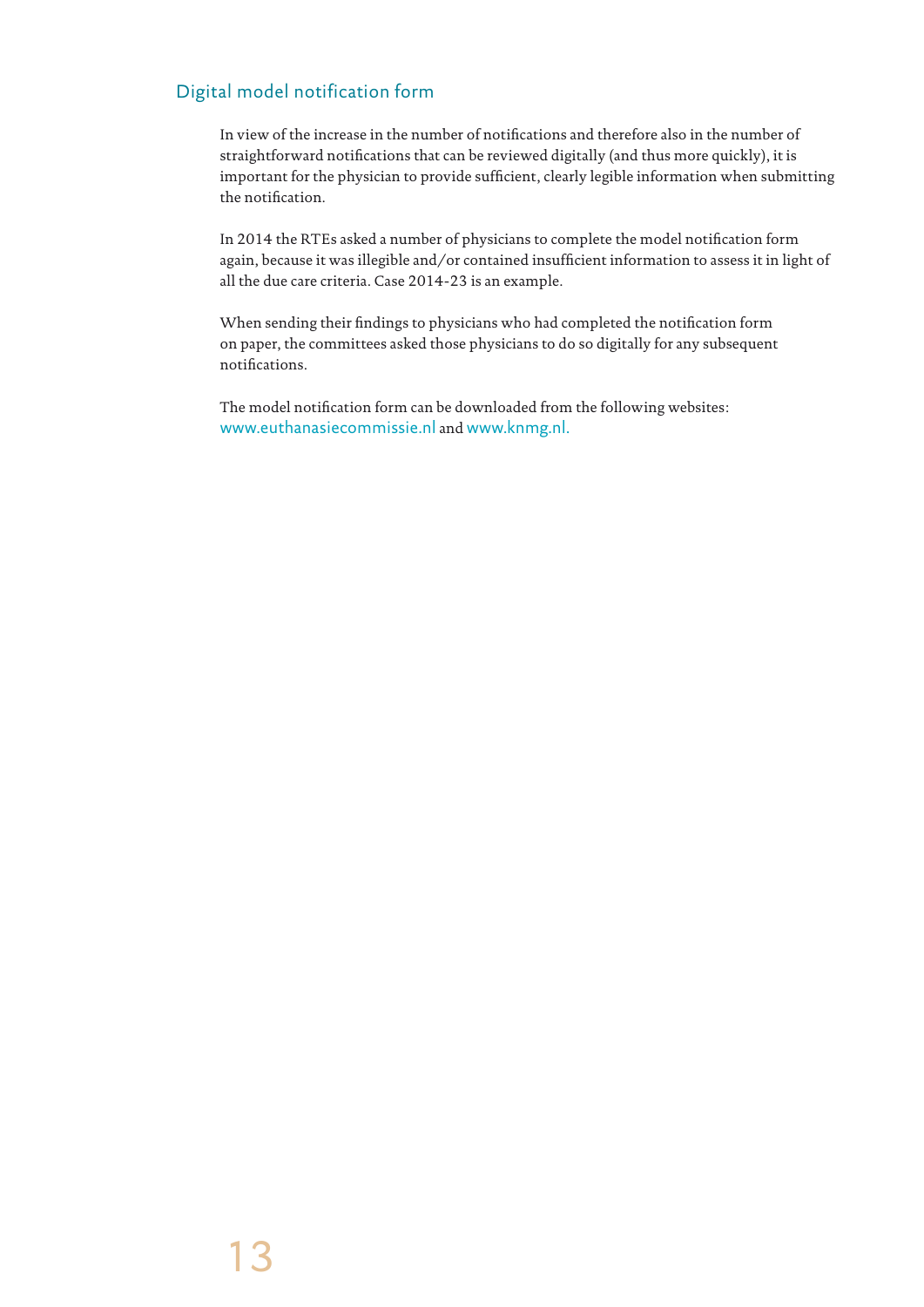# Ch.2

# NATIONAL OVERVIEW OF NOTIFICATIONS 2014

Overview of notifications from1 January 2014 to 31 December 2014

NOTIFICATIONS The committees received 5,306 notifications in the year under review.

- EUTHANASIA AND ASSISTED SUICIDE There were 5,033 cases of euthanasia (i.e. active termination of life at the patient's request), 242 cases of assisted suicide and 31 cases involving a combination of the two.
- LOCATIONS In 4,309 cases patients died at home, in 171 cases in hospital, in 184 cases in a nursing home, in 239 cases in a care home, in 326 cases in a hospice and in 77 cases elsewhere (e.g. at a family member's home).
- CARIBBEAN NETHERLANDS In the course of the reporting year, the committees received no notifications from the Caribbean Netherlands.
- COMPETENCE AND FINAL DECISION In all cases the committee deemed itself competent to deal with the notification. In the year under review there were 4 cases in which the physician was found not to have acted in accordance with the due care criteria.

LENGTH OF ASSESSMENT PERIOD The average time that elapsed between the notification being received and the committee's findings being sent to the physician was 47 days.

#### NOTIFYING PHYSICIANS IN 2014

| <b>General practitioner</b><br>$\blacksquare$ | 4,678 |
|-----------------------------------------------|-------|
| Specialist working in a hospital<br>$\bullet$ | 175   |
| Elderly-care specialist<br>●                  | 191   |
| Registrar<br>$\curvearrowright$               | 25    |
| Other physician                               | 237   |
| End-of-Life Clinic                            | 227   |

#### CONDITIONS INVOLVED IN 2014

|             | Cancer                         | 3,888            |
|-------------|--------------------------------|------------------|
|             | Neurological disorders         | 317              |
|             | ● Other conditions             | 291              |
|             | • Multiple geriatric syndromes | 257              |
|             | Cardiovascular disease         | 247              |
| $\bullet$   | Pulmonary disorders            | $\overline{184}$ |
|             | Dementia                       | 81               |
| $\bullet$ . | Psychiatric disorders          | 41               |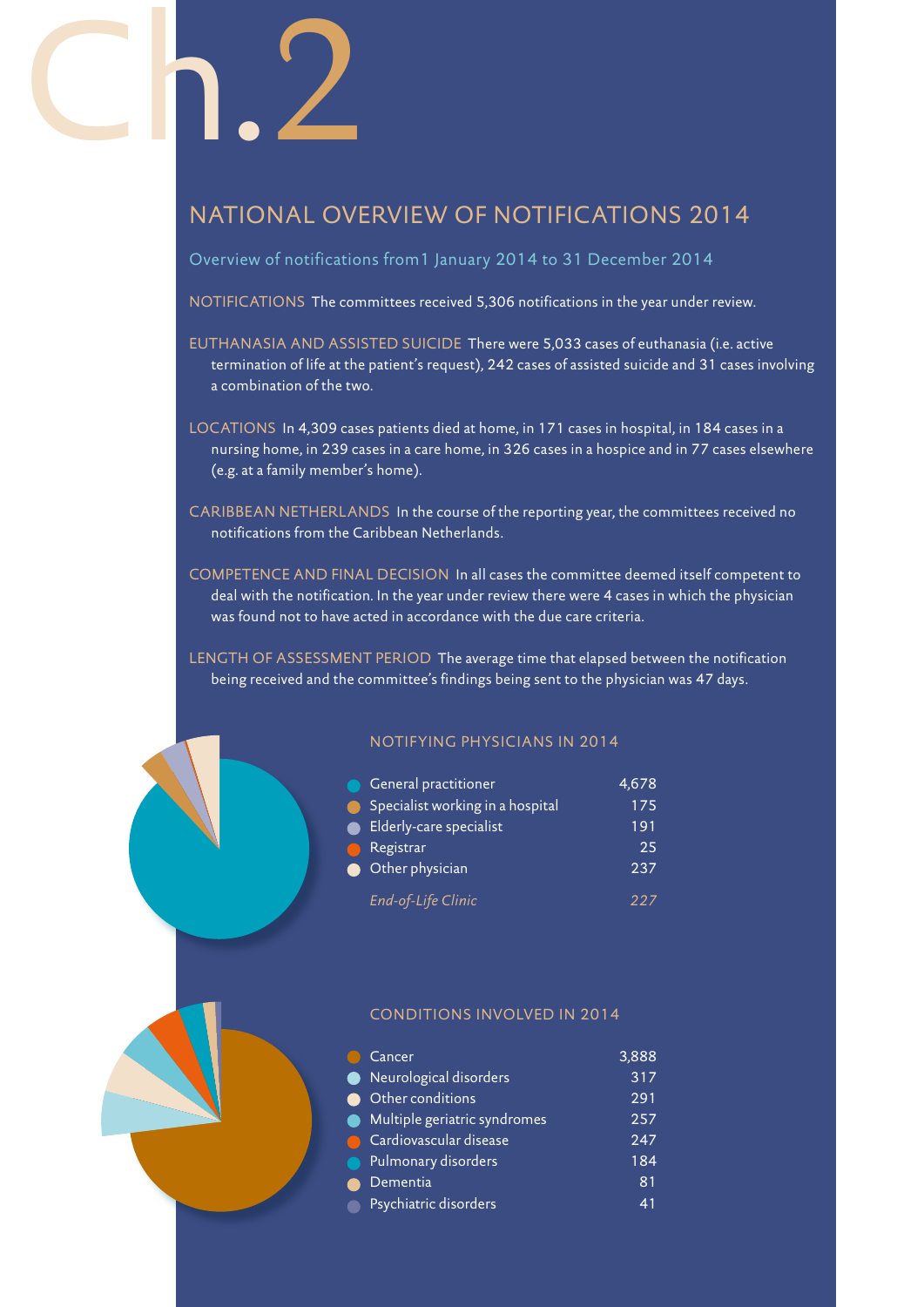#### TOTAL NUMBER OF NOTIFICATIONS EUTHANASIA AND ASSISTED SUICIDE BY REGION



Total number of notifications in 2014 by region (not included here)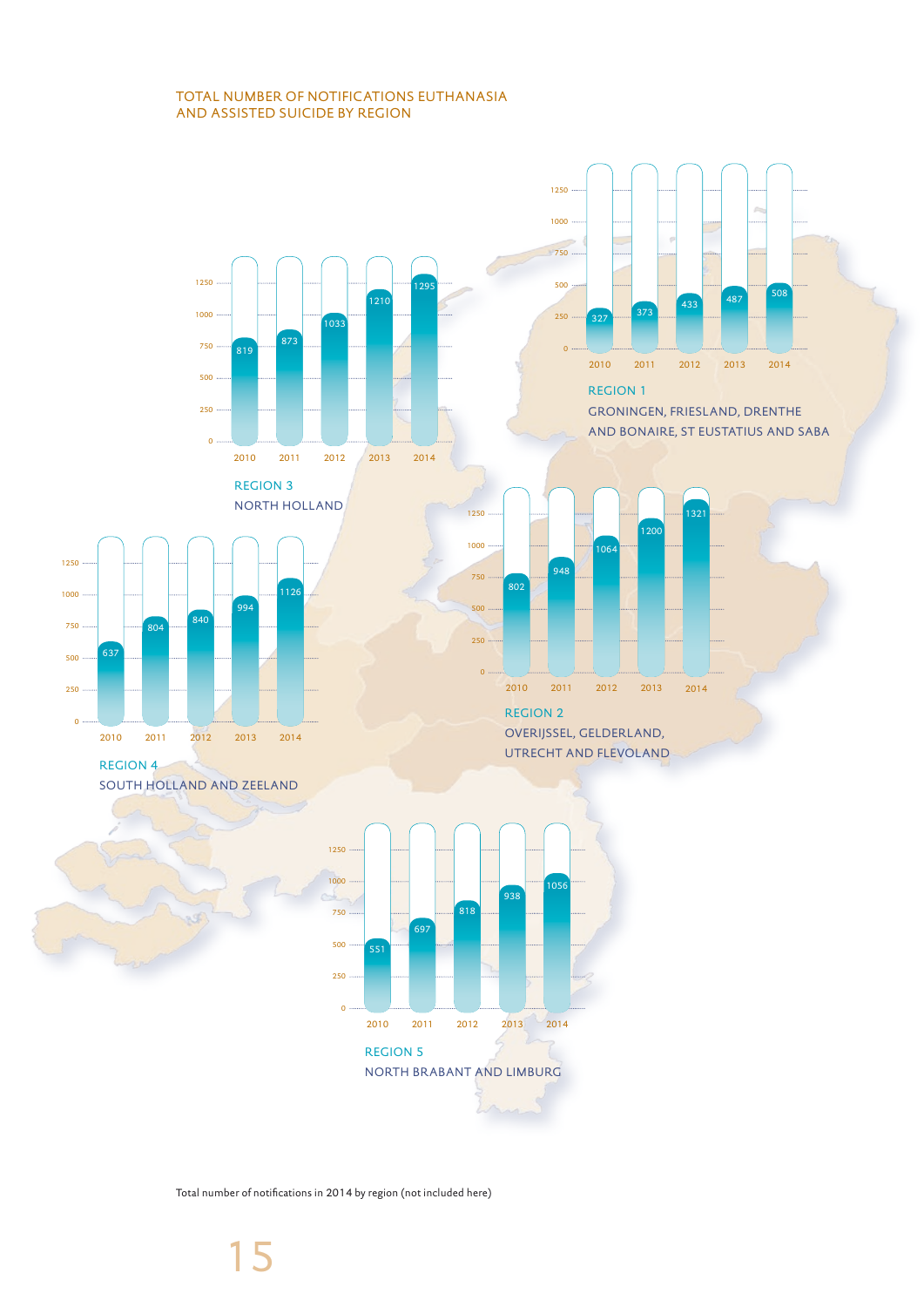

# DUE CARE CRITERIA

Up to 2013, Chapter 2 of the annual report provided an overview of how the committees apply and interpret the statutory due care criteria for euthanasia as set out in the Act and the most important developments, illustrated by cases. The Code of Practice published in April 2015 now serves as the committees' policy line, so besides descriptions of cases, this chapter now only gives references to the Code.12

The committees assess whether the notifying physician has acted in accordance with all the statutory due care criteria laid down in section 2 of the Act. These criteria determine that physicians must:

- a. be satisfied that the patient's request is voluntary and well considered;
- b. be satisfied that the patient's suffering is unbearable, with no prospect of improvement;
- c. have informed the patient about his situation and his prognosis;
- d. have come to the conclusion, together with the patient, that there is no reasonable alternative in the patient's situation;
- e. have consulted at least one other, independent physician, who must see the patient and give a written opinion on whether the due care criteria set out in (a) to (d) have been fulfilled;
- f. have exercised due medical care and attention in terminating the patient's life or assisting in his suicide.

The committees examine whether the notifying physician has acted with due care in the context of the Act, the legislative history and relevant case law. They also take previous committee findings into account, and previous decisions of the Public Prosecution Service and the Health Care Inspectorate in cases where a committee found that the physician had not acted in accordance with the due care criteria. This means that it must be clear that the physician complied with due care criteria  $(c)$ ,  $(e)$  and  $(f)$  above, and that he can plausibly argue that, given the circumstances of the case, he was reasonably able to conclude that he had complied with due care criteria (a), (b) and (d). To this end, the physician must include with his notification to the pathologist a substantiated report (section 7 (2) of the Burial and Cremation Act).

12 See footnote 1.

16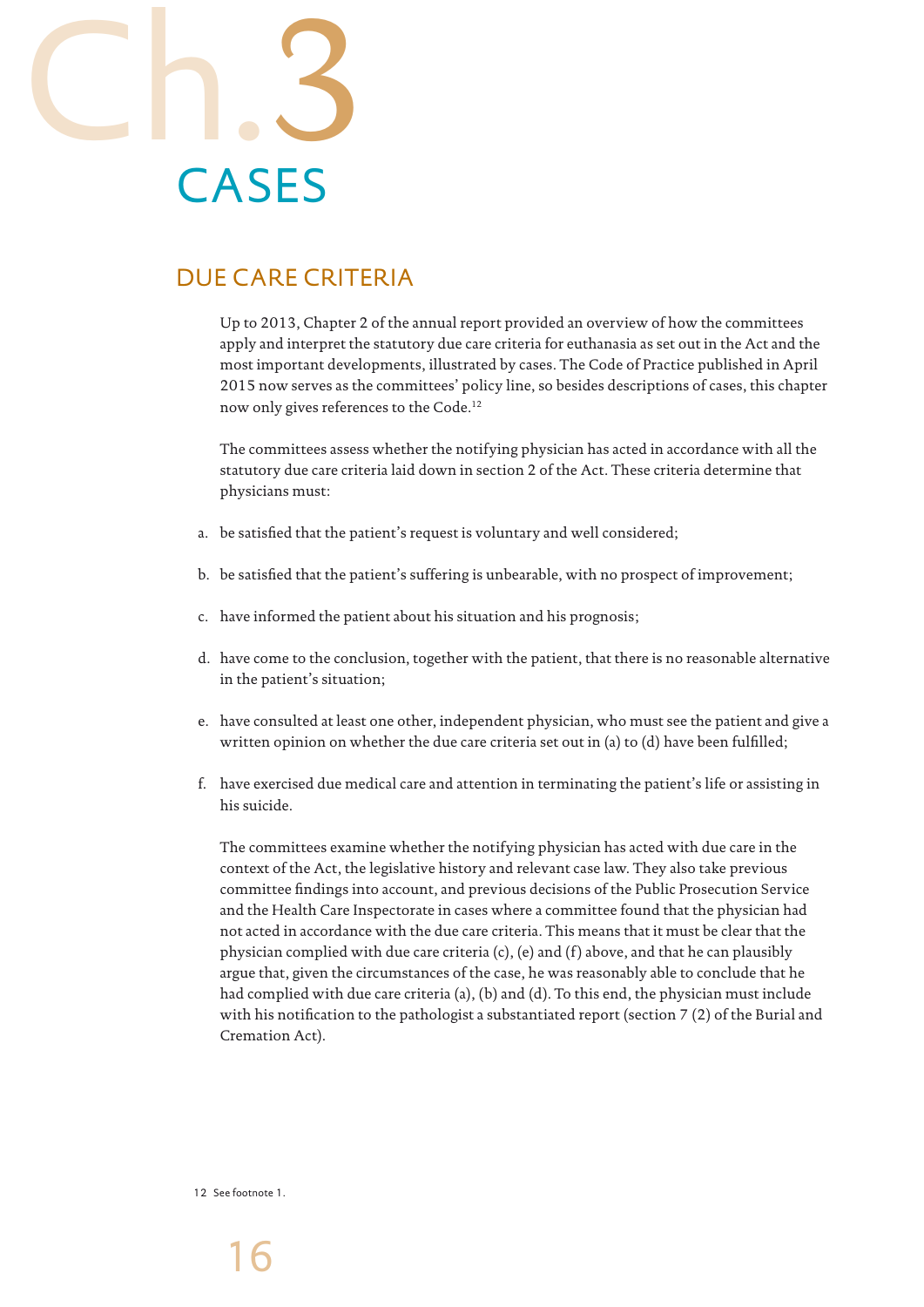# SELECTED CASES

The first two cases are examples of a straightforward case. The other cases are nonstraightforward. The selected cases deal, respectively, with the requirement to submit a substantiated report and with the various due care criteria set out in the Act. The cases are described in the form of summarised findings and focus on key aspects of the notifications and the committee's considerations. Lastly, several euthanasia cases that involved psychiatric disorders and dementia are discussed separately. This is done in view of the great interest in such cases among the public. The full text of the findings on these cases can be found – under the same numbers – on the committees' website, under year of publication 2014.13

# STRAIGHTFORWARD NOTIFICATIONS

Nearly all the straightforward notifications in 2014 could be discussed and reviewed digitally by the committees. As mentioned in Chapter I, around 80% of all notifications fell in this category. To provide insight into these notifications, the findings are given for two of the straightforward cases.

# CASE 2014-12

*See case 2014-12 on the website for the full text.*

FINDING: due care criteria complied with

KEY POINT: straightforward notification

SUMMARY: The patient, a man in his fifties, had been suffering from motor neurone disease for two years. He suffered from loss of muscular control, shortness of breath, hypoventilation, hypersalivation and increasing difficulty in communicating and swallowing. The patient was extremely fatigued, wheelchair-bound and entirely dependent on care. He was also afraid of suffocating. The patient wanted to be in control of the situation and to end his life consciously and with dignity. As he could no longer speak, he communicated via a voice output communication aid on his computer.

Two years before his death, the patient, a man in his fifties, was diagnosed with motor neurone disease. Since then, the patient's condition had continued to deteriorate; in the weeks before his death this process accelerated. His condition was incurable. He could only be treated palliatively.

The patient's suffering consisted of loss of muscular control, progressive shortness of breath and hypoventilation. He also suffered from hypersalivation and experienced increasing difficulty in communicating and swallowing. The patient was extremely fatigued and lacked energy. He had become wheelchair-bound and was entirely dependent on care. He was suffering from the progressive nature of his symptoms and the fear of suffocating. The patient indicated he was 'worn out'. He wanted to be in control of the situation and to end his life consciously and with dignity.

The patient experienced his suffering as unbearable. The physician was satisfied that this suffering was unbearable to him and with no prospect of improvement according to prevailing medical opinion. There were no alternative ways to alleviate his suffering that were acceptable to him. The documents made it clear that the physician and the specialists

13 See footnote 1.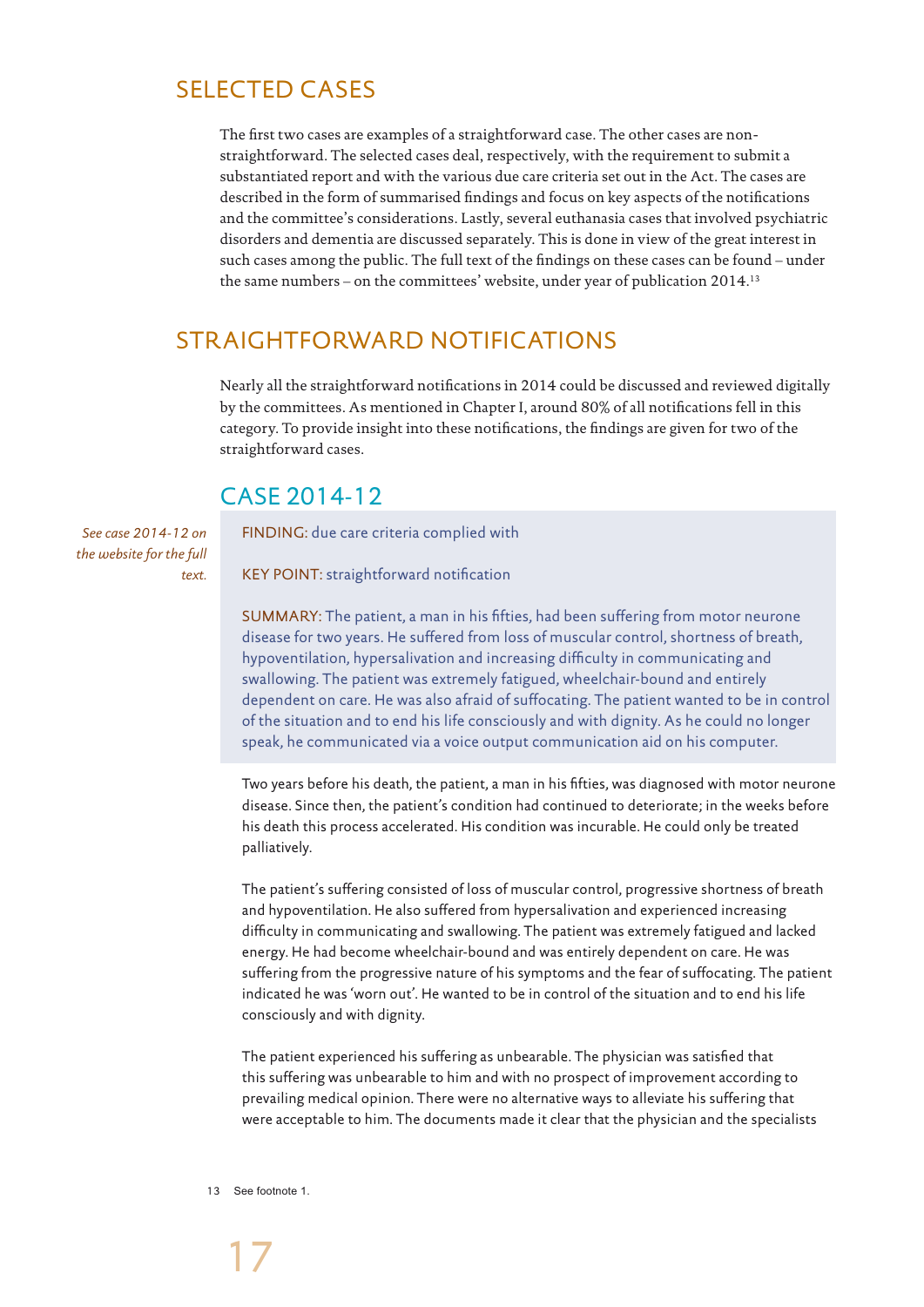gave him sufficient information about his situation and prognosis. The patient had discussed euthanasia with the physician before.

More than a week before his death, the patient asked the physician to actually perform the procedure to terminate his life. The physician concluded that the request was voluntary and well-considered. The physician consulted an independent physician who was also a SCEN physician. The independent physician saw the patient five days before the termination of life was performed, after she had been informed of the patient's situation by the physician and had examined his medical records. As the patient could no longer speak, he communicated via a voice output communication aid on his computer.

In her report the independent physician gave a summary of the patient's medical history and the nature of his suffering. She concluded, partly on the basis of her interview with the patient, that the due care criteria had been met.

The physician performed the termination of life on request using the method, substances and dosage recommended in the KNMG/KNMP's Guideline 'Performing euthanasia and assisted suicide procedures' of August 2012.

The committees examine retrospectively whether the physician has acted in accordance with the statutory due care criteria laid down in section 2 of the Act. They consider whether the due care criteria have been complied with in the light of prevailing medical opinion and standards of medical ethics.

In view of the above facts and circumstances, the committee found that the physician could be satisfied that the patient's request was voluntary and well-considered, and that his suffering was unbearable, with no prospect of improvement. The physician informed the patient sufficiently about his situation and his prognosis. The physician came to the conclusion, together with the patient, that there was no reasonable alternative in the patient's situation. The physician consulted at least one other, independent physician, who saw the patient and gave a written opinion on whether the due care criteria had been complied with. The physician performed the euthanasia with due medical care. The physician acted in accordance with the statutory due care criteria laid down in section 2 (1) of the Act.

# CASE 2014-16

FINDING: due care criteria complied with

KEY POINT: straightforward notification

SUMMARY: The patient, a woman in her seventies, had been diagnosed with a pericardial effusion, a pleural effusion, heart failure and pulmonary hypertension. The patient's suffering consisted of severe shortness of breath brought on by minimal physical exertion. She could no longer do anything, was bedridden and fully dependent on care, and felt powerless. The patient was also suffering from the lack of quality of life, a fear of suffocating and the absence of any prospect of improvement in her situation.

For the last nine years before her death, the patient, a woman in her seventies, had suffered from a pericardial and pleural effusion. In the last eight years before her death she suffered from heart failure. Her condition was deteriorating gradually and progressively and she suffered from recurrent pleural effusions. A year before her death she was diagnosed with pulmonary hypertension. The patient's condition deteriorated in the months preceding her death. Her condition was incurable. She could only be treated palliatively.

*See case 2014-16 on the website for the full text.*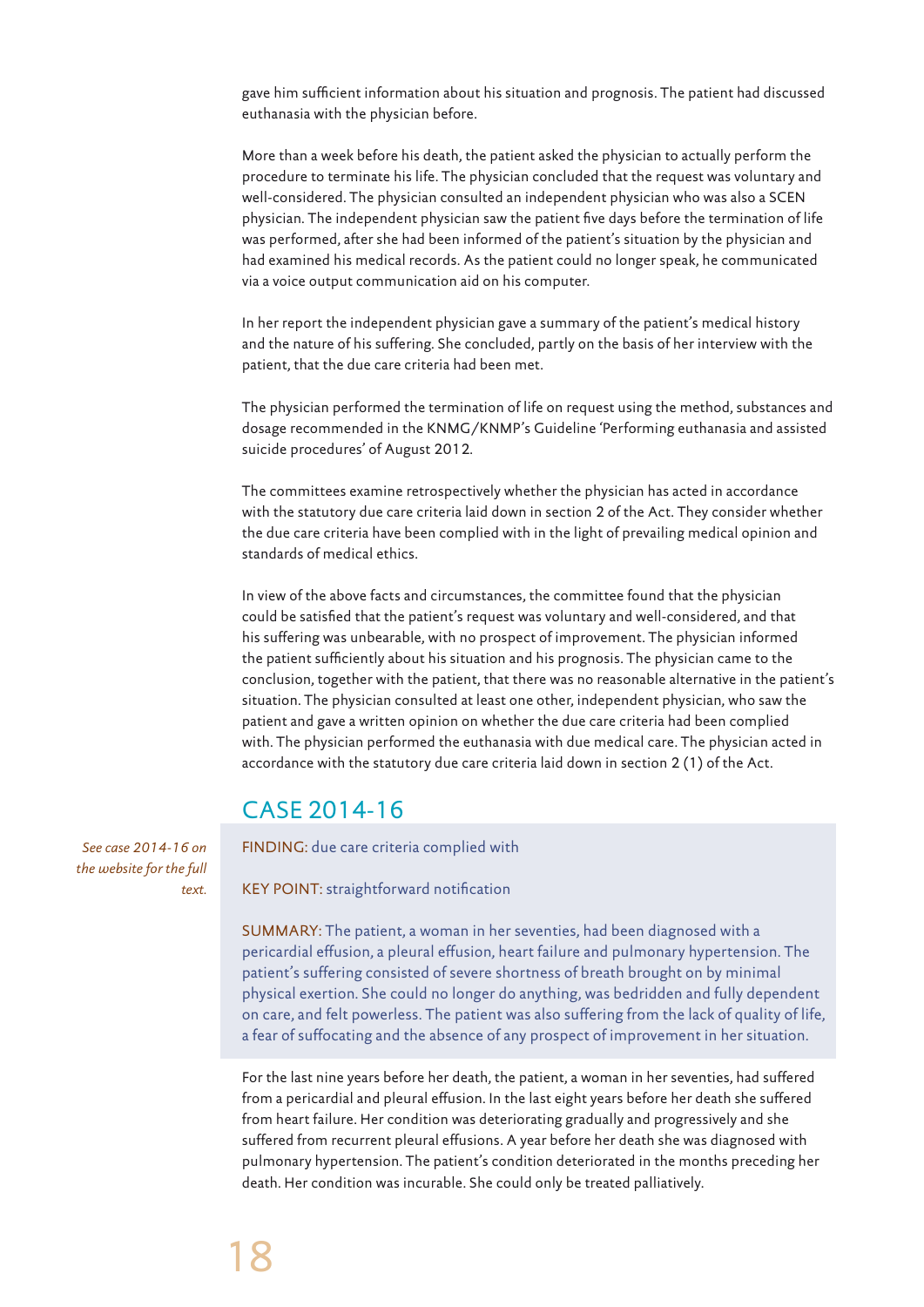The patient's suffering consisted of severe shortness of breath brought on by minimal physical exertion. She could no longer do anything and felt powerless. She was bedridden and had become entirely dependent on others for her personal care. The patient was suffering from the lack of quality of life and a fear of suffocating. She was also suffering from the absence of any prospect of improvement in her situation.

The patient experienced her suffering as unbearable. The physician was satisfied that this suffering was unbearable to her and with no prospect of improvement according to prevailing medical opinion. There were no alternative ways to alleviate her suffering that were acceptable to her. The documents made it clear that the physician and the specialists gave her sufficient information about her situation and prognosis. The patient had discussed euthanasia with the physician before.

More than a week before her death, the patient asked the physician to actually perform the procedure to terminate her life. The physician concluded that the request was voluntary and well-considered. The physician consulted an independent physician who was also a SCEN physician. The independent physician saw the patient two days before the termination of life was performed, after he had been informed of the patient's situation by the physician and had examined her medical records.

In his report the independent physician gave a summary of the patient's medical history and the nature of her suffering. He concluded, partly on the basis of his interview with the patient, that the due care criteria had been met.

The physician performed the termination of life on request using the method, substances and dosage recommended in the KNMG/KNMP's Guideline 'Performing euthanasia and assisted suicide procedures' of August 2012.

The committees examine retrospectively whether the physician has acted in accordance with the statutory due care criteria laid down in section 2 of the Act. They consider whether the due care criteria have been complied with in the light of prevailing medical opinion and standards of medical ethics.

In view of the above facts and circumstances, the committee found that the physician could be satisfied that the patient's request was voluntary and well-considered, and that her suffering was unbearable, with no prospect of improvement. The physician gave the patient sufficient information about her situation and prognosis. Together, the physician and the patient could be satisfied that there was no reasonable alternative in the patient's situation. The physician consulted at least one other, independent physician, who saw the patient and gave a written opinion on whether the due care criteria had been complied with. The physician performed the euthanasia with due medical care. The physician acted in accordance with the statutory due care criteria laid down in section 2 (1) of the Act.

# SUBSTANTIATED REPORT

CASE 2014-23 (NOT INCLUDED HERE)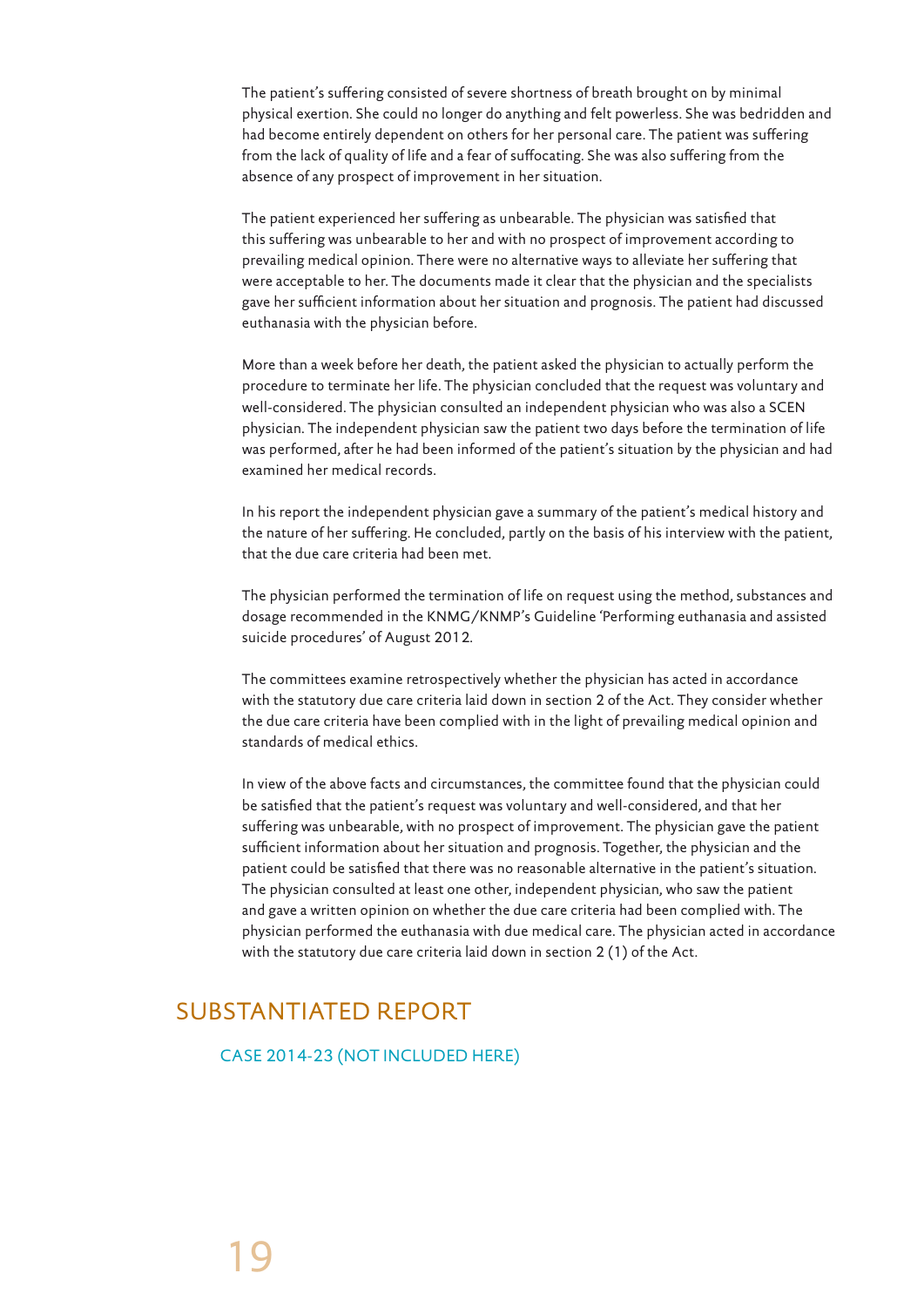# VOLUNTARY, WELL-CONSIDERED REQUEST

# CASE 2014-25

*In this case, the patient's state of reduced consciousness was medically induced and therefore, in principle, reversible. It is the committees' view that it would be inhumane in such cases to reverse the patient's state of reduced consciousness solely for the purpose of having him confirm the unbearable nature of his suffering. In such a situation, therefore, the physician may perform euthanasia if the patient had requested it previously, either orally or in an advance directive. For more information on reduced consciousness, see pages 29 ff of the Code of Practice. See case 2014-25 on the website for the full text.*

#### FINDING: due care criteria complied with

DUE CARE CRITERION: voluntary and well-considered request

KEY POINT: reduced consciousness

SUMMARY: The patient, a woman in her fifties who was suffering from metastasised uterine cancer, was suffering from severe shortness of breath. She had indicated orally and in writing that if she were to be sedated for that reason, she wanted euthanasia. On the day of her death, the patient's situation had deteriorated, and she asked for euthanasia to be performed as soon as possible. Several hours before performing euthanasia the physician administered midazolam, and the patient said she did not want to wake up again. Eventually she fell into a restless sleep. In accordance with the patient's euthanasia request and her signed directive concerning her wish for euthanasia in the event of reduced consciousness, the physician then performed the procedure for termination of life.

About a year before her death, the patient, a woman in her fifties, was diagnosed with uterine leiomyosarcoma. The patient underwent surgery, but six months before her death pulmonary and peritoneal metastases were discovered. Her condition was incurable. She could only be treated palliatively.

The patient's suffering consisted of severe dyspnoea, despite maximum therapy, as a result of tumour growth in her lungs. The patient could only sit up straight and was unable to rest. Because she was coughing a lot, she was not sleeping well. She became increasingly exhausted. In addition she was suffering from severe oedema. After she had coughed up blood several times, the patient became afraid of suffering a fatal pulmonary haemorrhage. The patient experienced her suffering as unbearable. She wanted to be allowed to die with dignity. The patient had discussed euthanasia with the physician before.

Around two and a half weeks before her death, the patient asked the physician to actually perform the procedure to terminate her life. She repeated her request several times. The physician concluded that the request was voluntary and well-considered.

The physician twice consulted the same independent physician who was also a SCEN physician. In the first consultation, the independent physician saw the patient two weeks before the termination of life was performed, after having been informed of the patient's situation by the physician and examining her medical records.

In the report the independent physician gave a summary of the patient's medical history and the nature of her suffering. At the time of the independent physician's visit, the patient said she was not yet suffering unbearably. However, if the shortness of breath and pain became more severe, and she became dependent, that would be the limit for her. If she needed to be sedated in connection with dyspnoea or a haemorrhage, she also wanted euthanasia. In the first report, the independent physician concluded, partly on the basis of the interview with the patient, that the due care criteria had not yet been met.

On the day of the patient's death, the physician consulted the independent physician again, by telephone. The physician informed the independent physician of the deterioration in the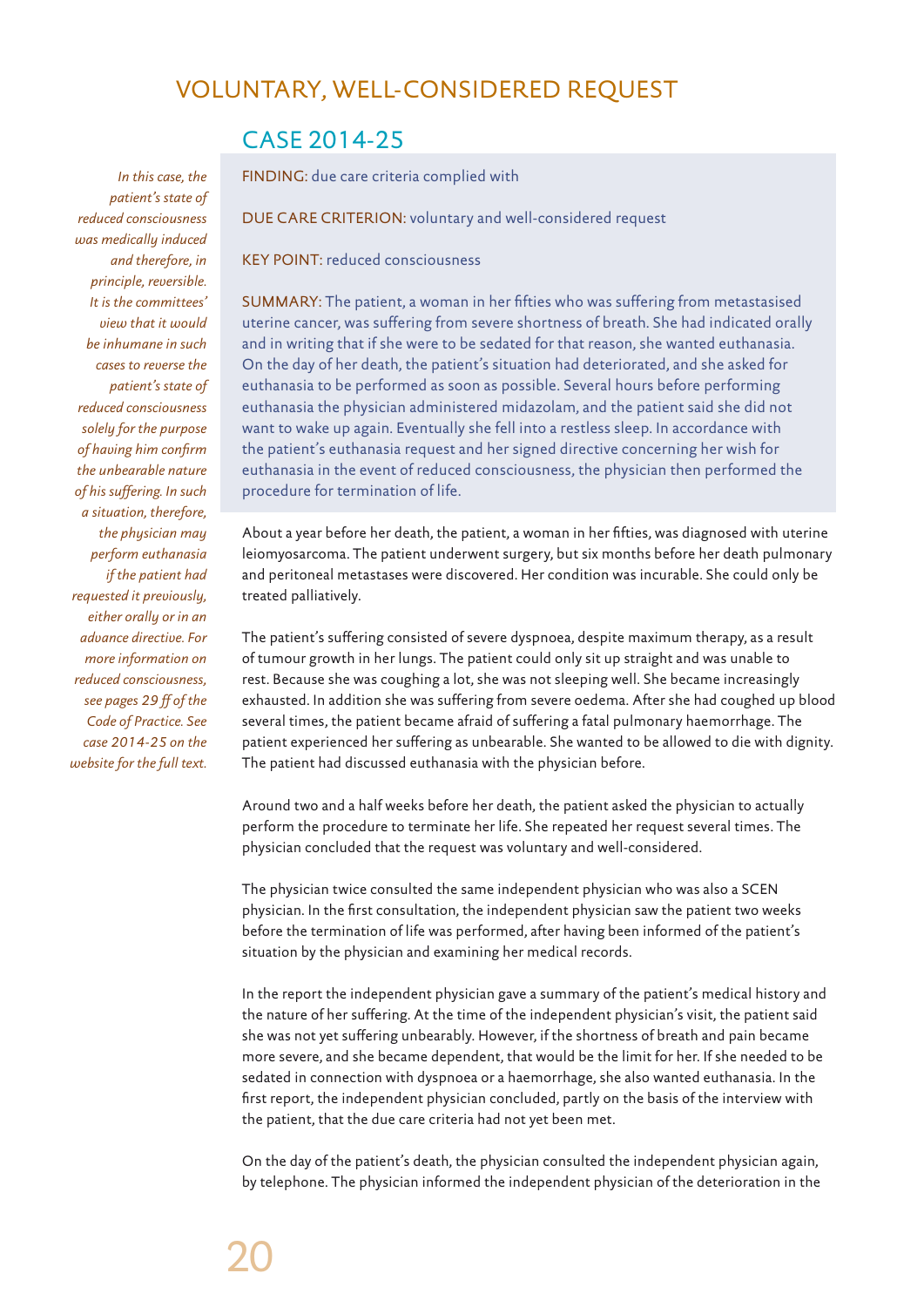patient's condition. The physician said that the patient was bedridden and no longer able to speak or sleep due to the dyspnoea. The physician said that the patient had asked that day for euthanasia to be performed as soon as possible.

In the second report, the independent physician concluded, partly on the basis of the conversation with the physician, that the due care criteria had been met.

Several hours before performing the termination of life procedure, the physician administered 15mg of midazolam because the patient was having severe difficulty breathing. The patient indicated that she absolutely did not want to wake up again. Half an hour later, the patient was somewhat drowsy, but could still communicate. Around two hours after the first dose, the patient was given another 15mg of midazolam. She then fell into a restless sleep. The patient was gasping for breath, looked ashen and was sitting with her upper body bent half forward. In accordance with the patient's euthanasia request and her signed directive concerning her wish for euthanasia in the event of reduced consciousness, the physician performed the termination of life on request around an hour and a half after administering the second dose of midazolam, using the method, substances and dosage recommended in the KNMG/KNMP's Guideline 'Performing euthanasia and assisted suicide procedures' of August 2012.

In view of the above facts and circumstances, the committee found that the physician could be satisfied that the patient's request was voluntary and well-considered.

# CASE 2014-89 (NOT INCLUDED HERE)

# UNBEARABLE SUFFERING WITHOUT PROSPECT OF IMPROVEMENT

#### CASE 2014-02 (NOT INCLUDED HERE)

# CASE 2014-36

FINDING: due care criteria complied with

DUE CARE CRITERION: unbearable suffering without prospect of improvement

KEY POINT: medical dimension to suffering

SUMMARY: The patient, a man in his eighties, felt that life had nothing more to offer him. A registered general psychologist who was consulted concluded that he had a consistent wish for euthanasia. The patient's suffering was caused by geriatric syndromes which caused increasing debilitation. Due to his functional decline and dependence on others, the patient no longer considered his life meaningful. Living in this way was more than he could bear. The physician and the independent physician established satisfactorily that the patient's suffering had a medical dimension and that this was palpably unbearable. There were no reasonable alternatives available.

Due to his advanced age, the patient, a man in his eighties, was suffering from a combination of physical symptoms and the feeling that life had nothing more to offer him. The patient and his wife had been together for many years. The bond between them had been extremely close and they needed no one else. They had no children. The patient had cared for his wife for years when she was ill. That had given him a final purpose in life. Around six months before

*As noted on pages 13, 31 and 32 of the Code of Practice, the patient's suffering must have a medical dimension. It may be the result of an accumulation of serious and minor health problems. See case 2014-36 on the website for the full text.*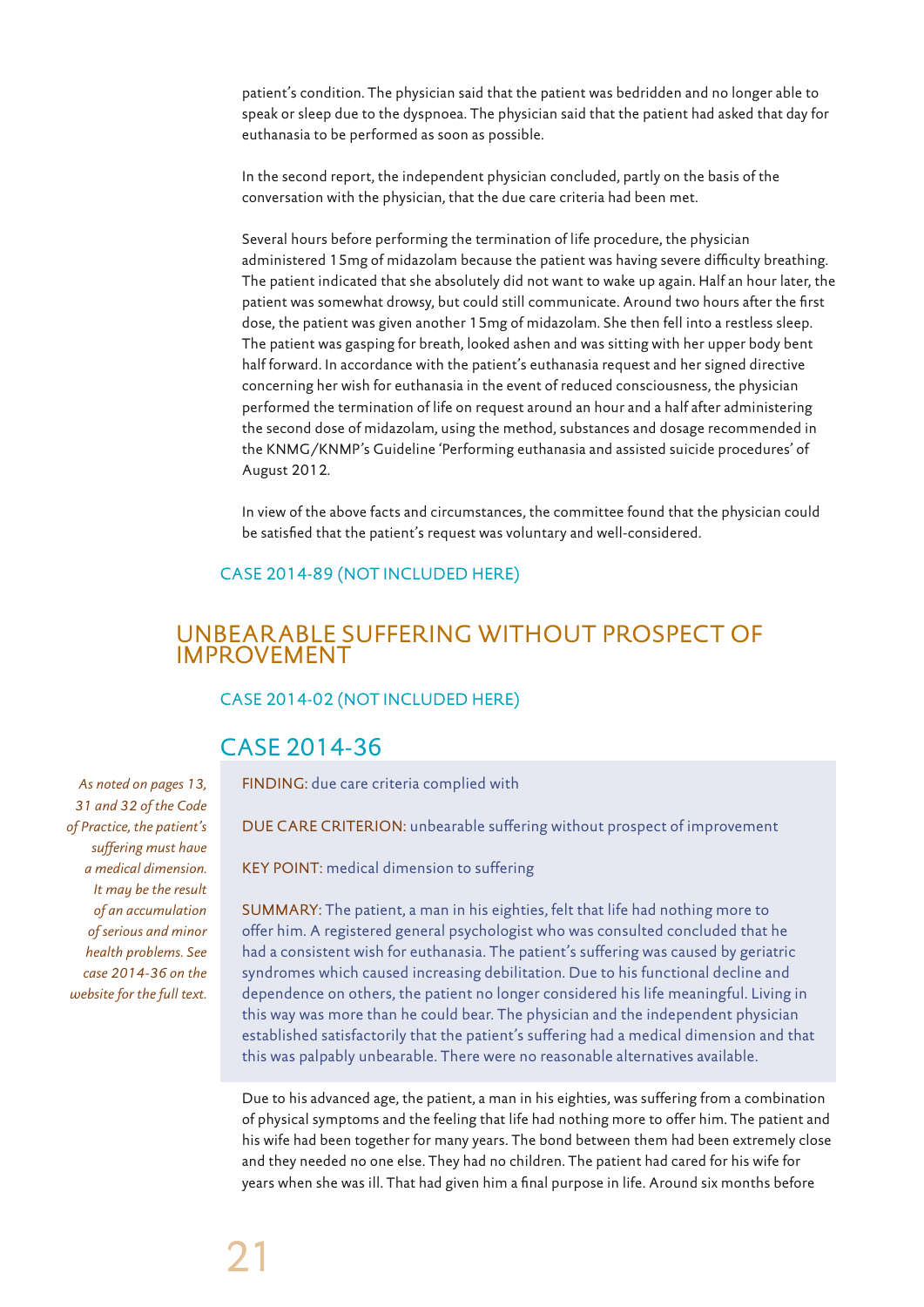his death, his wife died and from then on he lost interest in the world. He had always been a loner. He had never had any real friends and he felt like an outsider.

The patient could no longer follow the radio or television. He also no longer internalised anything he read. The patient was tired and felt drained, and no longer wanted to do anything. His motor skills were deteriorating, partly as a result of arthrosis and osteoporosis. He was having difficulty walking and his hands had become clumsy, which meant he could no longer perform certain actions, such as making a sandwich. The patient was afraid he would end up in a wheelchair and become even more dependent. He also had urinary problems and always wore incontinence pads. The patient did not want any more psychosocial support or involvement with others. His condition was incurable. There were no more treatment options.

The patient's suffering consisted of the feeling that continuing to live this way was completely devoid of meaning and quality. He was increasingly debilitated due to old age, and could no longer do very much. But his suffering was mainly made unbearable by the feeling that he had nothing more to expect from life. The patient regarded his life as completed. He experienced his suffering as unbearable.

The patient had discussed euthanasia with the physician before. More than two months before his death, the patient asked the physician to actually perform the procedure to terminate his life. The physician had known the patient for many years and understood the patient's perspective. On the independent physician's advice, the patient spoke several times with a registered general psychologist, who concluded that the patient's wish was consistent.

At the request of the committee, the physician gave a further, oral explanation concerning the question of whether the unbearable nature of the patient's suffering could to a sufficient degree be found to be caused by a recognised disease or medical condition.

In the last few years of his life, the patient could hardly do anything anymore. He was suffering from osteoporosis. He was in pain from vertebral compression fractures. He fell frequently, causing large haematomas. Following a CVA one year before his death, the left side of his body was partially paralysed. He suffered from frequent headaches. He had decreased kidney function, which made it difficult to treat the pain with medication. The patient suffered from urinary incontinence. He could only walk a few steps, partly due to arthrosis of the knee. He also suffered from atrial fibrillation. The patient's eyesight was poor and he could no longer read. The patient's mental health was good.

His wife had been his reason for living. His loyalty and devotion to her had kept him going, despite all his physical problems. He had looked after her as long as he could, even though she no longer recognised him because she was suffering from Alzheimer's disease. After her death, the patient regarded his life and suffering as meaningless.

The physician was convinced that this suffering was unbearable to him and that there was no prospect of improvement. The unbearable nature of his suffering, which was palpable to the physician, was caused by untreatable pain, incontinence, a high risk of falling, increasing disability, loss of autonomy and dependence on care. He had been suffering for some time, but after his wife's death (they had no children) the patient could not and did not want to go on.

At the request of the committee, the independent physician gave a further, oral explanation. The independent physician thought the patient was a very nice man who was easy to talk to. However, the patient did not want close social contacts. This was partly due to his physical disabilities, such as deafness and impaired eyesight. His motor skills were deteriorating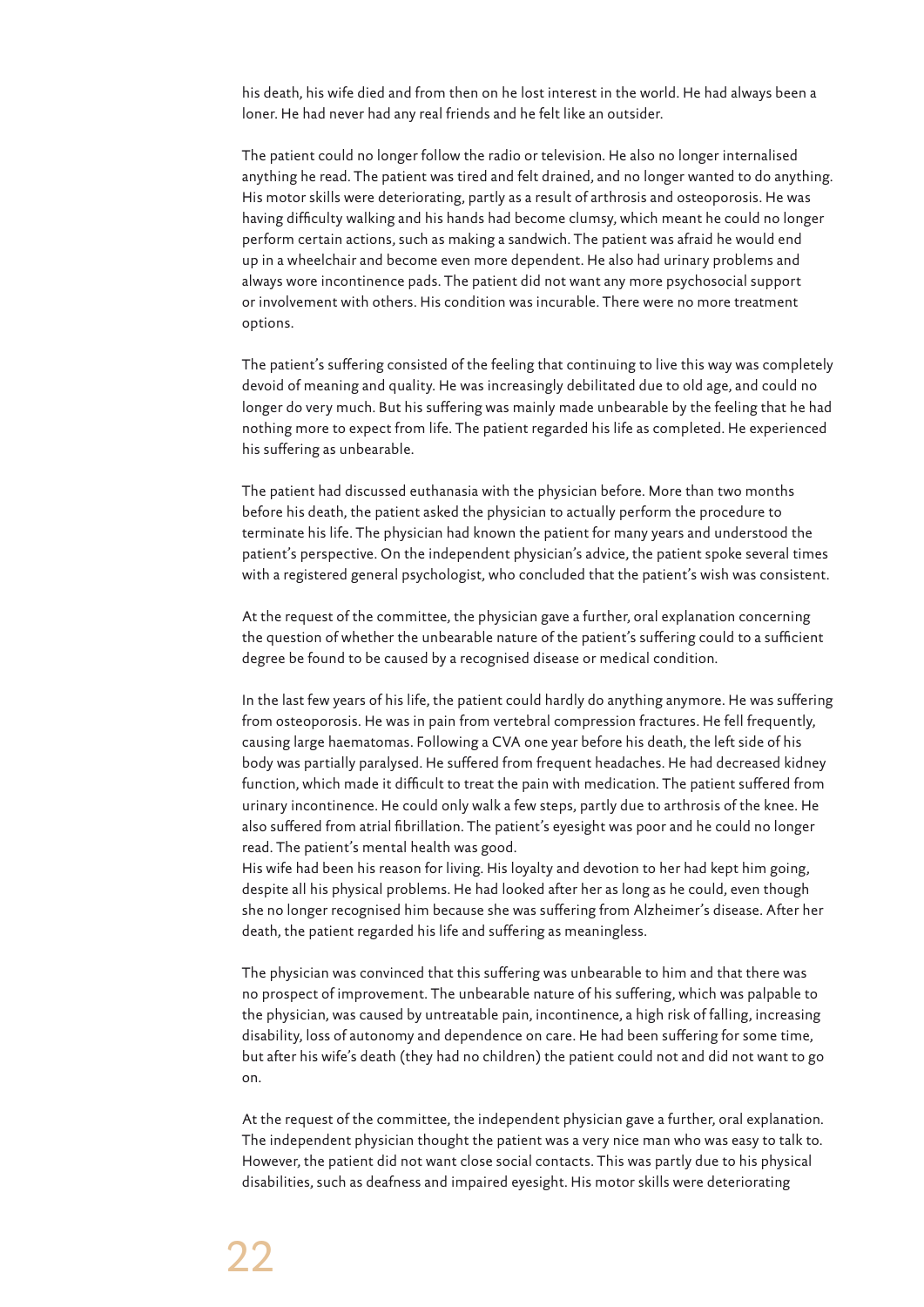and he could hardly walk at all. He rarely went outside. Incontinence also contributed to his considerable disability. After the patient's wife died, he requested euthanasia. When the independent physician first visited him, the patient said that he wanted to see his next birthday before dying. The independent physician then wanted to know how consistent the patient's wish was. The patient subsequently spoke with a registered general psychologist several times. During his second visit to the patient, the independent physician became convinced that the patient really wanted euthanasia. He certainly found the patient to be decisionally competent. After his wife's death, the patient wanted no more involvement with others in the form of care, therapy or family visits. He did not want to be dependent on other people.

The independent physician was satisfied that the patient's suffering had a physical component, but believed that the patient's personality certainly contributed to the way he experienced his suffering.

The committee considered whether the unbearable nature of the patient's suffering was to a sufficient degree caused by a recognised disease or medical condition. After reading the patient's medical record and speaking to the physician and the independent physician, the committee concluded that the patient's suffering was caused by geriatric syndromes which caused increasing debilitation. These aging-related conditions, including arthrosis of the knee, pain from vertebral compression fractures caused by osteoporosis, headaches, poor kidney function, incontinence, impaired vision, atrial fibrillation and hemiparesis following a CVA, were closely related to the medical domain. After the patient's wife died, he felt his life no longer had any meaning. He had felt his suffering was unbearable for some time, but he had kept on going to support his wife in her illness.

Due to his functional decline and increasing dependence on others, and in view of his past life and personal values, the patient could no longer give his life meaning. Living in this way was more than he could bear. The committee found that the physician and the independent physician had established satisfactorily that the patient's suffering had a medical dimension and that it was palpably unbearable. There were no reasonable alternatives available.

# INFORMING THE PATIENT

No cases concerning this due care criterion have been included here. See, for instance, *case 2014-02*.

# NO REASONABLE ALTERNATIVE

CASE 2014-05 (NOT INCLUDED HERE)

# CONSULTING AN INDEPENDENT PHYSICIAN

CASE 2014-56 (NOT INCLUDED HERE)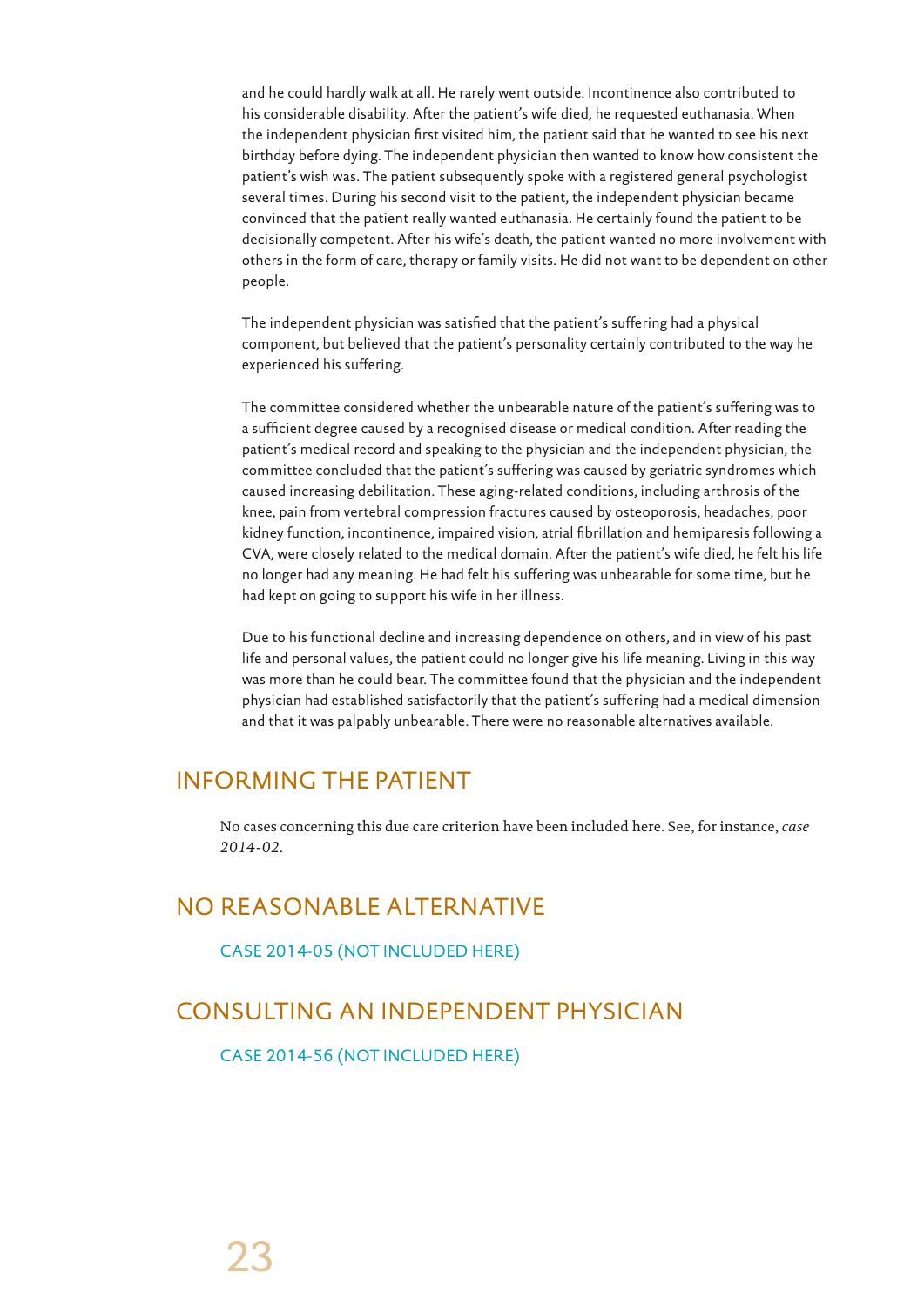# CASE 2014-47

FINDING: due care criteria complied with

DUE CARE CRITERIA: voluntary and well-considered request, no prospect of improvement, unbearable suffering, consulting an independent physician

KEY POINTS: simultaneous performance of euthanasia on a couple, voluntary request, medical dimension, independent physician's opinion

SUMMARY: A married couple requested simultaneous assisted suicide. The female patient had substantial medical problems and physical disabilities. She was dependent on care, which in the past had always been provided by her husband. He too had severe health problems and would have euthanasia performed soon. The physician was able to conclude that in view of the patient's past life, her close relationship with her husband and the lack of a social network of her own, the prospect for this patient of a life in which she would be dependent on other people for her physical care, probably in a nursing home, meant unbearable suffering without prospect of improvement. The suffering had a predominantly medical dimension.

In the event of simultaneous euthanasia requests by a couple, the physician must consider carefully whether it is preferable to consult one independent physician for both partners or a separate independent physician for each. If one independent physician is asked to assess both requests, that physician will have to be extra alert to the question of whether he is able to form an independent judgment in both cases. In principle, the independent physician will have to speak with each partner separately. In this particular case the physician consulted the same independent physician for both euthanasia requests. The independent physician believed he was capable of forming an independent judgment in each case. However, he did not speak to the patient and her husband separately. Particularly in view of the patient's dependence on her husband, it would have been better if the independent physician had done so. Nevertheless, partly in view of the findings of a psychiatrist consulted on the matter, there is no reason to doubt the accuracy of the independent physician's conclusions.

\* This concerns two separate notifications, which were reviewed separately. The finding described here concerns only the notification of the woman's assisted suicide.

In 2014, as in 2013 (see 2013 annual report, case 9), the committees received several notifications of cases in which euthanasia had been performed simultaneously on a couple. In all these cases, the committee found that the due care criteria had been complied with. For information on voluntary and well-considered requests see page 11 of the Code of Practice, on unbearable suffering without prospect of improvement see page 13 and on the independent physician see page 16. See *case 2014-47* on the website for the full text.

More than 25 years before her death, the patient, a woman in her eighties, had suffered a brainstem stroke. Despite lengthy rehabilitation, she continued to have difficulty walking, even when using a rollator. Five years before her death, the patient was diagnosed with osteoporosis, with various vertebral compression fractures, severe arthrosis of the knee and a rotator cuff tear in the right shoulder. As a result, walking became even more difficult. Two years before her death, a heart valve was found to be defective and she was thought to have aortic sclerosis. Over the years, the patient suffered several TIAs and lost more and more weight. Eventually she only weighed 45kg. The patient also suffered from hypertension and presbycusis. Her condition was incurable. She could only be treated palliatively.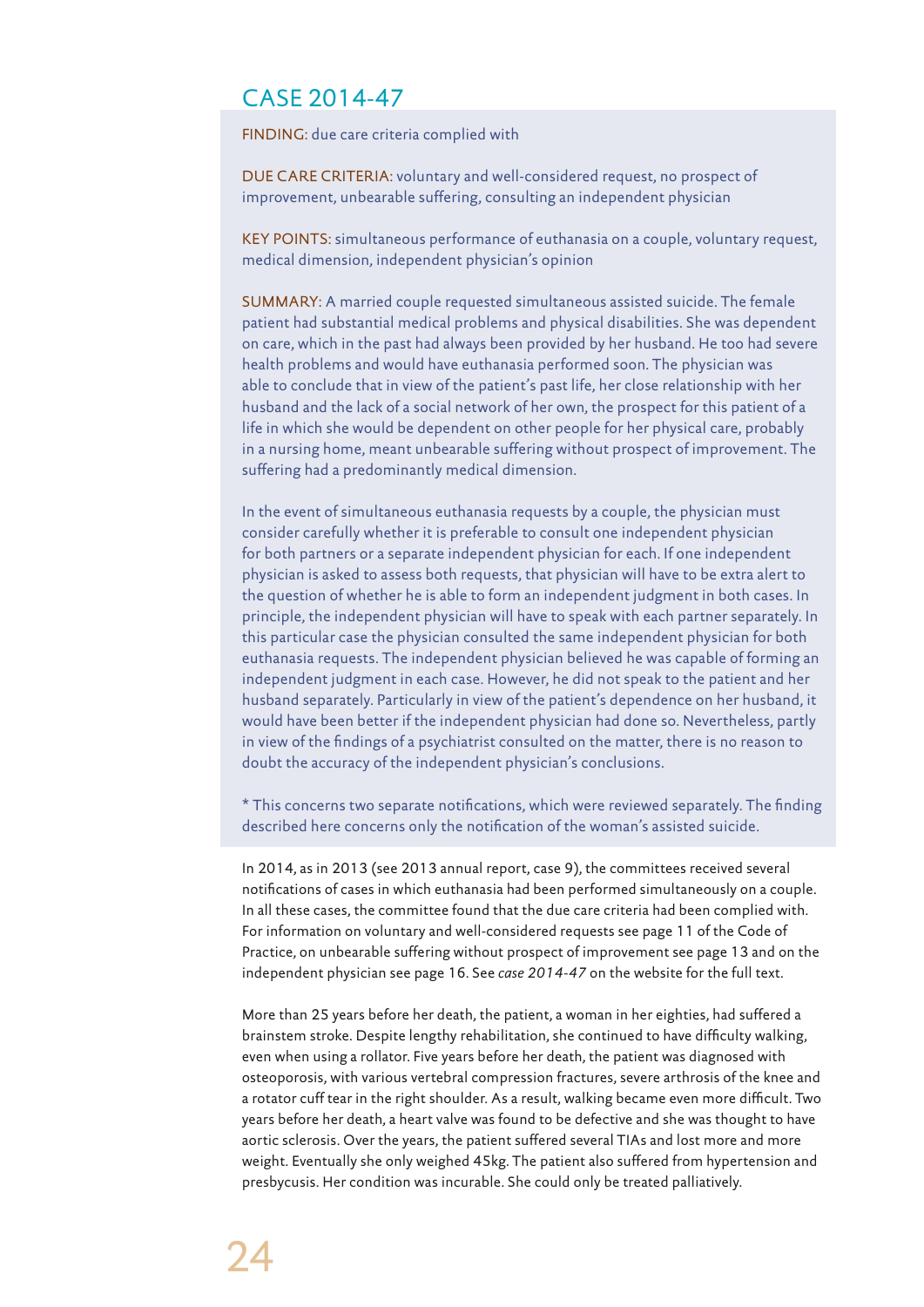In addition to her having to live with her many medical problems and her physical disabilities, the patient suffered because of the knowledge that she was not self-reliant and that when her husband died (he had severe health problems and was to have euthanasia performed soon), she would be dependent on other people and would probably have to go into a nursing home. For many years, partly due to residual symptoms of the brainstem stroke, the patient had to some extent been dependent on her husband's care and had developed a symbiotic relationship with him. The patient had still been living with her parents when they married and had lived abroad with her husband for a long time. They had always done everything together. One time when she had to spend a couple of weeks alone, which had been necessary in connection with her husband's job, she had found it disastrous. She did not want to go through that again. A life without her husband, in which she would be dependent on care provided by other people, was inconceivable for her. The patient, who had no children and had not built up her own social network, experienced her current and expected suffering as unbearable. The patient had on several occasions discussed her wish for euthanasia in the event of her husband's death with the physician.

One day before her death, the patient asked the physician to actually perform the procedure to terminate her life, almost immediately after her husband had made the same request for himself. The patient later repeated her request.

At the request of the physician a psychiatrist assessed whether the patient's request was influenced by a psychiatric disorder or dementia and whether she was decisionally competent with regard to her request. The psychiatrist established that the patient's wish for euthanasia was palpable and could be explained in view of her intensive and dependent relationship with her husband, as well as her life prospects without her husband due to her severe motor disability. Her wish was not caused by an irrational fear of the future or depression. It was not based on loyalty to her husband, nor was she influenced by him. According to the psychiatrist the patient concluded independently that she did not want to go on living and that her wishes were consistent. The psychiatrist concluded that the patient had no psychiatric symptoms and that she was decisionally competent in relation to her request. The physician concluded that the request was voluntary and well-considered. He established that the patient was not depressed and that she had not been influenced by her husband. The physician felt this was supported by the psychiatrist's findings. The independent physician concluded in his report, partly on the basis of his interview with the patient, that the due care criteria had been met.

At the committee's request, the physician gave an oral explanation, in which he stated that the euthanasia process had been very rapid. While the physician was on holiday, the patient's husband's condition had deteriorated very fast. He had been admitted to hospital, probably with sepsis. When his condition had improved slightly, his attending physicians told him his lower leg had to be amputated, otherwise he could develop sepsis again very quickly, within one or two weeks. The patient's husband refused to have his lower leg amputated, however. When the physician returned from his holiday, the husband had a 'volcano' in his foot.

The patient's husband was used to being in charge. Over the years, the patient had said on several occasions that she did not want to be left behind on her own and asked the physician to help her if this was imminent. The physician had told her he would probably be unable to do anything for her. He hoped that she would die before her husband. When the physician returned from holiday the patient said she could not bear the new situation. She had seen with her own parents what happened to the surviving partner when the other one died. The physician concluded that the patient had her own substantial medical problems. When her husband died she would no longer have anyone to help her. She was already practically fully dependent on care due to her physical complaints. This dependence was a nightmare scenario for the patient.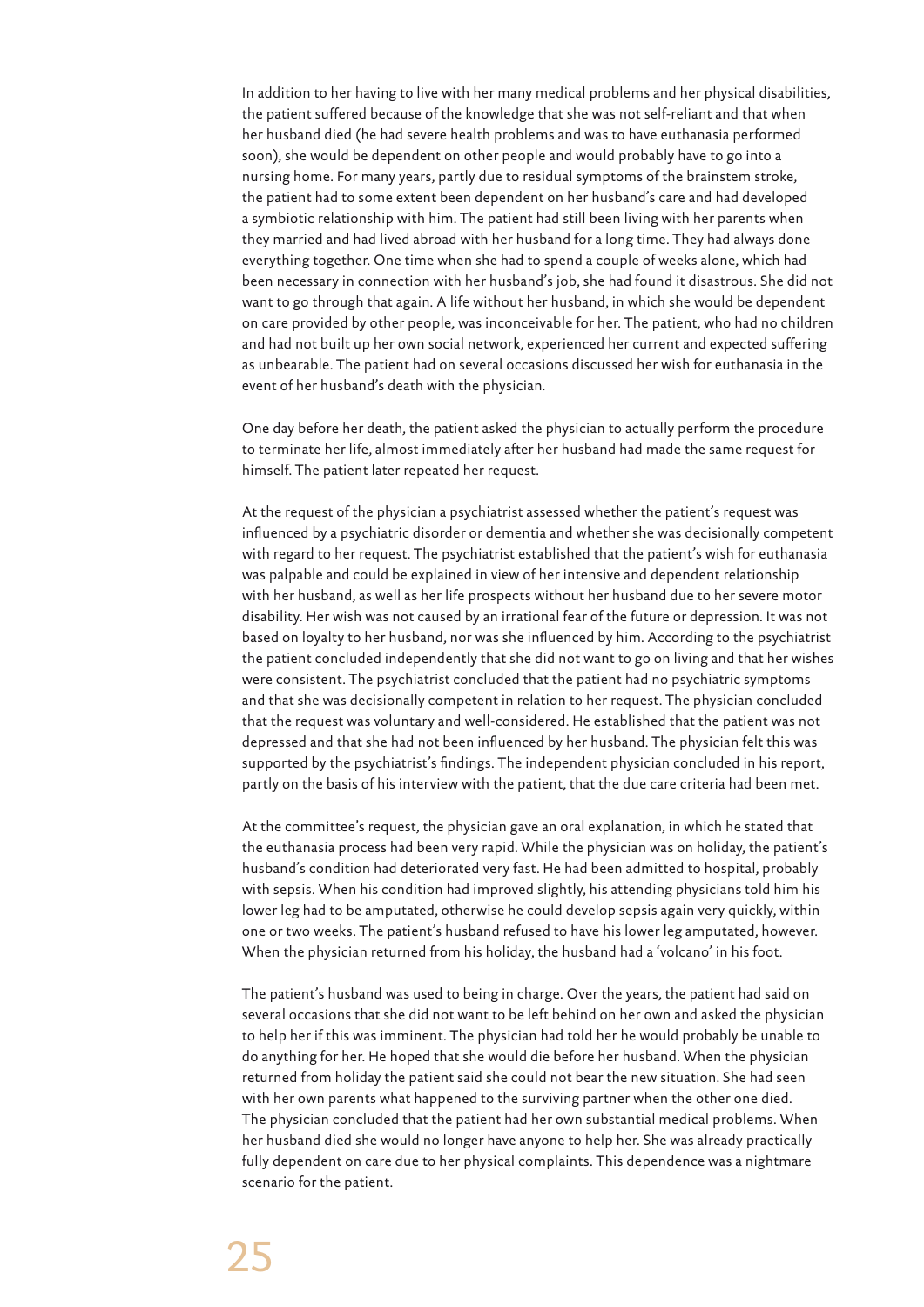With regard to the symbiotic relationship between the patient and her husband, the physician said that it was not the case that one partner dominated the other. The patient's husband had not influenced her.

When asked about the matter, the physician explained that there had been no time to find different independent physicians for the patient and her husband. He had not considered doing so either. The physician was of the opinion that it would only be necessary to consult two separate independent physicians in exceptional cases. He thought it was up to the independent physician, in such cases, to identify that necessity. The physician believed it would have been possible for the independent physician to assess both the patient's case and her husband's and then make a negative recommendation concerning one of them. He would have been able to do that himself. When the physician was driving to meet the couple he'd thought, 'This is the right thing to do'.

At the committee's request, the independent physician gave an oral explanation, which included the following. When asked about the matter, the independent physician said the symbiotic relationship between the patient and her husband formed the basis of the patient's suffering. He met the patient and her husband at the hospital where the husband had been admitted. He did not speak to them separately because the room in the hospital was not suitable for that. The husband did the talking. The patient gave the impression she was fully dependent on him. All their lives the couple had been focused on each other. They had both signed an advance directive years ago. Their requests for assisted suicide were linked. The independent physician remarked that during their meeting the patient was focused on her husband, but did answer the independent physician without involving her husband. It was easy to get her attention. The independent physician had not considered involving a second independent physician.

The independent physician described the patient's dependence. The patient was certainly physically dependent on care as a result of the residual symptoms of the CVA. The independent physician confirmed that the patient's wish to die was voluntary and not influenced by external factors. Her wish to die was very clear. The independent physician was satisfied that she was able to make that choice herself. The underlying reason was her husband's illness. He did not decide for her that she had to die too. Within the framework of his illness, she had made her own choice. When asked about the matter, the independent physician explained that in the event of a new, comparable case he would reach the same conclusion. He would, however, want to speak to the two partners separately, but in this case the circumstances had not allowed it.

In view of the above facts and circumstances, the committee found that the physician could be satisfied that the patient's request was voluntary and well-considered. The patient had discussed her wish for euthanasia in the event of her husband's death with the physician on several occasions and had been very consistent about it. Partly in view of the findings of the abovementioned psychiatrist, the committee was also satisfied that the patient had come to her own conclusions and had not been influenced by her husband.

The committee also considered with regard to the patient's suffering that it was sufficiently clear from her medical record and the oral explanations given by the physician and the independent physician that she was suffering from serious medical problems and physical disabilities. As a result she was dependent to a great extent on other people for care. Her husband had always provided that care. The committee found that the physician could conclude that in view of her past life, her close relationship with her husband and the lack of a social network of her own, the prospect for this patient of a life in which she would be highly dependent on other people for her physical care, probably in a nursing home, meant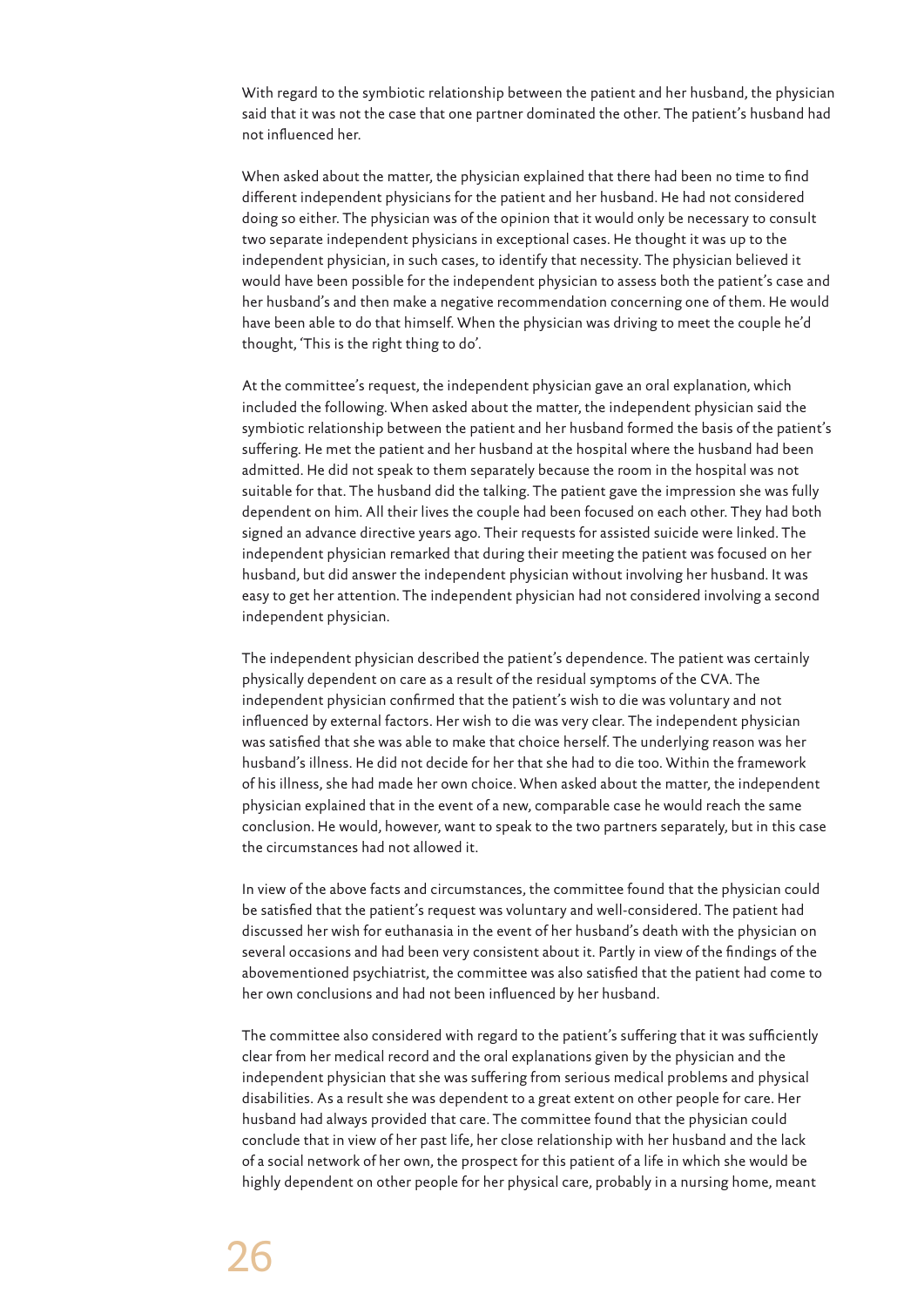unbearable suffering without prospect of improvement. In the opinion of the committee, her suffering had a predominantly medical dimension. The physician had informed the patient sufficiently about her situation and her prognosis. Together, the physician and the patient could be satisfied that there was no reasonable alternative in the patient's situation. With regard to the requirement that the physician must have consulted at least one other, independent physician, the committee considered as follows. In the event of simultaneous euthanasia requests by a couple, the committee deems it important for the physician to consider carefully whether it is preferable to consult one independent physician for both partners or a separate independent physician for each.

If, after deliberation, the conclusion is that one independent physician will be asked to assess both requests, that physician will have to be extra alert to the question of whether he is able to form an independent judgment in both cases. After all, such situations can be tricky. The independent physician can find himself in a difficult situation if he finds that the due care criteria have been met in one case, but not in the other. In principle, the independent physician will have to speak with each partner separately to establish whether all the due care criteria have been met.

The committee noted that the physician consulted one independent physician with regard to both requests for euthanasia. This independent physician visited the patient and her husband at the same time. There was one interview between the independent physician and the couple, and on the basis of that interview the independent physician concluded in two separate reports that the due care criteria had been met. The independent physician did not speak to the patient and her husband separately. The committee concluded from his further, oral explanation that the independent physician deemed himself capable of making an independent judgment in both cases. In view of the above considerations and in particular of the patient's dependence on her husband and the possibility that he might have influenced her wish for euthanasia, the committee believes it would have been better if the independent physician had spoken with each partner separately. Taking into account the findings of the aforementioned psychiatrist, who did speak with the patient without the husband present and who discussed the possibility of her being influenced by her husband in his report, the committee nonetheless in this case saw no reason to doubt the accuracy of the independent physician's conclusions. The committee found that the physician had fulfilled the requirement of consulting at least one other, independent physician.

# DUE MEDICAL CARE

CASE 2014-04 (NOT INCLUDED HERE)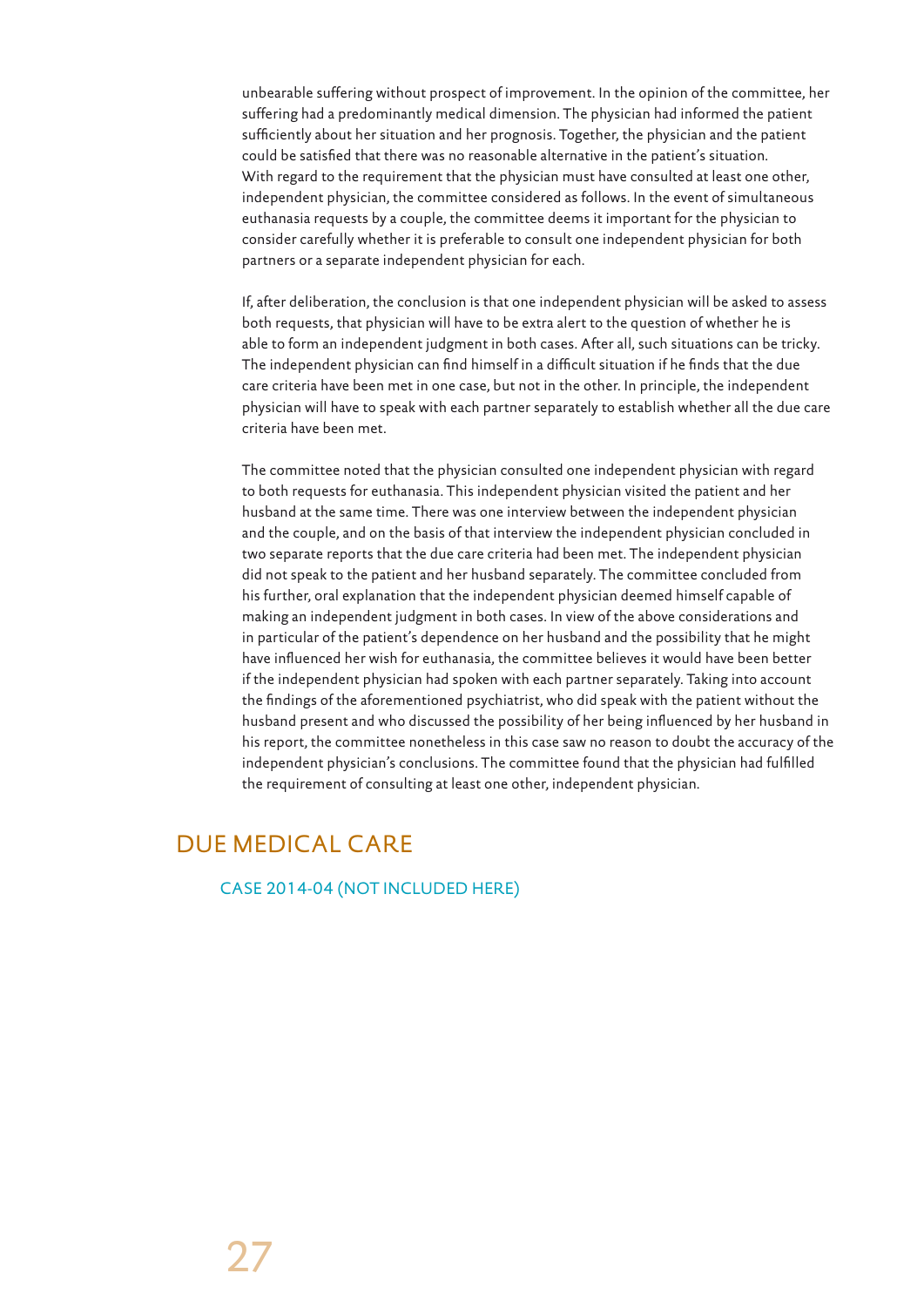# PSYCHIATRIC DISORDERS

*For points to consider regarding patients with a psychiatric disorder, see pages 26 ff of the Code of Practice. See case 2014-01 on the website for the full text.*

# CASE 2014-01

FINDING: due care criteria not complied with

DUE CARE CRITERIA: voluntary and well-considered request, no prospect of improvement, unbearable suffering, no reasonable alternative, consulting an independent physician

KEY POINT: psychiatric disorder

SUMMARY: The patient, a woman in her eighties, had been suffering from depression for around 30 years. She had been treated with electroconvulsive therapy (ECT) and antidepressants. When these became ineffective, the patient declined further treatment. The patient's general practitioner did not want to comply with her euthanasia request. She then turned to another physician, who was also a general practitioner, who spoke with the patient in the presence of her children on two occasions in quick succession, not long before her death. He consulted a SCEN physician who was also a general practitioner as the independent physician.

The committee found that the notifying physician had not exercised the degree of caution that may be expected in the case of a psychiatric patient who requests assisted suicide. In this case the physician should have taken more time to talk to the patient, and should have spoken to her without her children present. As both the physician and the independent physician lacked psychiatric expertise, the physician should have consulted an additional expert.

The patient, a woman in her eighties, had been suffering from depression for around 30 years. While in the earlier years periods of depression sometimes alternated with manic episodes, in later years she suffered only from chronic melancholic depression, which became more severe in the last two to three years. Between ten to eight years and three to two years before her death, the patient received extensive electroconvulsive therapy and was treated with antidepressants. In the early years these treatments had brought temporary relief. When the ECT treatment ceased to be effective and began causing memory problems, and when subsequently the antidepressants ceased to work, the patient declined these treatments. From then on she only took paracetamol and a sleeping tablet. The patient was briefly admitted to a care home, but she did not like it at all. She felt she had to make a huge effort to become part of the group, and she was unable to do that. In addition, the home was due to be demolished at some point, which was not a reassuring thought. The patient's suffering consisted of the fact that she no longer derived any pleasure at all from life, did not want her children or grandchildren to visit and was scared of everything. She was afraid to get up and afraid to go to bed, felt exhausted all day and did not have the energy to do anything. She had no hobbies; she just sat on the sofa all day. When she turned on the television she was unable to follow the programme. She saw nobody except her children. She was afraid to go outside because she feared the questions she might be asked. She was always worrying, had headaches (her head felt like a block of concrete), and suffered from palpitations and poor appetite. In the three years before her death she had lost 26kg in weight. The patient felt trapped in her home and in her body. She experienced her suffering as unbearable.

The patient had discussed euthanasia with her general practitioner before and signed an advance directive. As her general practitioner did not want to comply with her euthanasia request, she was registered with the End-of-Life Clinic (SLK) about a year before her death.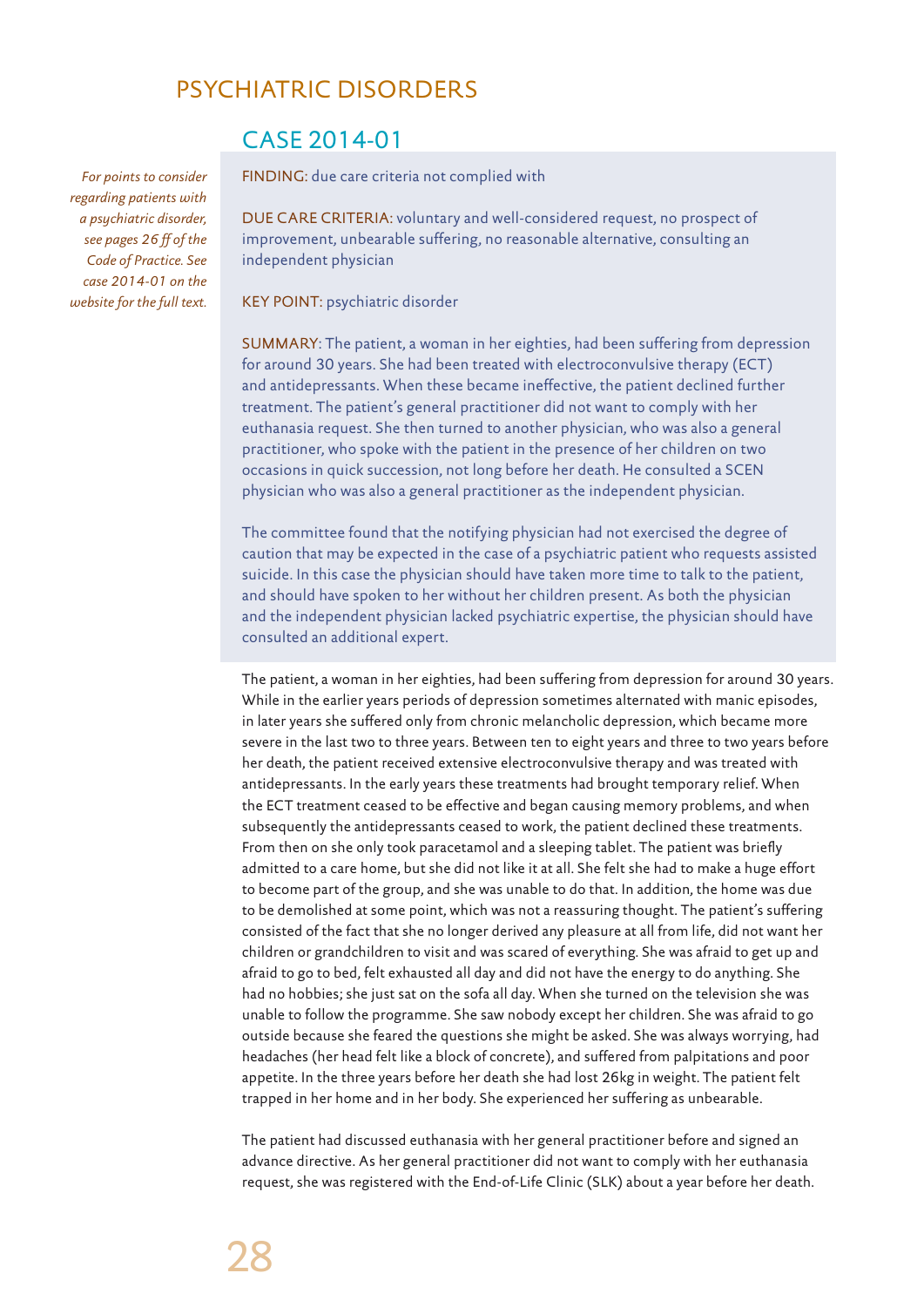The SLK physician contacted the patient's general practitioner. Around three weeks before her death, the patient asked this physician to actually perform the procedure to terminate her life. She then repeated her request.

In an interview with the committee, the physician gave a further, oral explanation, which included the following. The medical record includes correspondence from a clinical geriatrician, dating from the year of the patient's death, a letter from a nurse practitioner at a psychiatric centre, dated two years before her death and a letter from a psychiatrist at the same psychiatric centre, dated eight years before her death, all of which the physician had been able to take note of. The patient had suffered from depression since menopause. She had been treated by psychiatrists for years with both medication and ECT treatment. In the three years before her death these treatments had ceased to be effective. The patient did, however, suffer memory loss as a result of the ECTs. The patient considered the ineffectiveness of these therapies and their side-effects sufficient reason to decline further treatment. Based on his own experience and on the outcome of the multidisciplinary consultation at the End-of-Life Clinic, the physician was in no doubt that the patient could no longer be treated and was decisionally competent, and that granting her euthanasia request could be considered.

The physician did not consider consulting a second expert in addition to the SCEN physician. The SCEN physician had agreed that the patient could no longer be treated, was suffering unbearably and was not suicidal, but decisionally competent. The physician said he was not familiar with the guidelines of the Dutch psychiatry association (*Nederlandse Vereniging voor Psychiatrie*) on dealing with requests for assisted suicide from patients with a psychiatric disorder. He considered depression to be a chronic disease and did not see why it would be necessary to consult an additional independent physician who was also a psychiatrist for a patient with depression. The physician explained that he had spoken on the phone with the patient's general practitioner. During that conversation, he understood that relations between the general practitioner and the patient were not good and that the general practitioner thought the patient was being overly dramatic. According to the general practitioner, the patient's wish for euthanasia was not sufficiently palpable for him to grant it. A close family member subsequently registered the patient with the End-of-Life Clinic. Around six months before her death, the patient was referred by her general practitioner to a clinical geriatrician, at the recommendation of the End-of-Life Clinic. The clinical geriatrician had been involved in the period before the SLK physician had been in contact with the patient. The physician had however spoken to the clinical geriatrician on the phone.

When asked about the matter, the physician explained that he had spoken with the patient twice, once more than three weeks before her death and again three days later. The first time they spoke, two of the patient's children had been present and the second time two other children of the patient's. On neither occasion did he speak with the patient in private. The children had not joined in the conversation, however, except when he asked them to.

With regard to the voluntary and well-considered nature of the request, the absence of any prospect of improvement, and the independent assessment criterion, the committee considered as follows. In the event of a request for euthanasia or assisted suicide from a psychiatric patient, it is important to consult not only the independent physician but also one or more other physicians, including a psychiatrist, who can give an expert opinion on, among other things, the patient's decisional competence and whether the patient's suffering is without prospect of improvement. Assessing the decisional competence of such a patient, including a patient with chronic melancholic depression as in this case, requires special expertise. The same applies to being able to answer the question of whether any treatment options remain, despite the patient's past medical history.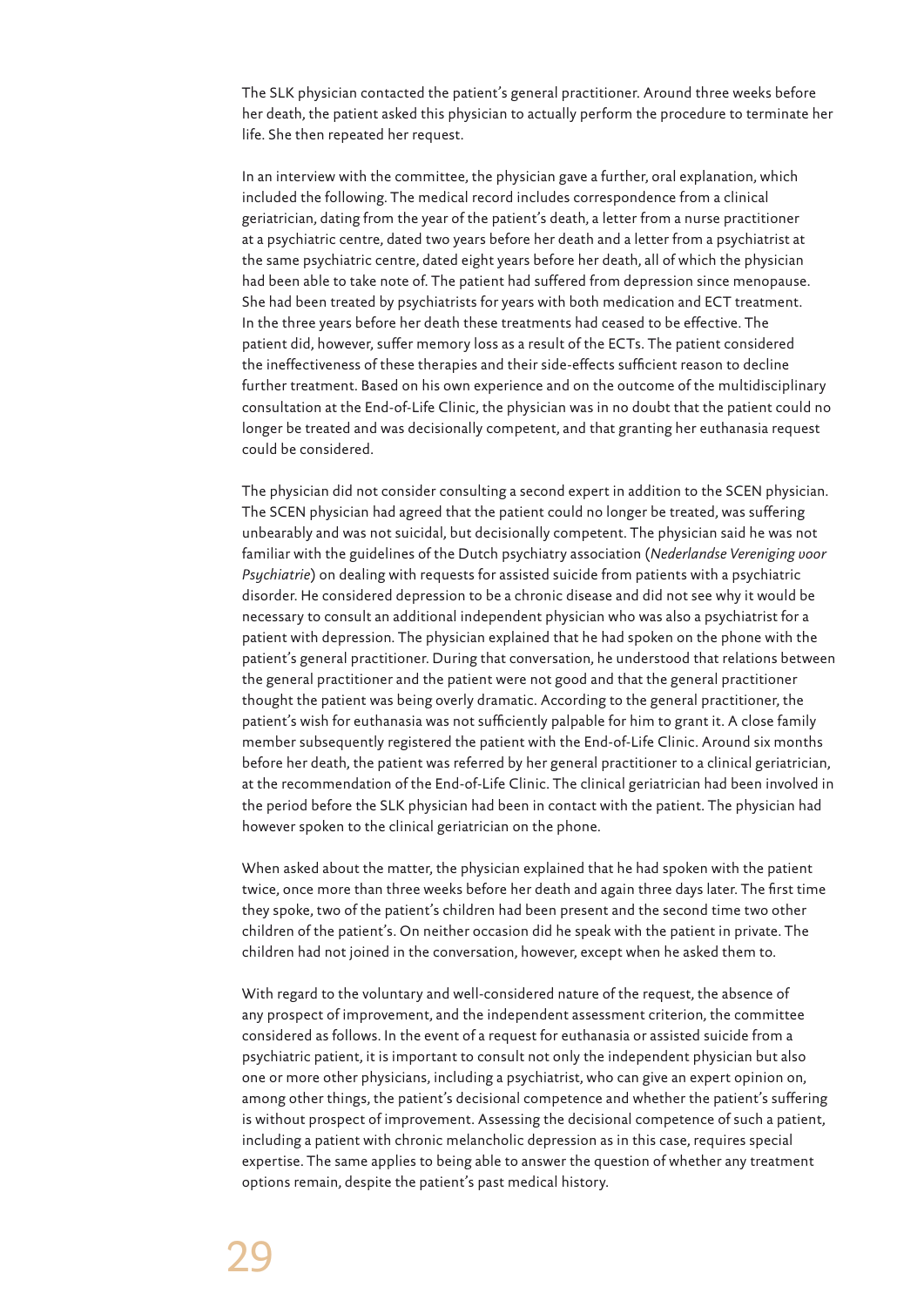The notification details provided by the physician and the oral explanation he gave the committee did not demonstrate to the committee that he was sufficiently aware of this. He was not familiar with the guidelines of the Dutch psychiatry association on dealing with requests for assisted suicide from patients with a psychiatric disorder. Although he had taken note of correspondence from a psychiatrist dated eight years before the patient's death and correspondence from a mental health institution dated two years before her death, he did not consult a psychiatrist himself to verify whether there were currently any treatment options and whether the patient's request for euthanasia might be provoked by melancholic depression. The most recent correspondence found in the medical record was from a clinical geriatrician and consisted of advice concerning treatment. The contact by telephone with this expert two weeks before the patient's death can only partly be viewed as consulting an expert as part of a euthanasia process. The physician's explanation that he had not considered consulting a second independent physician because the SCEN physician had reached the same conclusion as he had, i.e. that the patient was decisionally competent, shows an underestimation of the requirements that an adequate assessment of the euthanasia request of a psychiatric patient must meet. This is especially relevant given that both he and the SCEN physician were general practitioners and as such had no specific psychiatric expertise. In this specific case, the committee also observed that the physician spoke with the patient only twice within a very short timeframe and that the period between those conversations and the assisted suicide was very short. Moreover, those conversations both took place in the presence of her children and the physician did not speak with the patient in private.

By proceeding in this way, the physician was unable to demonstrate satisfactorily that he had been able to form a sufficiently substantiated opinion, not only with regard to the question of whether any treatment options remained, but also, and in particular, with regard to the consistent, voluntary and well-considered nature of a request made by such a patient, who apparently experienced frequent changes in her moods and emotions (she had recently been suicidal, but had also greatly enjoyed a holiday two years previously).

The committee found that the physician had not exercised the degree of caution that may be expected in the case of a psychiatric patient who requests assisted suicide. He should have taken more time to speak with the patient (privately, as well as in her children's presence) and especially, since both he and the independent physician lacked psychiatric expertise, he should have consulted an additional expert, to ascertain in particular whether the patient was decisionally competent in relation to her request for assisted suicide.

The physician did *not* act in accordance with the statutory due care criteria laid down in section 2 (1) of the Act.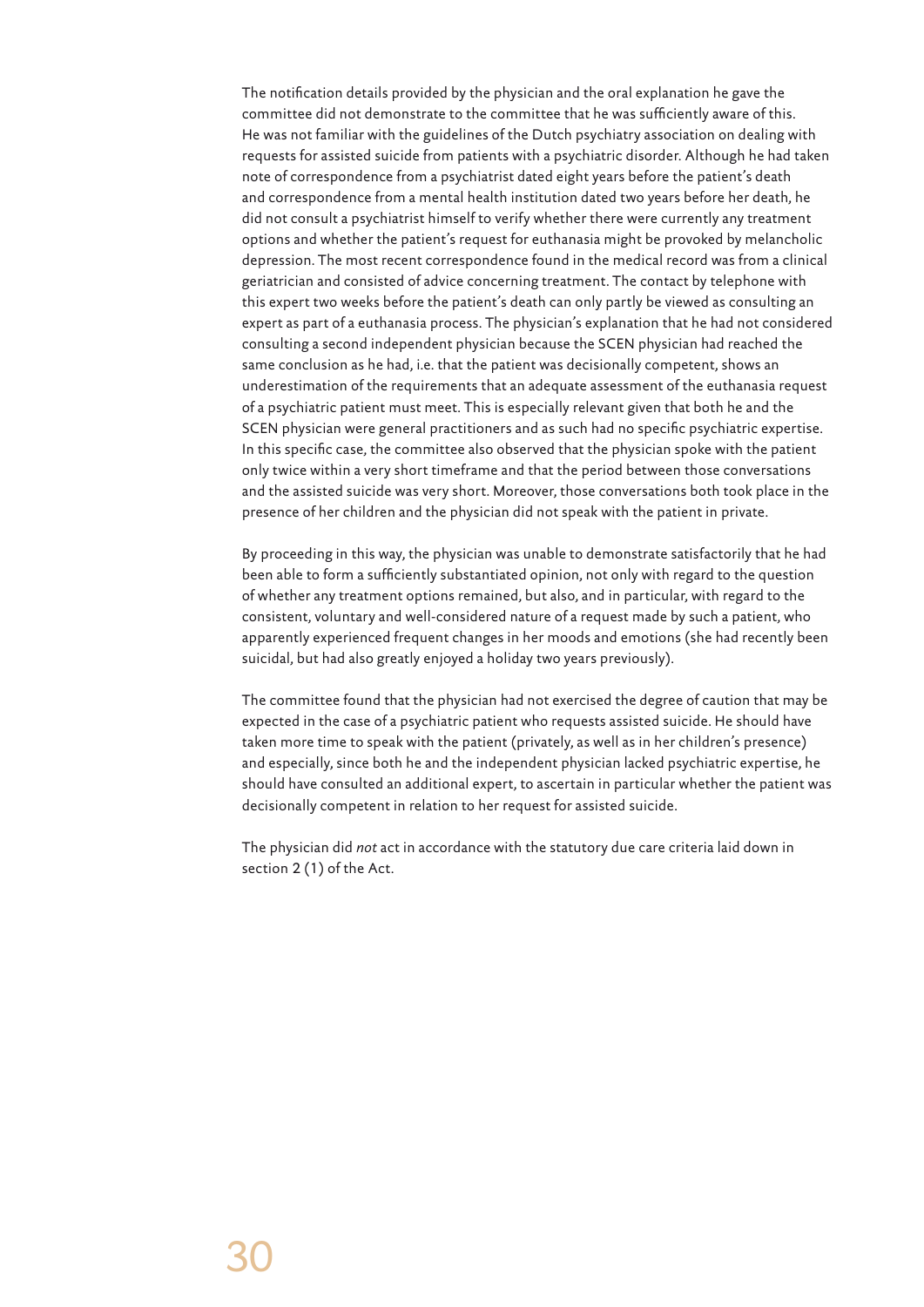# CASE 2014-70

*For points to consider regarding patients with a psychiatric disorder, see pages 26 ff of the Code of Practice. See case 2014-70 on the website for the full text.* FINDING: due care criteria complied with

DUE CARE CRITERIA: voluntary and well-considered request, no prospect of improvement, unbearable suffering, no reasonable alternative

KEY POINT: psychiatric disorder

SUMMARY: The patient, a woman in her thirties, suffered from borderline personality disorder, post-traumatic stress disorder and a tendency to dissociate and self-harm that was related to the personality disorder. She also felt depressed, without suffering from clinical depression. The patient had spent years in psychiatric institutions in connection with suicide attempts, self-harm, feelings of depression, depersonalisation and helplessness. She underwent all treatments offered to her, but the symptoms did not improve. The physician, her attending psychiatrist, requested a second opinion from another psychiatrist. The second psychiatrist concluded that the patient's request was voluntary and well-considered, that her suffering was unbearable, and that there was no prospect of improvement. The independent physician confirmed the physician's assessment that the due care criteria had been complied with.

The patient, a woman in her thirties, suffered from borderline personality disorder, posttraumatic stress disorder and a tendency to dissociate and self-harm related to the personality disorder. She also felt depressed, without suffering from clinical depression.

In the 20 years before her death, the patient had spent 14 years in psychiatric institutions in connection with suicide attempts, self-harm, and strong feelings of depression, depersonalisation and helplessness. During that long period in the institutions there was no real improvement in her symptoms and her ability to function socially deteriorated rather than improved. She then moved to sheltered housing, where she was treated by a clinical psychologist/psychotherapist, a mental health nurse and the physician, a psychiatrist. In that period she received EMDR therapy, emotion regulation skills training, a stabilisation course and day treatments focusing on structure, and she was admitted several times, for instance to adjust her medication. She underwent all treatments offered to her, and made every effort to engage with therapy, but the symptoms did not improve.

About a year before her death the patient attempted suicide. After that she made a request for euthanasia to her attending physicians, including the notifying physician. The patient was then treated with lithium and quetiapine, but this did not have the desired effect. An intensive treatment was suggested for her personality disorder, but treatment was not possible in a setting that was feasible to the patient.

According to the physician, the patient had received all the necessary treatments focused on reducing the symptoms or gaining more control over them, but they had had no effect and in any event had not relieved her suffering. The physician requested a second opinion from another psychiatrist, who confirmed that the relevant treatments had been given. The patient's suffering consisted of almost constant tension, severe problems with emotion regulation and the reliving of events, such as bullying, which she was unable to manage and which overwhelmed her. She experienced feelings of emptiness and dissociation. She suffered from inner pain and reliving deep and severe traumas. She also suffered from nightmares and the noises in her head; as a result she never had any rest and had become exhausted. The patient felt inferior and was unable to correct her self-image. She often experienced contact with other people as a threat and everyday life to her was a constant, almost impossible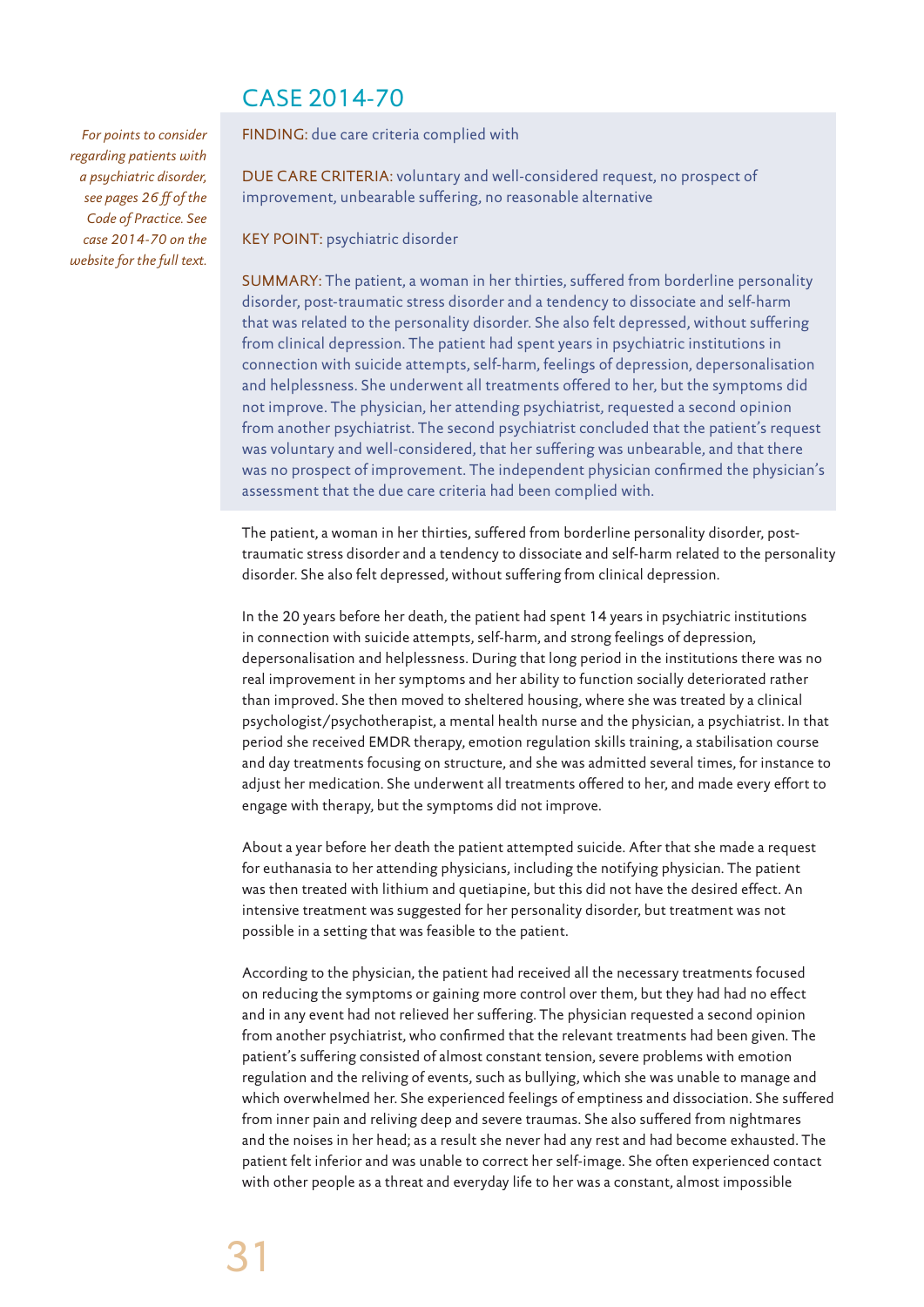challenge. She felt powerless to change her situation. She coped with stress and feelings of emptiness by self-harming. She also suffered from eating problems and compulsive thoughts and actions.

The patient had wanted to die for a very long time and had expressed that wish consistently over the past years. After she had decided not to commit suicide, she discussed euthanasia with the physician for the first time, eight months before her death.

A month and a half before her death, the patient asked the physician to perform the procedure to terminate her life. More than a month before the patient's death, the physician requested a second opinion from another psychiatrist. After examining the patient, the second psychiatrist concluded that the patient's request was voluntary and persistent, and that it was based on suffering experienced as unbearable, as a result of a psychiatric disorder that was without prospect of improvement in terms of treatment. According to the psychiatrist, the patient grasped the consequences of her request. After examining the medical record, the psychiatrist was satisfied that the relevant treatments had taken place. The patient's family backed her request and the psychiatrist believed that her request could be fulfilled.

The physician found that the patient was decisionally competent and the request was voluntary and well-considered. He was also satisfied that the patient's suffering was unbearable to her and with no prospect of improvement according to prevailing medical opinion.

The committee noted that physicians must exercise particular caution when dealing with a euthanasia request from a patient suffering from a psychiatric disorder. It found that in the case under review the physician did so. In addition to the SCEN physician, the physician consulted another psychiatrist, who gave his opinion on the patient's decisional competence and concluded that there were no relevant treatment options left. The patient was able to understand the consequences of her decision, her wish was consistent and it had existed for a long time.

The independent physician confirmed the physician's assessment that the statutory due care criteria had been complied with and that the patient's suffering was without prospect of improvement, particularly after a life in psychiatric institutions; he further confirmed that her wish had existed for a very long time and was well-considered, and that there were no longer any real alternatives in her situation.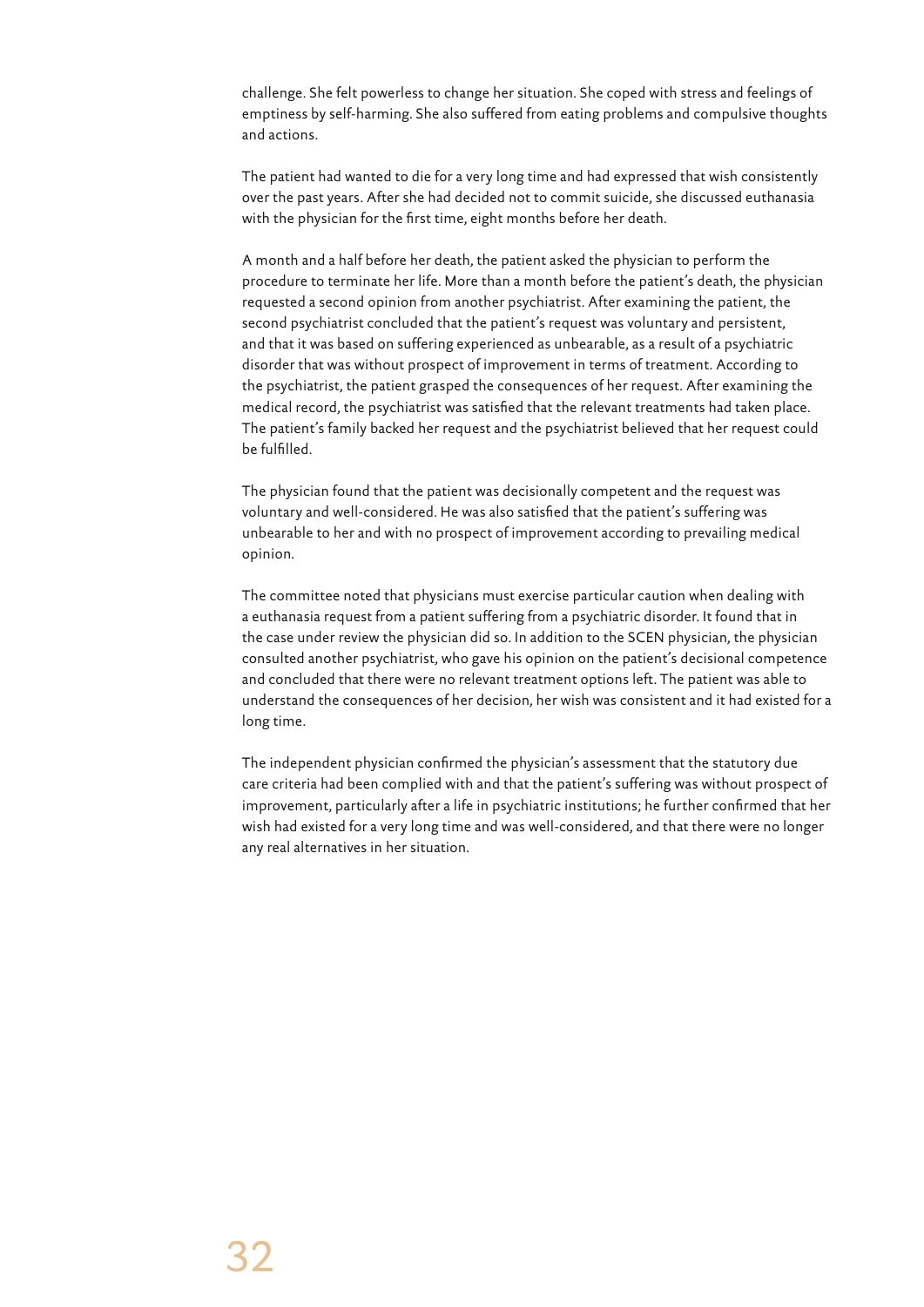# CASE 2014-72

*For points to consider regarding patients with a psychiatric disorder, see pages 26 ff. of the Code of Practice. See case 2014-72 on the website for the full text.* FINDING: due care criteria complied with

DUE CARE CRITERIA: voluntary and well-considered request, no prospect of improvement, unbearable suffering, no reasonable alternative

KEY POINT: psychiatric disorder

SUMMARY: In her youth the patient, a woman in her sixties, had had a traumatic experience and had been emotionally neglected and mentally abused. She was diagnosed with a personality disorder with borderline characteristics. The patient was treated by a psychiatrist and a psychologist. Eight years before her death, the patient developed severe pain as a result of a herniated disc. Even after surgery the pain never disappeared completely. In the years that followed she had recurrent periods of depression and was suicidal. The patient underwent all the treatments in the depression protocol, but to no lasting effect. Her attending physicians were not willing to fulfil her wish for euthanasia. The notifying physician, who was affiliated with the End-of-Life Clinic (SLK) and who was not a psychiatrist, consulted a psychiatrist/SCEN physician and a non-practising general practitioner/SCEN physician as independent physicians. The physician exercised great caution: on the one hand he consulted various attending physicians (a general practitioner, psychiatrist and registered general psychologist) and the patient's family, and on the other he consulted an independent psychiatrist to ascertain whether there were any realistic treatment options left and to establish whether the patient was decisionally competent in relation to her request for euthanasia.

In her youth the patient, a woman in her sixties, had had a traumatic experience and had been emotionally neglected and mentally abused. Twenty-three years before her death, she was diagnosed with a personality disorder with borderline characteristics. For several years around that period, the patient received outpatient treatment from a psychiatrist and a psychologist. She also took medication. The effects of these treatments were reasonably successful. The patient then experienced a relatively calm period lasting a decade, in which she did not seek psychiatric treatment, despite some angry outbursts and self-harm. Eight years before her death, the patient started to experience severe pain as a result of a lumbar disc herniation. She underwent surgery and was given pain relief. The pain never disappeared entirely, however. From that period onwards, the patient never felt well again. In the years that followed, the patient suffered from recurrent periods of severe depression and attempted suicide four times using medication. All four attempts were thwarted, against her wishes. One year before the patient's death, it was established that she was chronically and persistently suicidal, as a result of a severe personality disorder combined with recurrent periods of depression. The patient underwent all the treatments in the depression protocol, including electroconvulsive therapy, but to no lasting effect. She also received talk therapy. Her condition was incurable.

The patient's medical history also included skin carcinomas on her legs, which occurred two years before her death and for which she received appropriate treatment.

The patient's suffering consisted of complete exhaustion as a result of profound depressions, and pain and disability as a result of the herniated disc. Nothing interested her anymore. She no longer had the energy to watch television or read. She had to rest due to the exhaustion and the pain, but in those moments of rest she would start to worry. Every day was too much for her. She also suffered from the knowledge that there was no prospect whatsoever of improvement in her situation.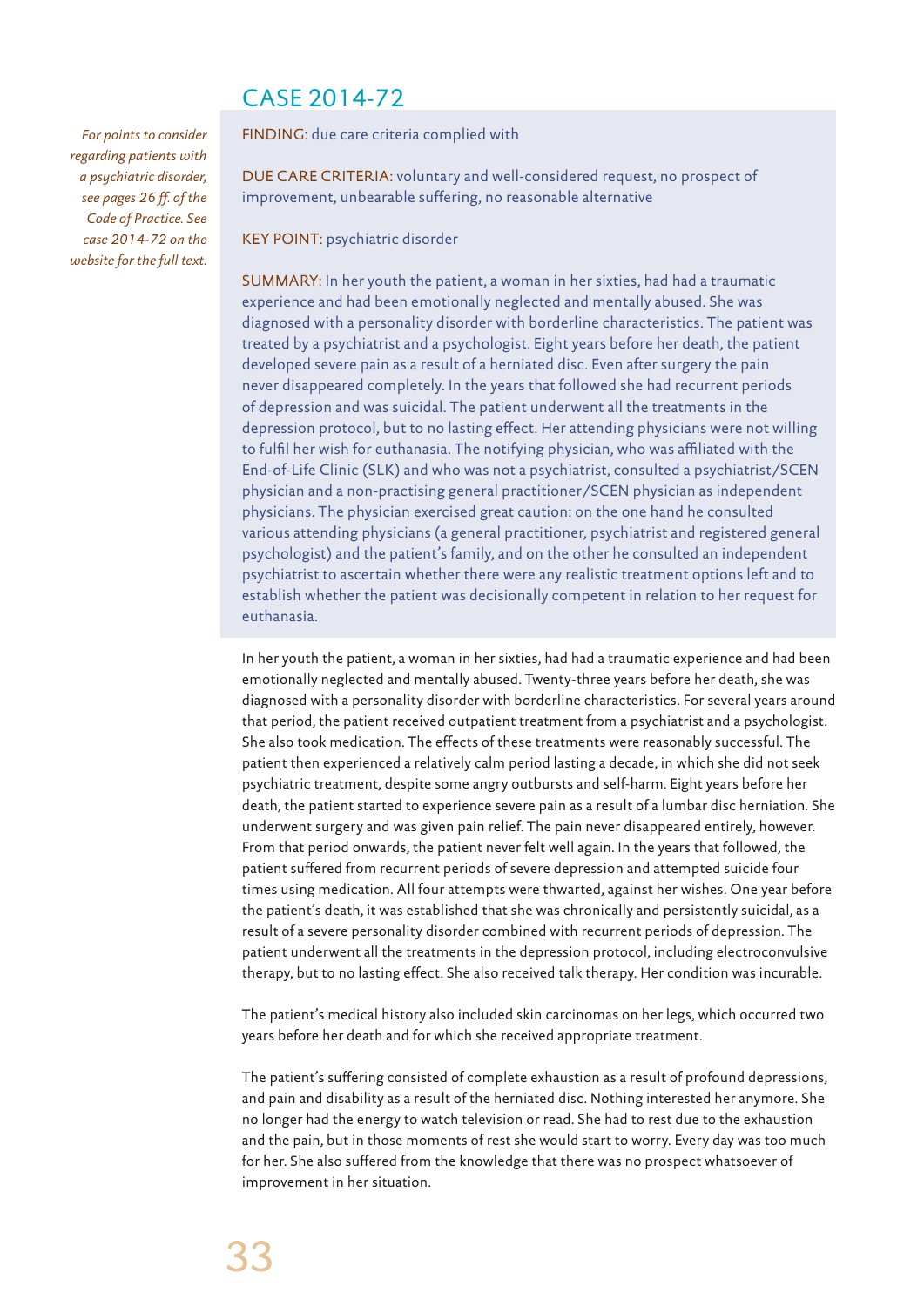The patient had discussed euthanasia with several attending physicians before and also asked them to actually perform euthanasia. The last attending physicians did not want to fulfil her request, for reasons of their own. The patient subsequently registered with the End-of-Life Clinic about a year before her death. Four months before her death, the patient made her request to a psychiatrist from the clinic. More than six weeks before her death, the patient asked the physician, who was not a psychiatrist, to actually perform the procedure to terminate her life. She repeated her request during the next two visits by the physician and in telephone conversations.

The physician consulted two independent SCEN physicians, one of whom was an independent psychiatrist. The first independent physician – the independent psychiatrist – saw the patient four days before the termination of life was performed, after she had been informed of the patient's situation by the physician and had examined her medical records.

In her report the first independent physician gave a summary of the patient's medical history and the nature of her suffering. She also observed depressive characteristics during the interview. The independent physician concluded, partly on the basis of her interview with the patient, that there were no further alternative treatment options that would have a realistic chance of benefiting the patient. The patient was decisionally competent in relation to her request for euthanasia.

The second independent physician – a non-practising general practitioner – saw the patient two days before the termination of life was performed. He had previously been informed of the patient's situation by the physician and had examined her medical records, including the findings of the first independent physician. In his report the second independent physician gave a summary of the patient's medical history and the nature of her suffering. According to the second independent physician, the patient responded appropriately and her answers were clear. The patient was decisionally competent in relation to her request for euthanasia. The second independent physician concluded in his report, partly on the basis of his interview with the patient, that the due care criteria had been met.

In the event of euthanasia for a psychiatric patient, it is important to consult not only the independent physician but also one or more physicians, including a psychiatrist, who can give an expert opinion on, among other things, the patient's decisional competence and whether the patient's suffering is without prospect of improvement.

The documents provided by the physician made it sufficiently clear to the committee that he had exercised great caution. The physician consulted various attending physicians (a general practitioner, psychiatrist and registered general psychologist) and the patient's family; he also consulted an independent psychiatrist to ascertain whether there were any realistic treatment options left and to establish whether the patient was decisionally competent in relation to her request for euthanasia.

### CASE 2014-37 (NOT INCLUDED HERE)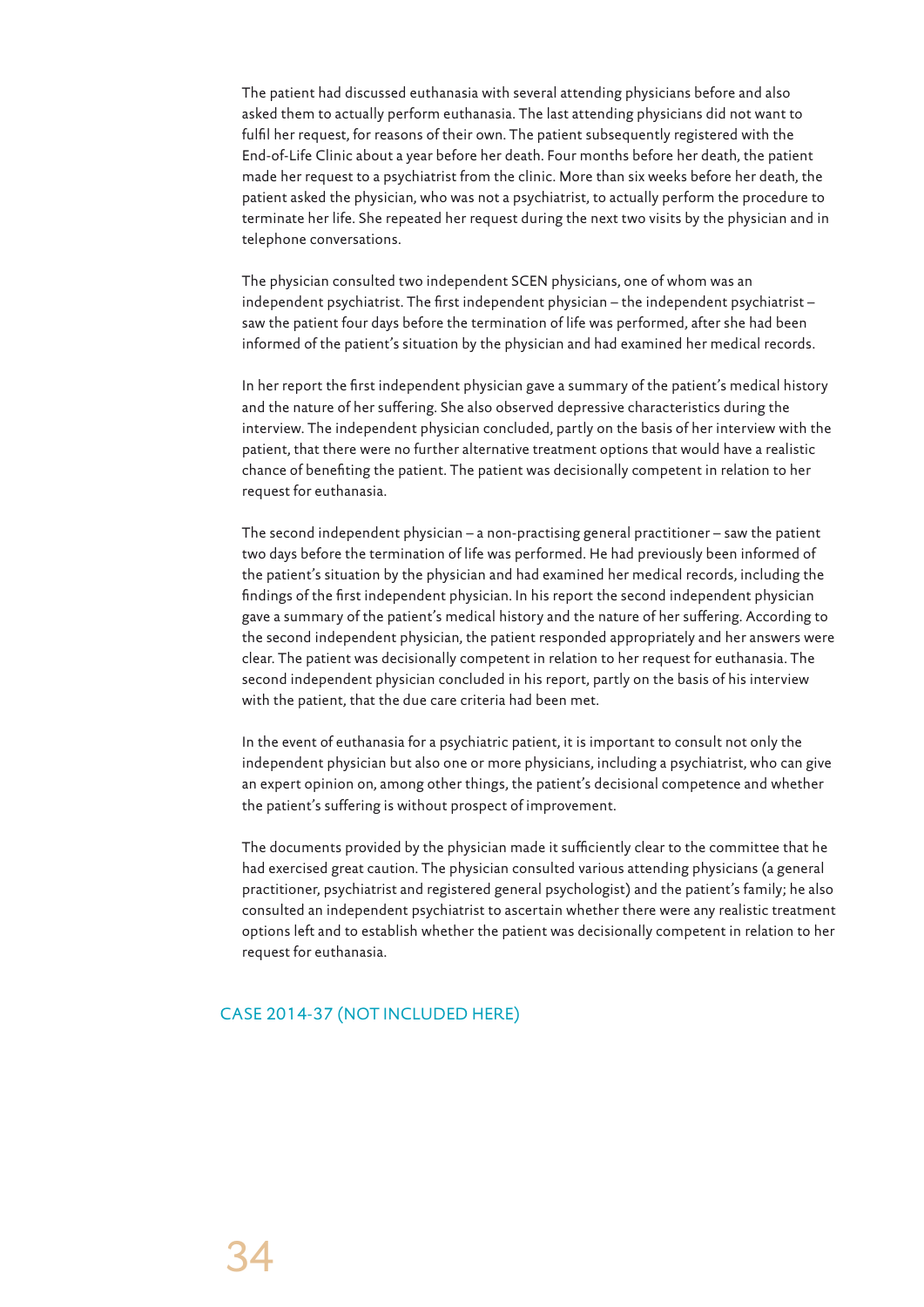# DEMENTIA

#### CASE 2014-03 (NOT INCLUDED HERE)

# CASE 2014-35

FINDING: due care criteria complied with

DUE CARE CRITERIA: voluntary and well-considered request, consulting an independent physician

KEY POINTS: dementia, role of the advance directive

SUMMARY: The patient, a woman in her seventies, suffered from Alzheimer's disease. The physician and the patient had repeatedly discussed euthanasia ever since she was diagnosed. The patient had drawn up a detailed and updated advance directive, with a provision on dementia. Right until the end she was able to express her euthanasia request to the physician, though not necessarily in words. The patient's suffering as observed by the physician matched what she had previously described orally and in the advance directive as unbearable to her. The patient could not express her request orally to the independent physician, but the independent physician was able to rely on the advance directive. The physician could be satisfied that the patient's request was voluntary and well-considered, and that her suffering was unbearable without prospect of improvement.

More than a year before her death, the patient, a woman in her seventies, was diagnosed with Alzheimer's disease. Her condition was incurable. She could only be treated palliatively. She was given medication. The patient and her family were supported by a dementia case manager (dementia case managers give professional advice and information and provide support to dementia patients and their families). The patient's cognitive and motor skills deteriorated rapidly. Two months before her death, the patient began receiving personal care at home. At that time the patient also started to go to day care.

The patient's suffering consisted of the fact that she was no longer able to function independently and needed help with everything. She had always been an independent person and the loss of control over her life made her very sad. When day care and home care became necessary, the patient had had enough. She had seen people around her become incapacitated as a result of Alzheimer's disease and she did not want to go through that process herself. The physician had known the patient for years and, partly in view of the patient's personality before her illness, was satisfied that the patient's suffering was unbearable to her. The patient's suffering was without prospect of improvement according to prevailing medical opinion.

The patient had discussed euthanasia with the physician before. Around 10 months before the termination of life was performed, the patient handed the physician an advance directive, including a provision on dementia.

A month before her death, the patient asked the physician to actually perform euthanasia. When speaking to the physician, the patient proved to have an understanding of her illness. She substantiated her request for euthanasia with reasons. The patient subsequently repeated her request to the physician on several occasions.

The physician was satisfied that the patient understood what euthanasia entailed, right up to the end, and that termination of her life was her express wish.

*For points to consider regarding patients with dementia, see pages 27 ff of the Code of Practice.* 

*For information on voluntary and wellconsidered requests, see page 11 of the Code of Practice, on patients with dementia, see page 27, on the advance directive see page 23 and on the independent physician see pages 16 ff. See case 2014-35 on the website for the full text.*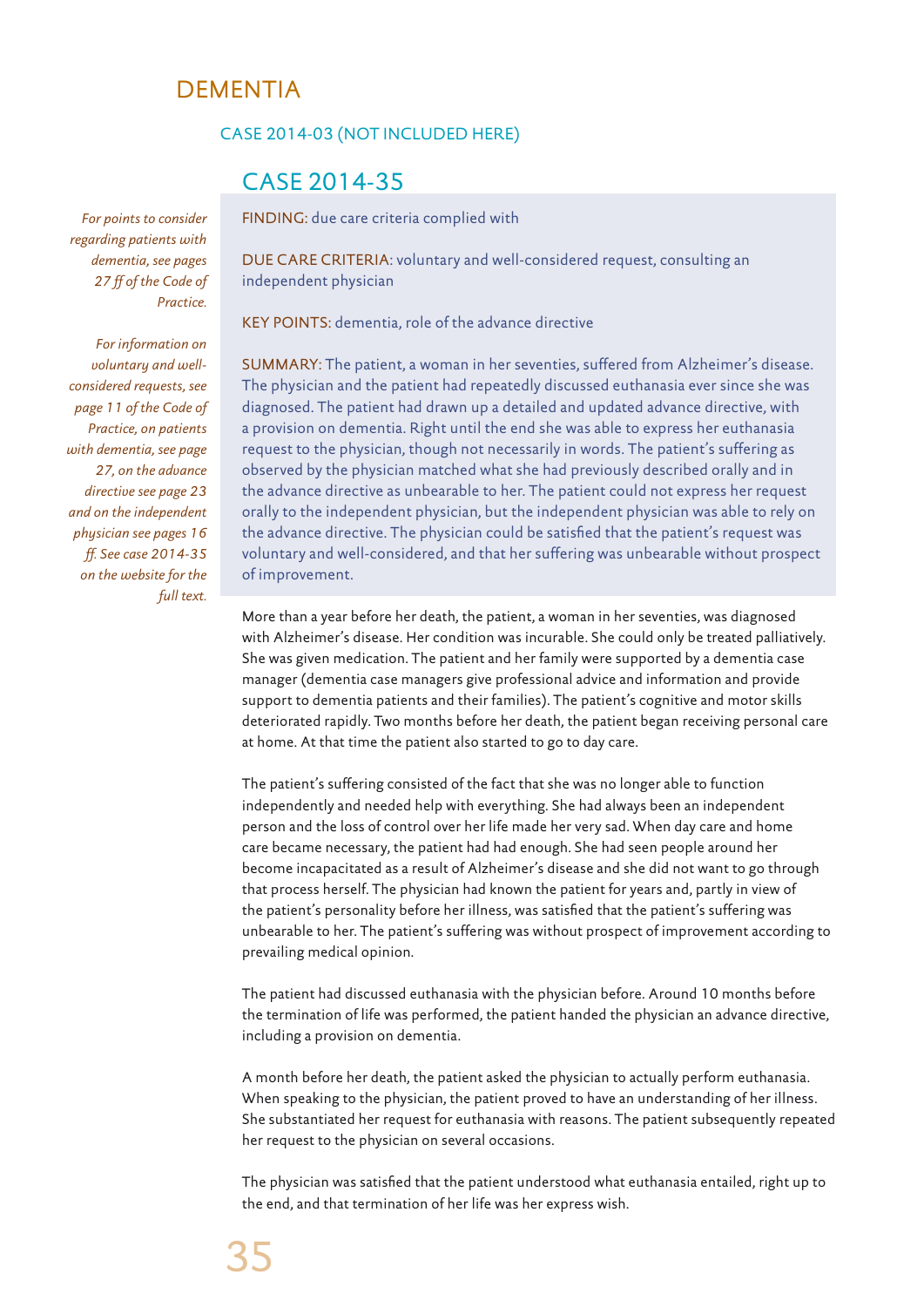The physician consulted two independent physicians who were general practitioners and independent SCEN physicians. The first independent physician saw the patient two months before the termination of life was performed, after he had been informed of the patient's situation by the physician and had examined her medical records. At that time the patient had not yet requested that euthanasia be performed. In the opinion of the first independent physician, assessment of compliance with the due care criteria was not yet necessary.

The second independent physician saw the patient a month before the termination of life was performed, after she had been informed of the patient's situation by the physician and had examined her medical records. In her report the independent physician gave a summary of the patient's medical history and the nature of her suffering. The second independent physician concluded that the patient understood what euthanasia entailed and that she had requested euthanasia because she had dementia. The independent physician had doubts, however, as to the patient's decisional competence in relation to her current wish to die. The patient was unable to consistently express at what moment in time she wanted euthanasia to be performed. In addition, her understanding of her illness varied depending on the degree of fatigue or agitation and the phase of the disease. The independent physician advised the physician to consult a psychogeriatric physician to have the patient's decisional competence assessed.

Three days after the second independent physician's visit, a psychogeriatric physician visited the patient. According to the psychogeriatric physician the patient understood what euthanasia was and could say that a situation could arise in which she would request euthanasia. The patient was unable to specify what that situation would be. When her children talked about accepting home care and day care, however, she rejected this idea with vehemence and anger. The patient did not make a concrete request for euthanasia and could not remember having done so previously. She did say, however, that there were times when she thought life was no longer worth living and she would rather be dead. She could imagine requesting euthanasia one day.

Partly on the basis of the findings of the psychogeriatric physician, the second independent physician concluded that due to her loss of any concept of time the patient was no longer able to formulate a specific moment when the termination of life procedure was to be carried out. According to the second independent physician, the well-documented advance directive could replace the patient's oral consent. The independent physician concluded, partly on the basis of her interview with the patient, that the due care criteria had been met.

From the notification, it was insufficiently clear to the committee how the physician had ascertained that the patient's suffering was unbearable to her at the time of the termination of life. The committee also had questions about the voluntary and well-considered nature of the patient's request, partly in view of what the psychogeriatric physician and the SCEN physicians said in their reports.

The physician gave an oral explanation, which included the following. The patient was an upper middle class lady who knew exactly what she did and did not want. After she was diagnosed it was already clear to the physician that she would at some point request euthanasia. The physician said that the complicating factor in this patient's case was the fact that at the end she increasingly lost her sense of time. Her wish for euthanasia was clear, but it was not always clear at what moment she wanted her life to be terminated. On a good day she would know when her birthday was and say that she wanted to die on her birthday. On a bad day she would be confused and unable to express this. Moreover, the patient tended to put on a brave face in front of strangers. In the end, the physician found the case to be very clear and was satisfied that the due care criteria had been complied with.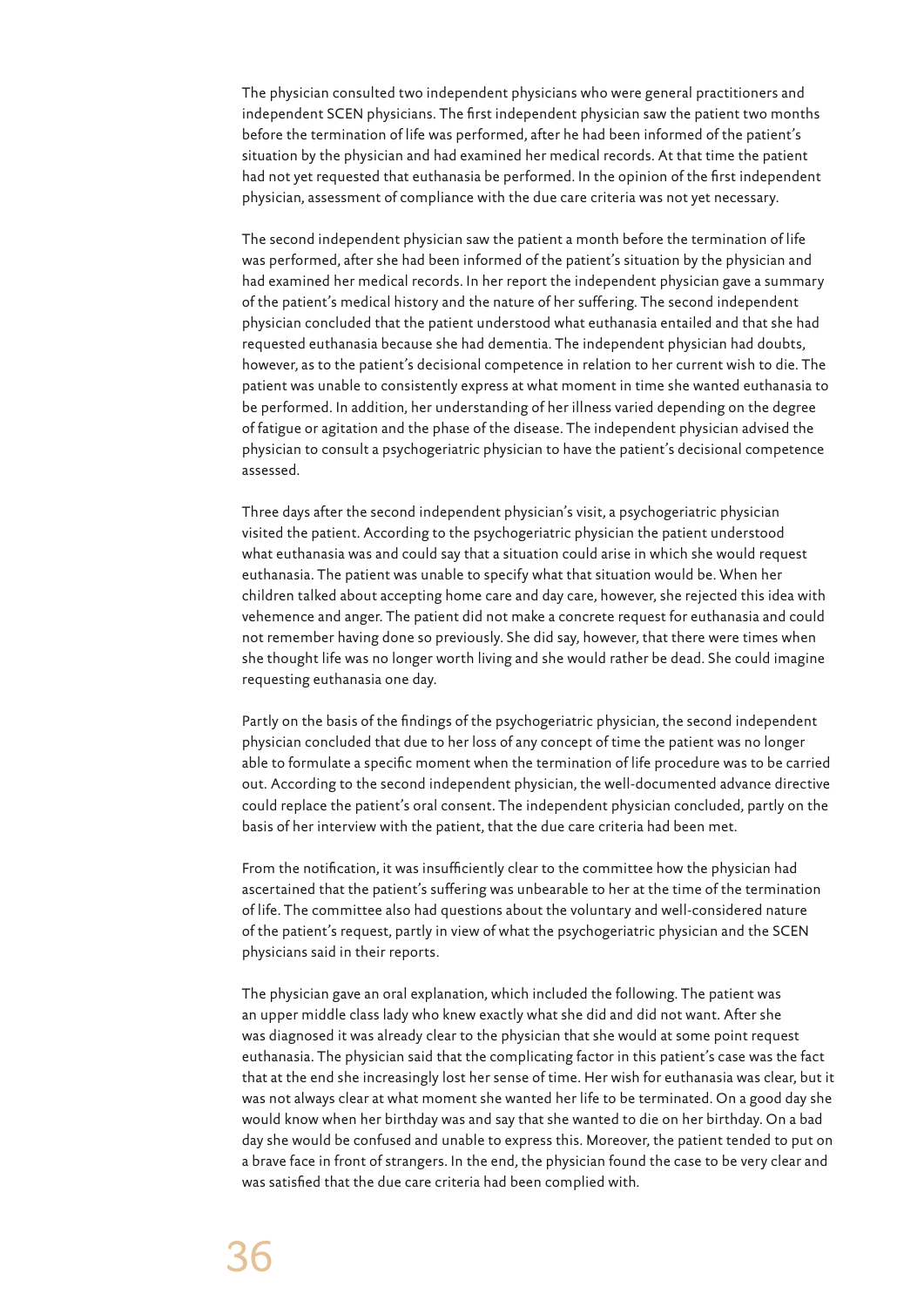A number of issues were still insufficiently clear to the committee after reading the file and hearing the physician's oral explanation. For instance, the committee wanted to ask the second independent physician some questions about her findings based on her second visit to the patient, at which the physician was also present. In particular, the committee wanted to hear from the second independent physician what her opinion was, after the second visit, regarding the patient's decisional competence, the voluntary and well-considered nature of the request and the unbearable nature of her suffering.

The independent physician gave an oral explanation, which included the following. The committee had noticed in the patient's medical record that the independent physician had visited the patient together with another SCEN physician. This was not apparent from the independent physician's report. When asked about the matter, the independent physician explained that the SCEN physician who had accompanied her worked at the same practice as she did. Although the independent physician had been a SCEN physician for a long time, she had never before had to assess compliance with the due care criteria for a patient with dementia. She wanted to exercise the greatest possible care and she felt supported by the presence of her colleague, who had specific expertise on euthanasia and dementia. The colleague did not take part in the conversation with the patient, but the independent physician and her colleague did discuss the case afterwards. The independent physician had not reported this course of events because she did not think it was relevant to the report. In the end the independent physician based her findings on the conversation with the patient, the conversation with the physician, the medical file, the assessment by the psychogeriatric physician and the patient's advance directive. The provision on dementia (drawn up 10 months before the patient's death) clearly stated what the patient absolutely did not want and what would be unbearable suffering for her. The independent physician was told that at that point the patient was already losing her sense of time. The independent physician could see that the patient was suffering, while the unbearable nature of the suffering was clear to her in part from the way the whole process had gone. The patient's situation matched the situation she had described in her advance directive as never wanting to experience. Her dependence and the loss of autonomy formed the key components of the unbearable suffering. What contributed to the unbearable nature of the suffering was the fear of future suffering; her symptoms were only going to get worse.

The committee initially questioned how the physician had become convinced that the patient's request for euthanasia was voluntary and well-considered and that she was suffering unbearably. It was clear from the file that at the end the patient was no longer able to properly express and substantiate her request orally, partly due to her lack of a sense of time caused by her illness. The oral explanations by the physician and the second independent physician made the course of events clear to the committee. The voluntary and well-considered nature of the request was mainly clear from the fact that the physician and the patient had discussed it from the moment she was diagnosed. The physician documented this process carefully in the patient's medical record. Moreover, at an earlier stage the patient had signed and handed over a detailed advance directive to the physician. The physician also said that the patient was able to indicate her request to the physician right to the last moment, though not necessarily in words. According to the physician this is not uncommon in patients with dementia. Under stress and social pressure, and as a result of fluctuations in the severity of symptoms, their decisional competence and/or communication skills may vary. On several occasions the physician saw the patient become angry and distressed when she realised that she had lost her autonomy and become dependent. That suffering matched the suffering that the patient had previously expressly indicated, both orally and in the advance directive, as being unbearable to her.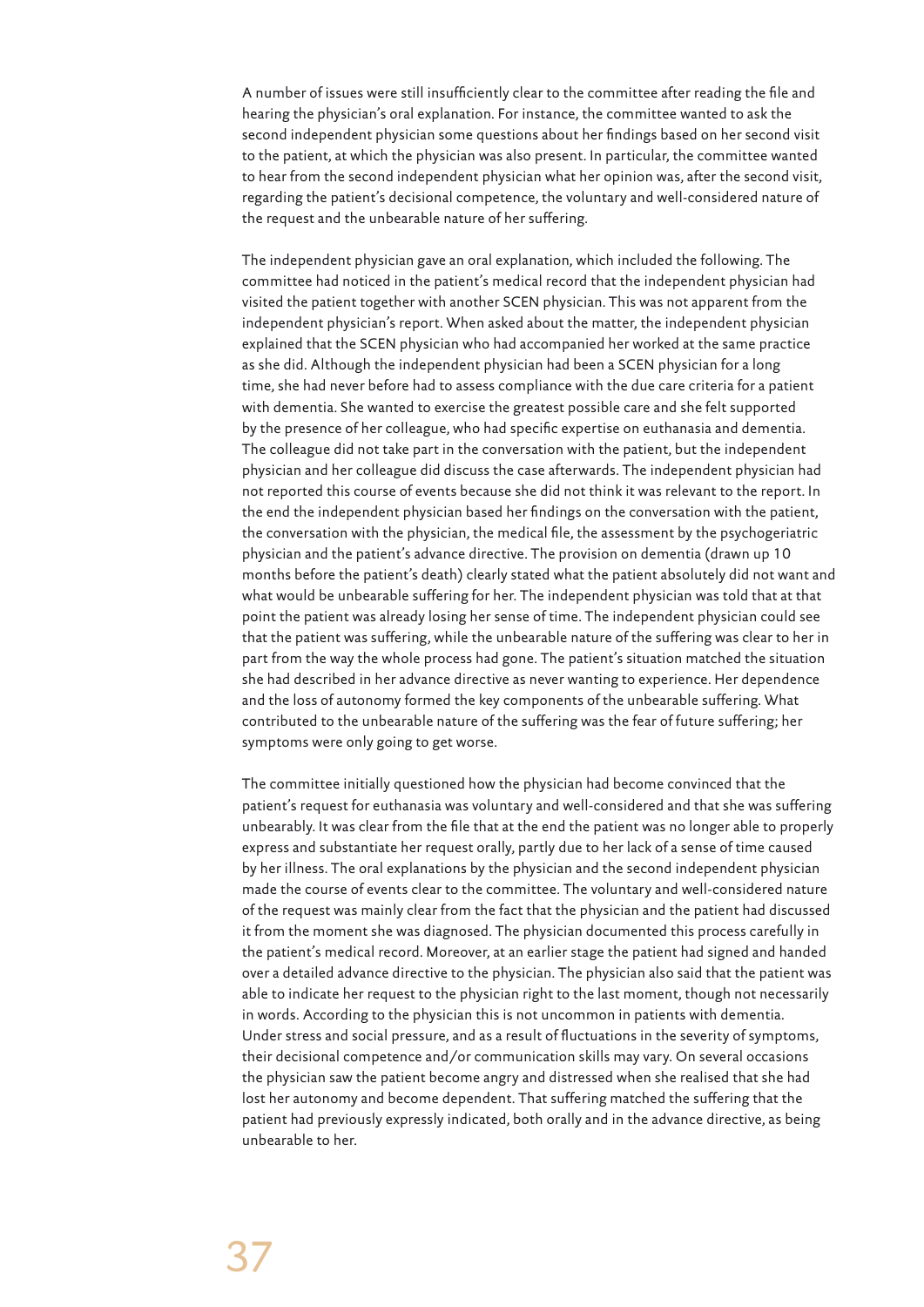The independent physician based her findings on her own observations during her interview with the patient, but also on the entire process from the time of diagnosis, her knowledge of which was based on the medical records and conversations with the people involved. The independent physician felt she was supported by the psychogeriatric physician's findings. Although the patient could not express her request orally to the independent physician, the independent physician was able to rely on the patient's advance directive in this case. The advance directive included the patient's name, was dated and signed and had been updated and discussed with the physician regularly. It stated clearly what the patient would consider to be unbearable suffering.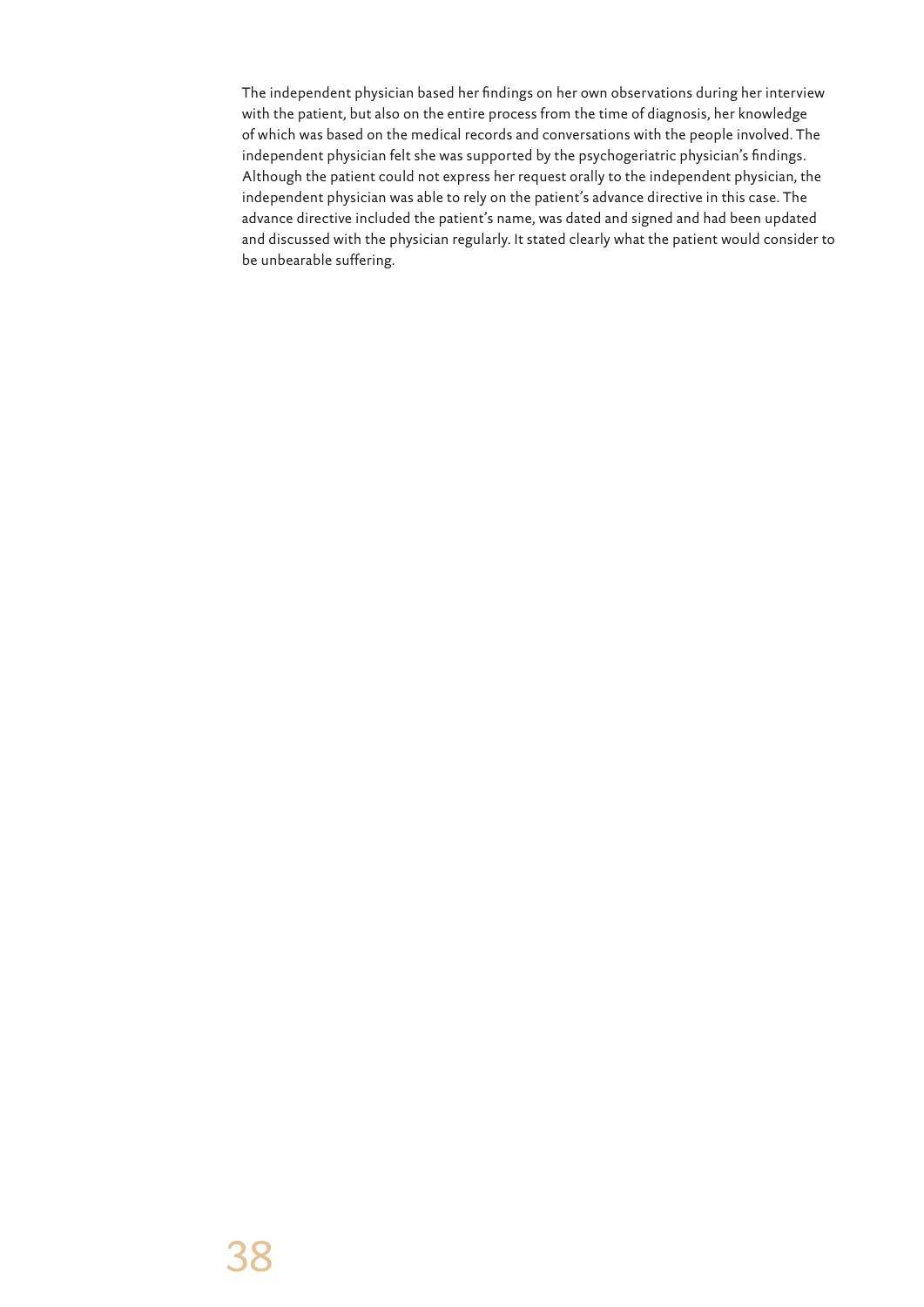# Ch.4

# THE REGIONAL EUTHANASIA REVIEW COMMITTEES

# STATUTORY FRAMEWORK

Termination of life on request and assisted suicide are criminal offences in the Netherlands and the islands of Bonaire, Saba and St Eustatius (articles 293 and 294 of the Criminal Code). The only exception is when the procedure has been performed by a *physician* who has fulfilled the statutory *due care criteria* and has *notified* the municipal pathologist. The aforementioned articles of the Criminal Code (articles 293 (2) and 294 (2)) identify compliance with these conditions as specific *grounds for exemption from criminal liability*. The due care criteria are set out in section 2 (1) of the Termination of Life on Request and Assisted Suicide (Review Procedures) Act, while the physician's duty to notify the municipal pathologist is dealt with in section 7 (2) of the Burial and Cremation Act.

The physician's notification to the pathologist must include a *substantiated report* in which he explains why he believes he has complied with the due care criteria (see *case 2014-23* and annexe 1, case 19 of the 2013 annual report). A model report is available for the physician to fill in, preferably digitally.<sup>14</sup> The pathologist performs an external examination of the body and ascertains how the patient died and what substances were used to terminate his life. He then establishes whether the physician's report is complete. The pathologist notifies one of the regional euthanasia review committees of the euthanasia, i.e. the termination of life on request or the assisted suicide, and includes with that notification the physician's report, the findings of the independent physician concerning the due care criteria and – if there is one – the deceased person's advance directive. He also submits any other relevant documents provided by the physician, for instance the physician's notes and letters from specialists.

# ROLE OF THE COMMITTEES

# Statutory tasks, powers and methods

The statutory basis for the regional committees is laid down in section 3 of the Act. Their task is to assess in retrospect whether the physician has acted in accordance with the due care criteria. This review takes place using the physician's report and all other documents submitted with the notification. The physician must convince the committee that he has indeed complied with those criteria.

14 See footnote 1.

39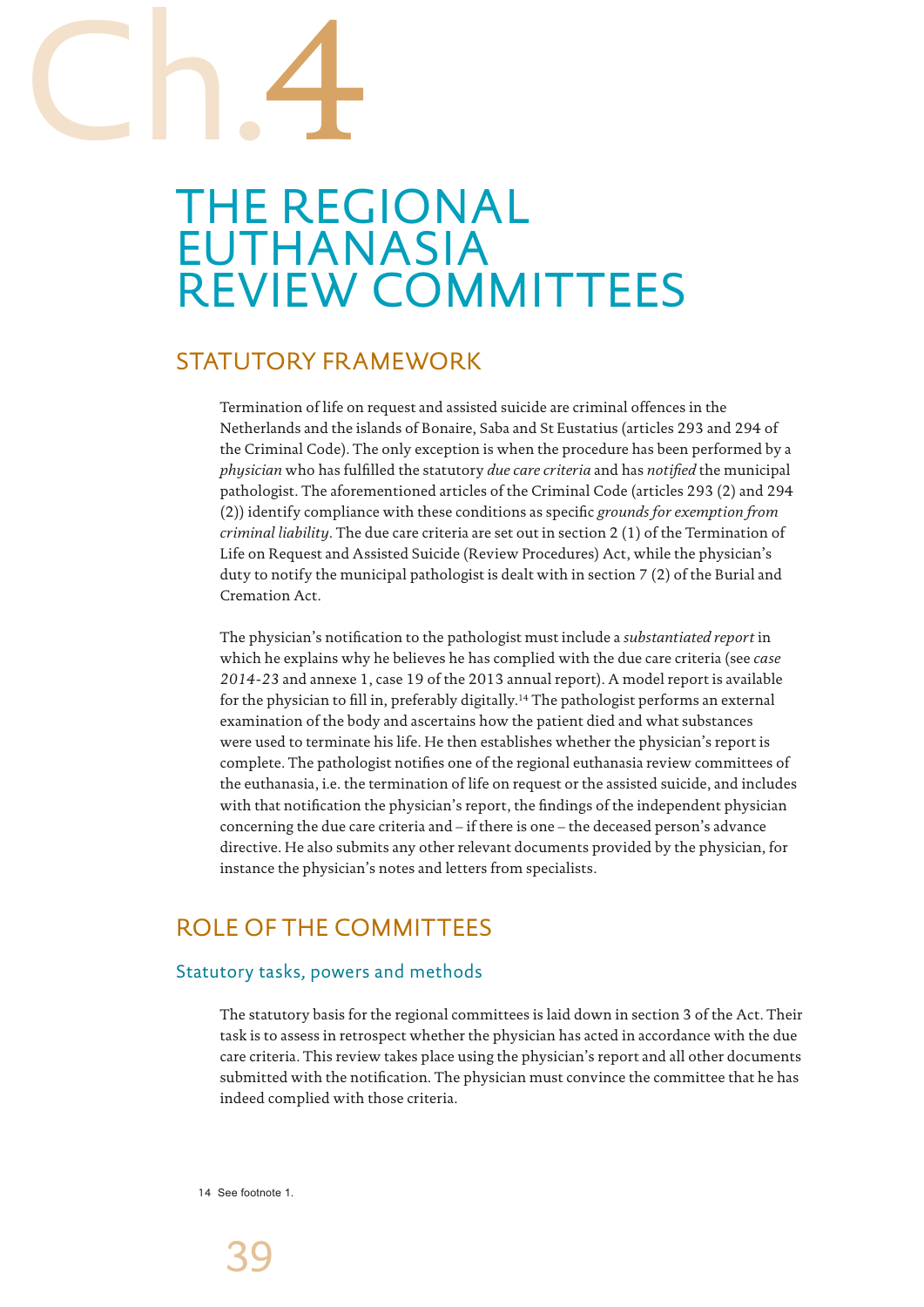Immediately after receiving the notification and a preliminary reading of the documents submitted with the notification, the experienced secretary of the committee in question makes an initial assessment of whether the notification is straightforward or not. A notification is considered straightforward if the assessment is that the statutory due care criteria have been complied with and the information submitted is sufficiently complete and thus does not raise any questions.

The straightforward notifications are sent digitally to the committee members (lawyer, physician and ethicist) and, in principle, reviewed digitally by them, which means they can be dealt with as quickly as possible. If any of the committee members thinks that the notification does raise questions, it is referred to the monthly committee meeting for discussion with the other non-straightforward notifications.

Euthanasia notifications that, during the first selection or the further review process, raise questions regarding one or more due care criteria are deemed to be non-straightforward. Non-straightforward notifications may also concern types of cases that the committees have decided always need further discussion, such as euthanasia notifications concerning patients whose suffering resulted from dementia, psychiatric disorders or multiple geriatric syndromes.

If the committee has any questions about a notification or requires more information or further explanation, it will contact the physician and/or the independent physician, either by telephone or in writing. If the information acquired in this way is insufficient to conduct a proper review of the physician's actions, the physician and/or the independent physician can be invited to explain their actions in person and answer questions from the committee (section 8 of the Act in conjunction with article 5 (2) (c) of the Decree of 6 March 2002 (Bulletin of Acts and Decrees 2002, no. 141) and the Guidelines on regional euthanasia review committee procedures of 21 November 2006).

During the interview, the committee asks questions and the physician can give a further, oral explanation before the committee makes its final decision. A report is made of this interview. Before the report is adopted, a draft is sent to the physician and he is asked whether the report correctly reflects the explanation he gave.

In cases in which the committee intends, on the basis of the documents submitted, to find that the physician did *not* act in accordance with one or more due care criteria, the physician is always invited for an interview with the committee.

The committees issue written findings on the notifications they review. In principle, the physician will receive the committee's findings within the statutory period of six weeks. This period may be extended by a further six weeks. These periods may be longer in cases where the committee requires further oral or written explanation or information from the notifying physician or the independent physician. In addition, further internal consultations for the purpose of *harmonisation* (discussed below) sometimes lead unavoidably to extension of these periods. The notifying physician is informed of this possibility in the confirmation of receipt of the notification, which states that the notification will, in principle, be dealt with within the statutory period of 6 (or 12) weeks.

If the committee finds that, in fulfilling the patient's request for euthanasia, the physician has complied with all the due care criteria, that finding is final. The case has then been disposed of de facto.

If the committee finds that the physician did *not* act in accordance with one or more of the due care criteria, the findings and the relevant file are sent, pursuant to the Act, to the Board of Procurators General and the Health Care Inspectorate, as well as to the physician. The Board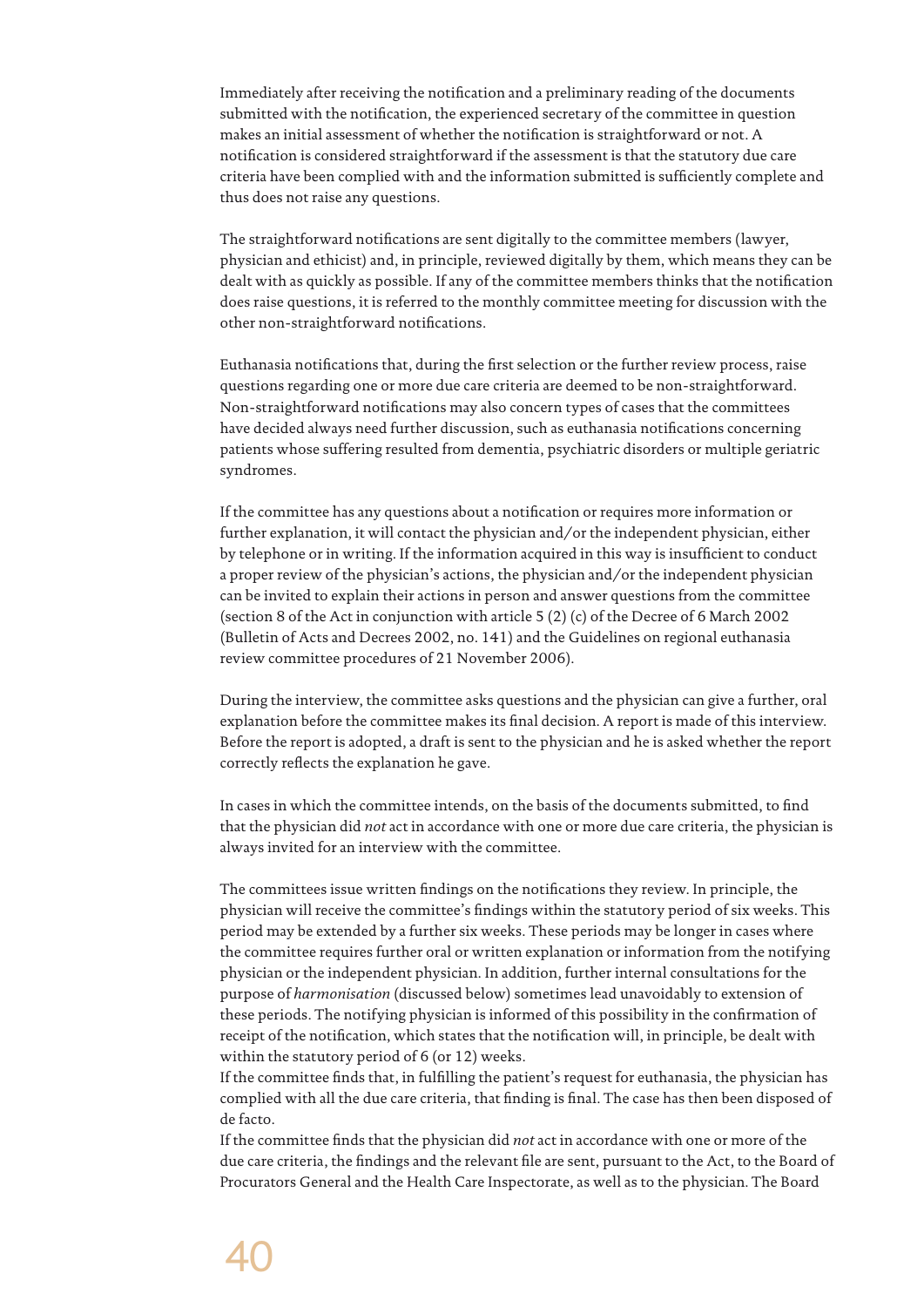will decide, possibly after an interview with the physician, whether criminal charges will be brought. The Inspectorate will decide, again possibly after an interview with the physician, whether or not to institute a disciplinary case or take other measures.

The notifications of the Public Prosecution Service (the Board of Procurators General) and the Health Care Inspectorate and the considerations they contain are also relevant to harmonisation (discussed below).

The coordinating chair, the deputy coordinating chair and the general secretary of the committees consult annually with the Board and the Inspectorate.

## Composition and organisation of committees

There are five regional euthanasia review committees. The place of death determines which committee is competent to review the case in question.

Each committee comprises three members: a lawyer, who is also the chair, a physician and an ethicist. In principle, a committee has two alternate members for each discipline, making a total of nine committee members for each region. Each member can serve as an alternate member on the other committees, both in the digital review of notifications and in discussing and reviewing notifications at the monthly committee meetings. Each committee is assisted by a secretary (a lawyer) who makes the preparations for the monthly committee meeting and attends the meetings in an advisory capacity.

The secretariats provide support to the committees. They have offices in Groningen, Arnhem and The Hague, which is where the committees meet. The secretariats are incorporated in the Disciplinary Boards and Review Committees Secretariats Unit (ESTT), which also comprises the secretariats of the Healthcare Disciplinary Boards. The secretariats are organised separately so as to guarantee the impartiality of review by the committees.

### Harmonisation

If a committee intends to find that a physician has *not* acted in accordance with one or more due care criteria, it submits those findings and the accompanying file – digitally – to all members and alternate members of the committees for their advice and comments. The draft findings in complex cases stating that the physician *has* acted in accordance with the due care criteria are usually submitted to all members and alternate members of the committees as well. In very exceptional cases, after all the arguments submitted have been considered, draft findings are submitted to the national consultative council for an authoritative opinion. Even then, the final decision falls to the competent committee of three.

Every year a meeting is held on a complex and current topic for all members and secretaries. External experts are often invited to attend.

The national consultative council meets at least four times a year. Their meetings are also attended by the general secretary and the committee secretaries. This helps ensure harmonisation and consistency of assessment and decision-making.

#### Transparency and communication

To provide physicians and other interested parties with a good, up-to-date overview of the committees' considerations and to make their interpretation of the due care criteria more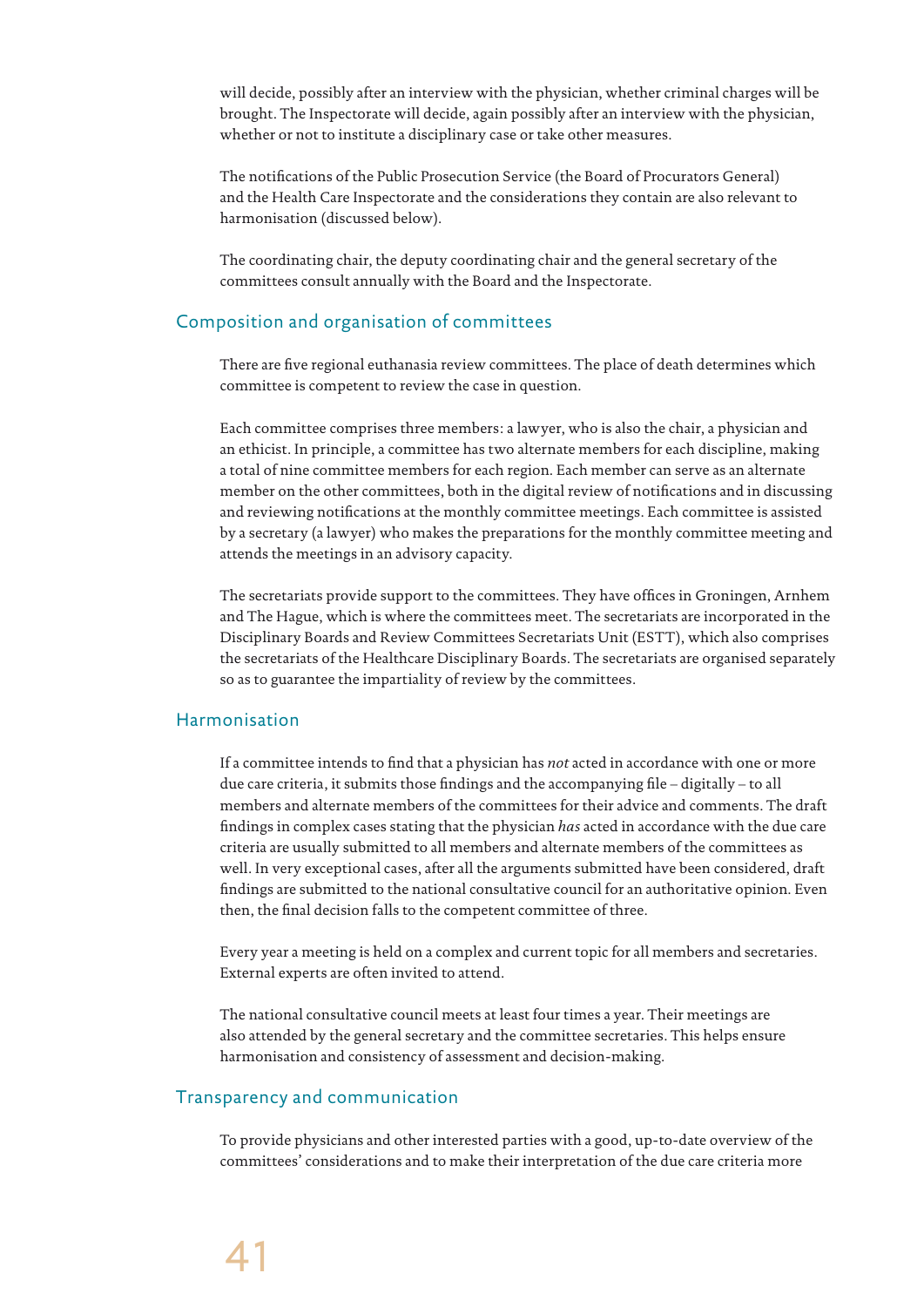accessible, the committees published a Code of Practice in 2015 which can be consulted online, like their annual reports.

The committees' Publication Committee (PC), established in 2013, is tasked with publishing findings that are deemed important for the development of standards in an accessible way on the committees' website. They in any case publish findings of all cases in which the committees found that the physician had *not* complied with one or more of the due care criteria. The publication of these cases on the committees' website has priority.15

The committees also fulfil their duty to inform<sup>16</sup> by giving presentations to municipal health services, associations of general practitioners, foreign delegations and so on. In these presentations, the committee members and secretaries discuss the statutory due care criteria and the review procedure, often using examples from practice.

The committees also help the KNMG's Euthanasia in the Netherlands Support and Assessment Programme (SCEN) to train physicians to perform independent assessments. At the request of SCEN physicians, members of the committees attend peer supervision meetings in their regions.

Findings with regard to independent physicians' reports are generally forwarded directly to the physician in question and sometimes in general terms, and therefore anonymised, to the SCEN organisation.

Annexe I (not included here)

15 See footnote 1.

<sup>16</sup> See article 4 (2) of the Decree of 6 March 2002 establishing rules regarding the committees referred to in section 19 of the Termination of Life on Request and Assisted Suicide (Review Procedures) Act.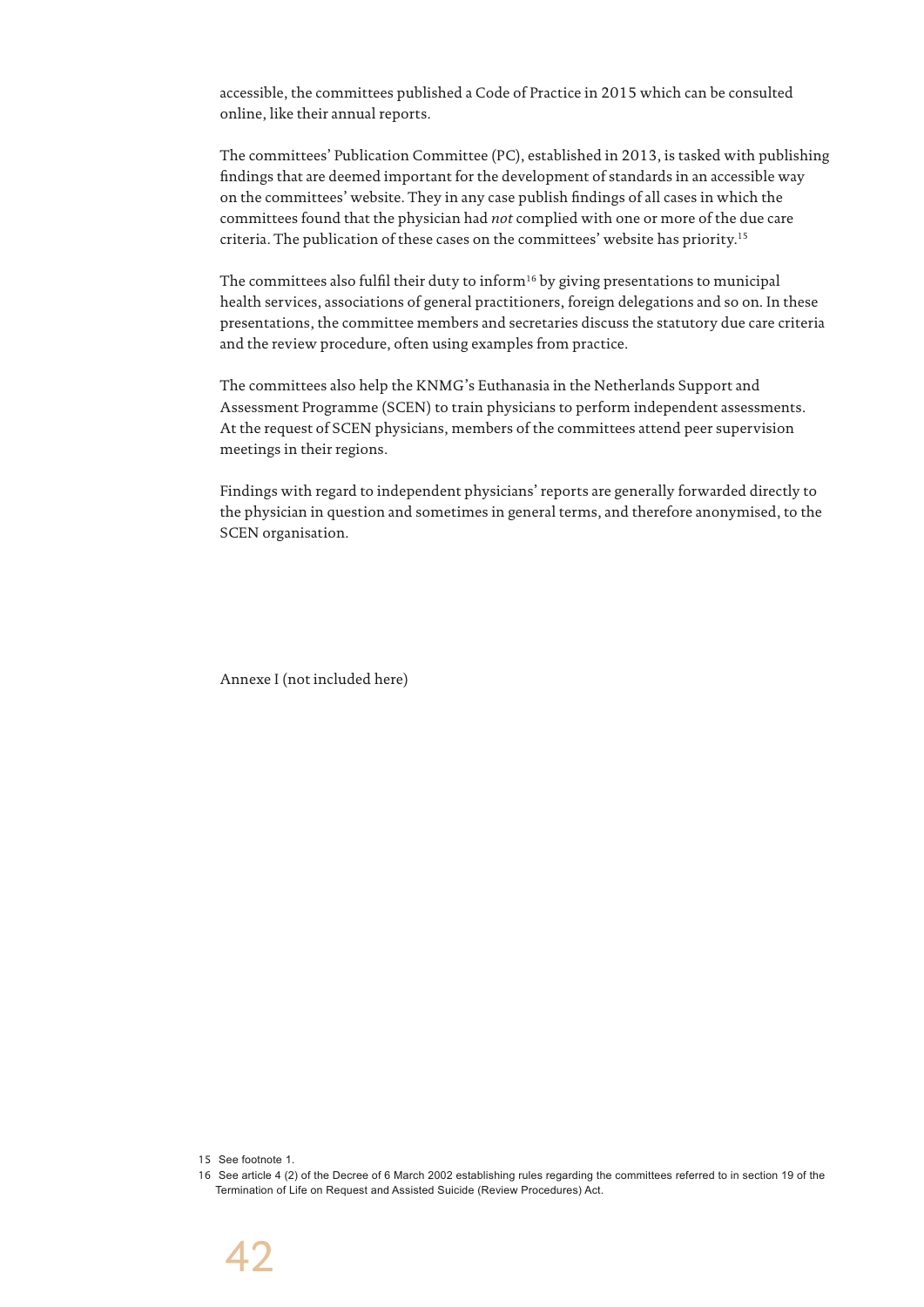# ANNEXE II

RELEVANT STATUTORY PROVISIONS

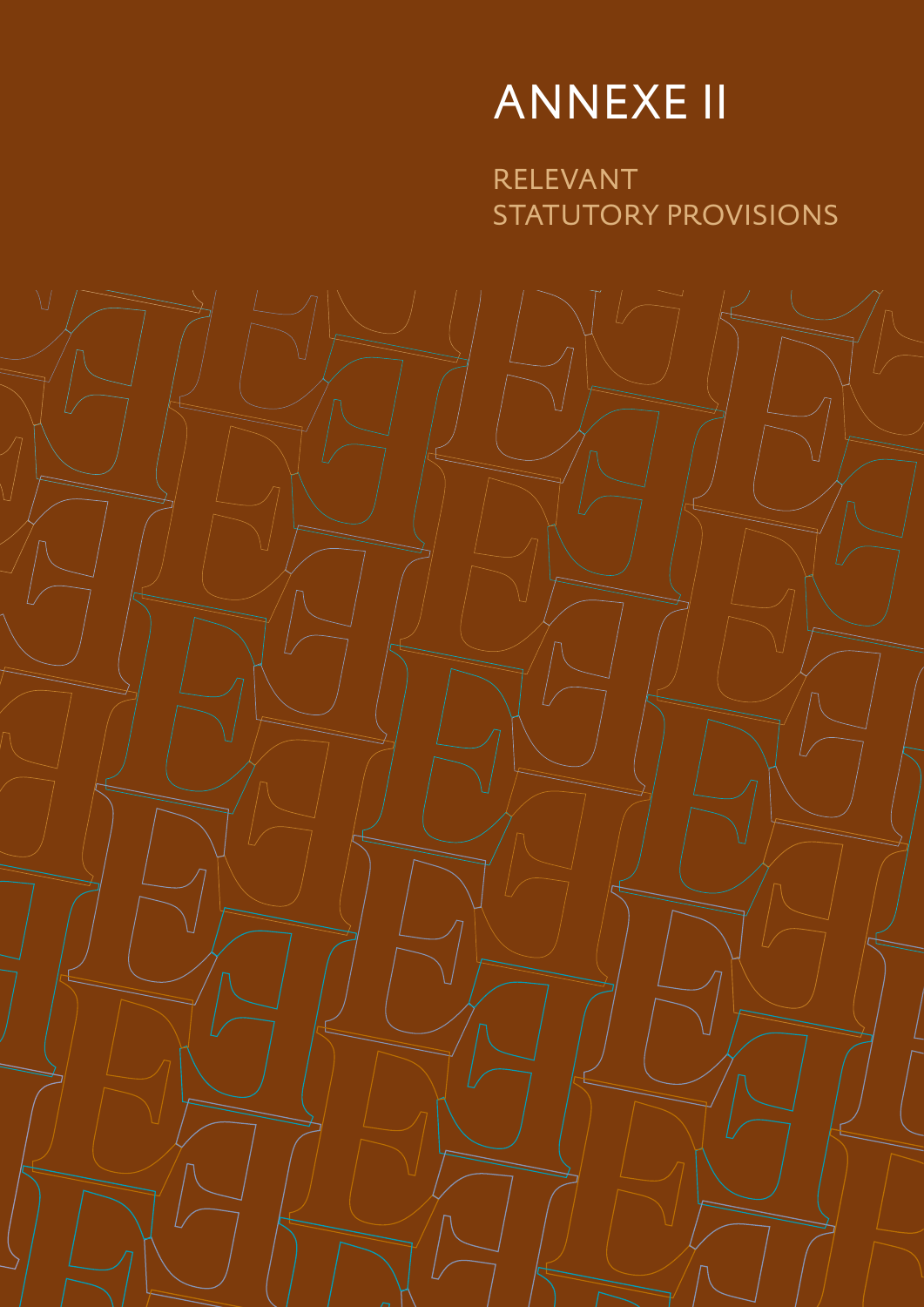#### Bulletin of Acts and Decrees 2001, no. 194

Act of 12 April 2001, containing review procedures for the termination of life on request and assisted suicide and amending the Criminal Code and the Burial and Cremation Act (Termination of Life on Request and Assisted Suicide (Review Procedures) Act)

# TERMINATION OF LIFE ON REQUEST AND ASSISTED SUICIDE (REVIEW PROCEDURES) ACT

# CHAPTER I. DEFINITIONS

#### Section 1

For the purposes of this Act, the following definitions apply:

- a. Our Ministers: the Minister of Justice and the Minister of Health, Welfare and Sport;
- b. assisted suicide: intentionally helping another person to commit suicide or providing him with the means to do so as referred to in article 294, paragraph 2, second sentence of the Criminal Code;
- c. the physician: the physician who, according to the notification, has terminated life on request or has provided assistance with suicide;
- d. the independent physician: the physician who has been consulted about the physician's intention to terminate life on request or to provide assistance with suicide;
- e. the care providers: the persons referred to in article 446, paragraph 1, of Book 7 of the Civil Code;
- f. the committee: a regional review committee as referred to in section 3;
- g. regional inspector: a regional inspector employed by the Health Care Inspectorate of the Public Health Supervisory Service.

# CHAPTER II. DUE CARE CRITERIA

#### Section 2

- 1. In order to comply with the due care criteria referred to in article 293, paragraph 2 of the Criminal Code, the physician must:
- a. be satisfied that the patient's request is voluntary and well considered;
- b. be satisfied that the patient's suffering is unbearable, with no prospect of improvement;
- c. have informed the patient about his situation and his prognosis;
- d. have come to the conclusion, together with the patient, that there is no reasonable alternative in the patient's situation;
- e. have consulted at least one other, independent physician, who must see the patient and give a written opinion on whether the due care criteria set out in (a) to (d) have been fulfilled;
- f. have exercised due medical care and attention in terminating the patient's life or assisting in his suicide.
- 2. If a patient aged sixteen or over who is no longer capable of expressing his will, but before reaching this state was deemed capable of making a reasonable appraisal of his own interests, has made a written declaration requesting that his life be terminated, the physician may comply with this request. The due care criteria in subsection 1 apply *mutatis mutandis*.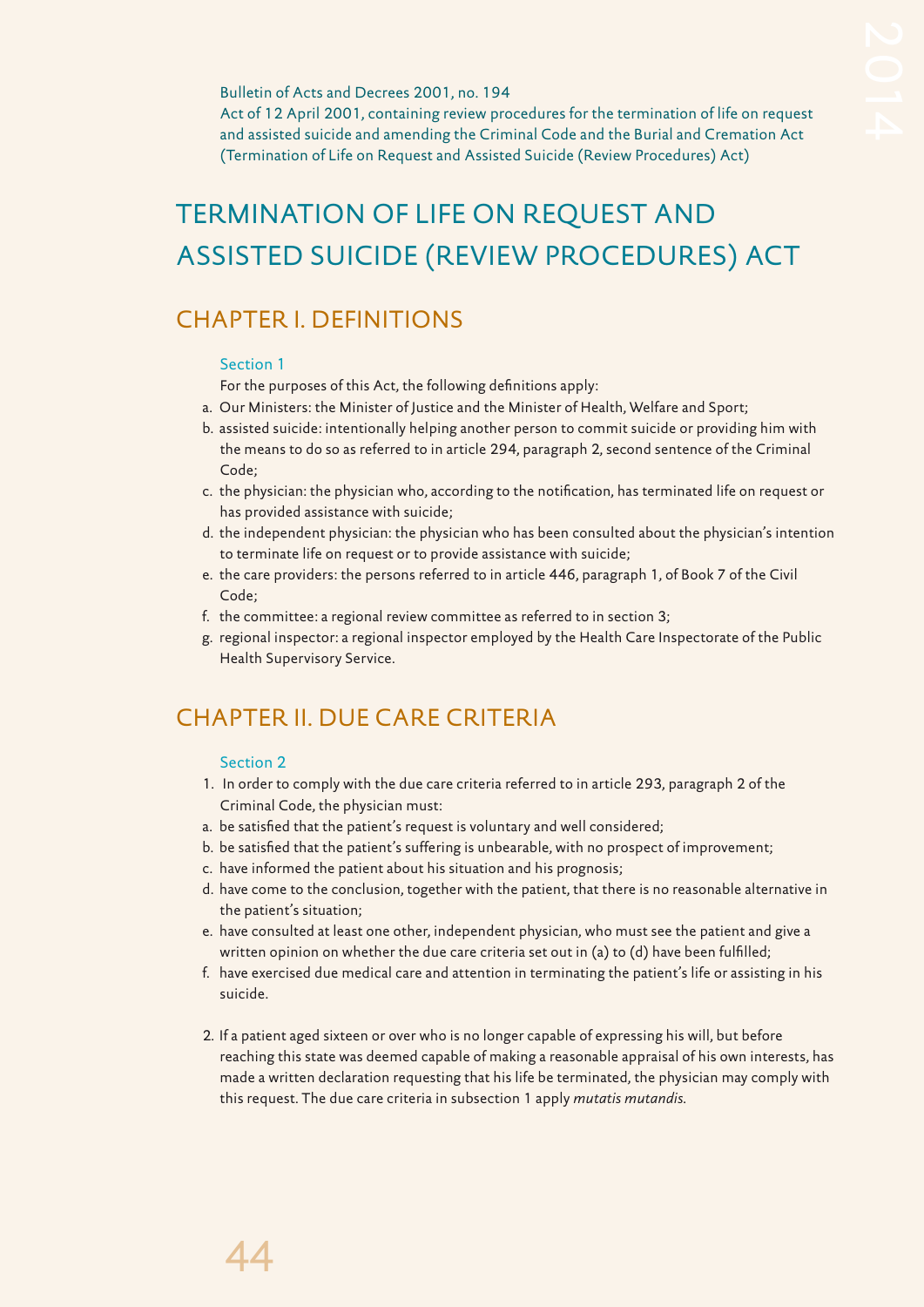- 3. If the patient is a minor aged between sixteen and eighteen and is deemed to be capable of making a reasonable appraisal of his own interests, the physician may comply with a request made by the patient to terminate his life or provide assistance with suicide, after the parent or parents who have responsibility for him, or else his guardian, has or have been consulted.
- 4. If the patient is a minor aged between twelve and sixteen and is deemed to be capable of making a reasonable appraisal of his own interests, the physician may, if a parent or the parents who have responsibility for him, or else his guardian, can agree to the termination of life or to assisted suicide, comply with the patient's request. Subsection 2 applies *mutatis mutandis*.

# CHAPTER III. REGIONAL REVIEW COMMITTEES FOR THE TERMINATION OF LIFE ON REQUEST AND ASSISTED SUICIDE

# Division 1: Establishment, composition and appointment

### Section 3

- 1. There are regional committees to review reported cases of the termination of life on request or assisted suicide as referred to in article 293, paragraph 2 and article 294, paragraph 2, second sentence, respectively, of the Criminal Code.
- 2. A committee consists of an odd number of members, including in any event one legal expert who also chairs the committee, one physician and one expert on ethical or moral issues. A committee also comprises alternate members from each of the categories mentioned in the first sentence.

#### Section 4

- 1. The chair, the members and the alternate members are appointed by Our Ministers for a period of six years. They may be reappointed once for a period of six years.
- 2. A committee has a secretary and one or more deputy secretaries, all of whom must be legal experts appointed by Our Ministers. The secretary attends the committee's meetings in an advisory capacity.
- 3. The secretary is accountable to the committee alone in respect of his work for the committee.

# Division 2: Resignation and dismissal

### Section 5

The chair, the members and the alternate members may tender their resignation to Our Ministers at any time.

# Section 6

The chair, the members and the alternate members may be dismissed by Our Ministers on the grounds of unsuitability or incompetence or for other compelling reasons.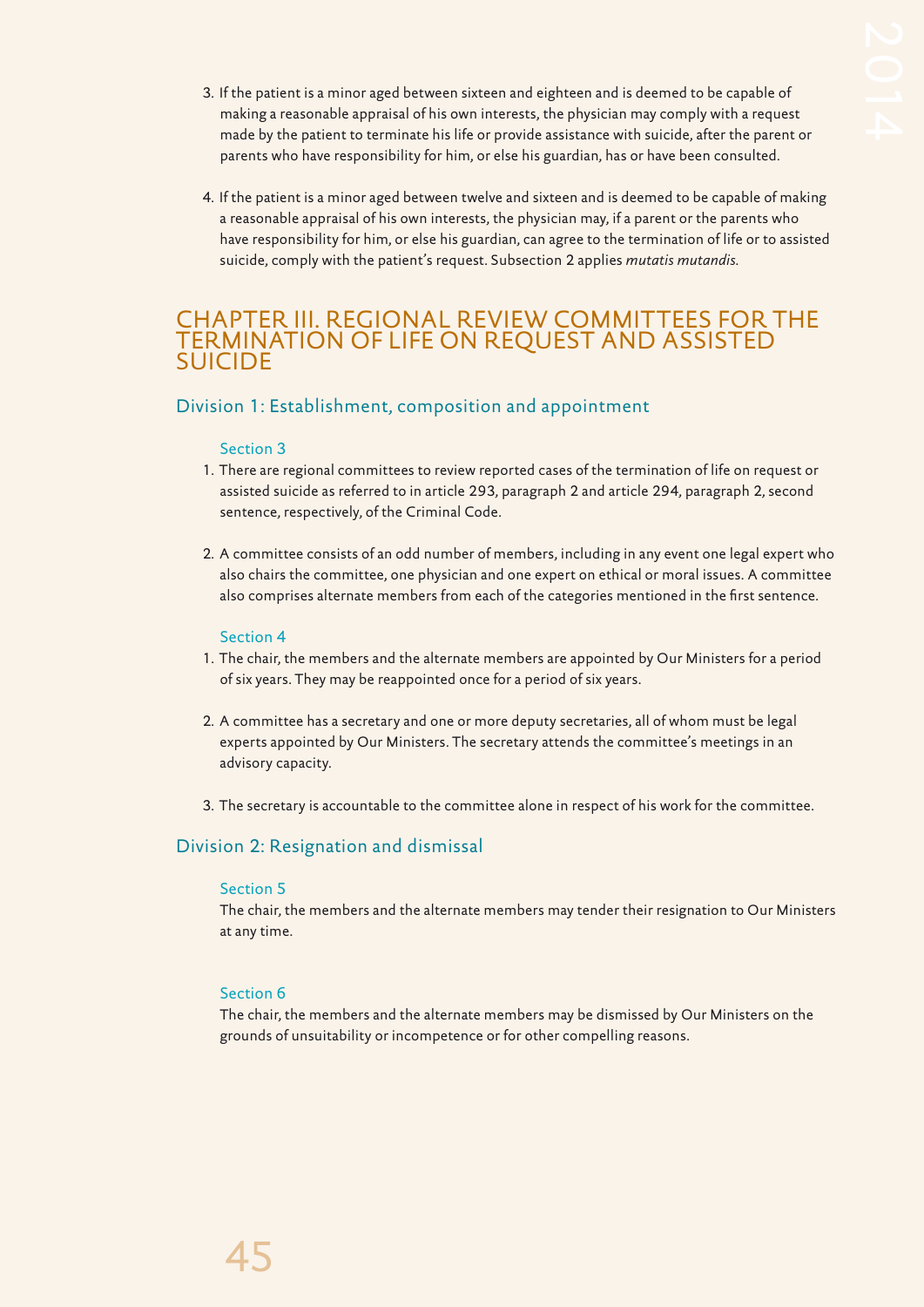# Division 3: Remuneration

#### Section 7

The chair, the members and the alternate members are paid an attendance fee and a travel and subsistence allowance in accordance with current government regulations, in so far as these expenses are not covered in any other way from the public purse.

# Division 4: Duties and responsibilities

#### Section 8

- 1. The committee assesses, on the basis of the report referred to in section 7, subsection 2 of the Burial and Cremation Act, whether a physician, in terminating life on request or in assisting with suicide, acted in accordance with the due care criteria set out in section 2.
- 2. The committee may request the physician to supplement his report either orally or in writing, if this is necessary for a proper assessment of the physician's conduct.
- 3. The committee may obtain information from the municipal pathologist, the independent physician or the relevant care providers, if this is necessary for a proper assessment of the physician's conduct.

#### Section 9

- 1. The committee notifies the physician of its findings in writing within six weeks of receiving the report referred to in section 8, subsection 1, giving reasons.
- 2. The committee notifies the Board of Procurators General and the regional health care inspector of its findings:

if the physician, in the committee's opinion, did not act in accordance with the due care criteria set out in section 2; or

if a situation occurs as referred to in section 12, last sentence of the Burial and Cremation Act. The committee notifies the physician accordingly.

- 3. The time limit defined in the first subsection may be extended once for a maximum of six weeks. The committee notifies the physician accordingly.
- 4. The committee is empowered to explain its findings to the physician orally. This oral explanation may be provided at the request of the committee or the physician.

#### Section 10

The committee is obliged to provide the public prosecutor with all the information that he may request:

- 1° for the purpose of assessing the physician's conduct in a case as referred to in section 9, subsection 2; or
- 2° for the purposes of a criminal investigation.

The committee notifies the physician that it has supplied information to the public prosecutor.

# Division 6: Procedures

#### Section 11

The committee is responsible for making a record of all reported cases of termination of life on request or assisted suicide. Our Ministers may lay down further rules on this point by ministerial order.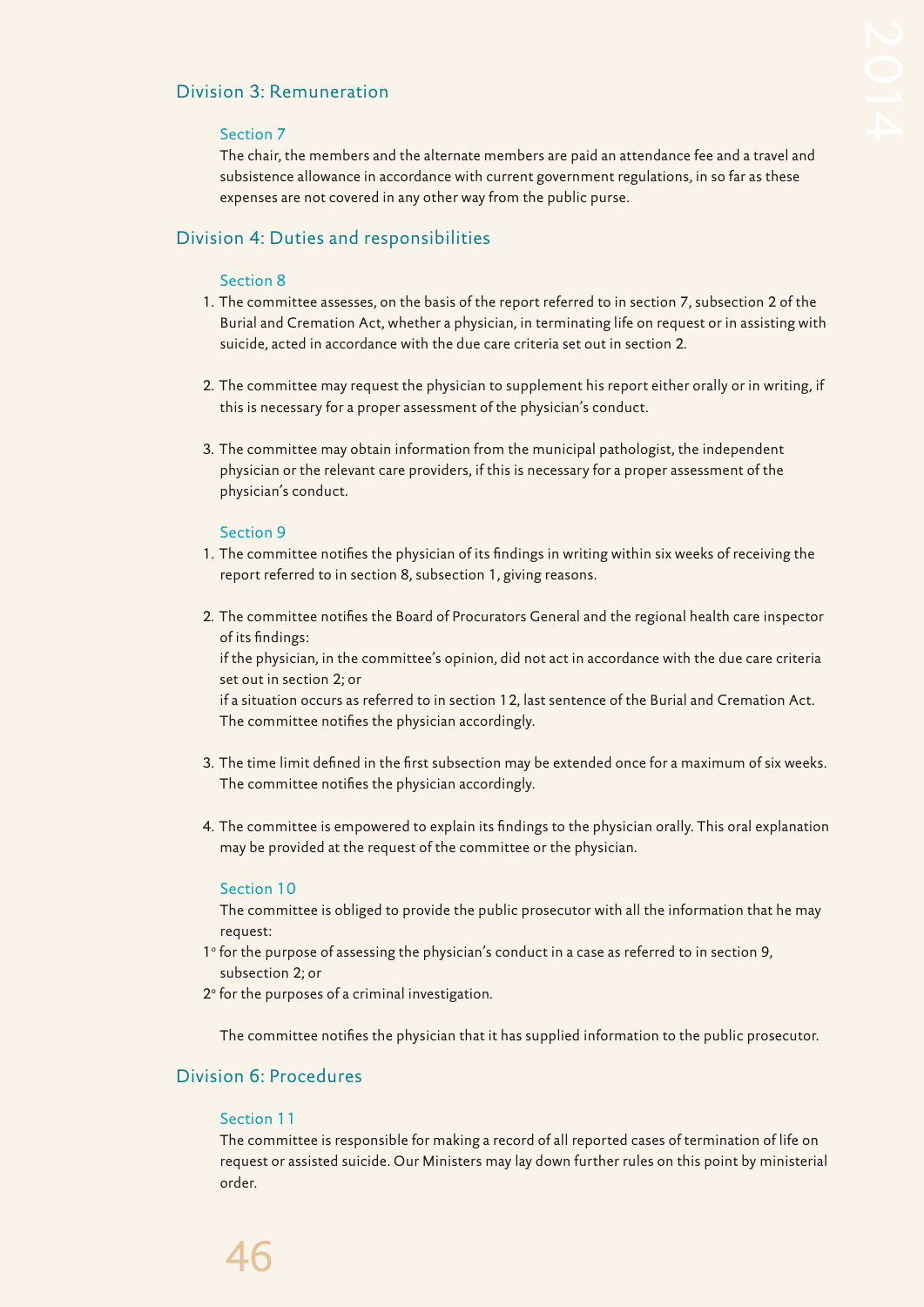#### Section 12

- 1. The committee adopts its findings by a simple majority of votes.
- 2. The committee may adopt findings only if all its members have taken part in the vote.

#### Section 13

The chairs of the regional review committees meet at least twice a year in order to discuss the methods and operations of the committees. A representative of the Board of Procurators General and a representative of the Health Care Inspectorate, which falls under the public health inspectorates, will be invited to attend these meetings.

#### Division 7: Confidentiality and disqualification

#### Section 14

The members and alternate members of the committee are obliged to maintain confidentiality with regard to all the information that comes to their attention in the course of their duties, unless they are required by a statutory regulation to disclose the information in question or unless the need to disclose the information in question is a logical consequence of their responsibilities.

#### Section 15

A member of the committee sitting to review a particular case must disqualify himself and may be challenged if there are any facts or circumstances which could jeopardise the impartiality of his judgment.

#### Section 16

Any member or alternate member or the secretary of the committee must refrain from giving any opinion on an intention expressed by a physician to terminate life on request or to provide assistance with suicide.

### Division 8: Reporting requirements

#### Section 17

- 1. By 1 April of each year, the committees must submit to Our Ministers a joint report on their activities during the preceding calendar year. Our Ministers lay down the format of such a report by ministerial order.
- 2. The report referred to in subsection 1 must state in any event:
- a. the number of cases of termination of life on request and assisted suicide of which the committee has been notified and which the committee has assessed;
- b. the nature of these cases;
- c. the committee's findings and its reasons.

#### Section 18

Each year, when they present their budgets to the States General, Our Ministers must report on the operation of the committees on the basis of the report referred to in section 17, subsection 1.

#### Section 19

- 1. On the recommendation of Our Ministers, rules are laid down by order in council on:
- a. the number of committees and their powers;
- b. their locations.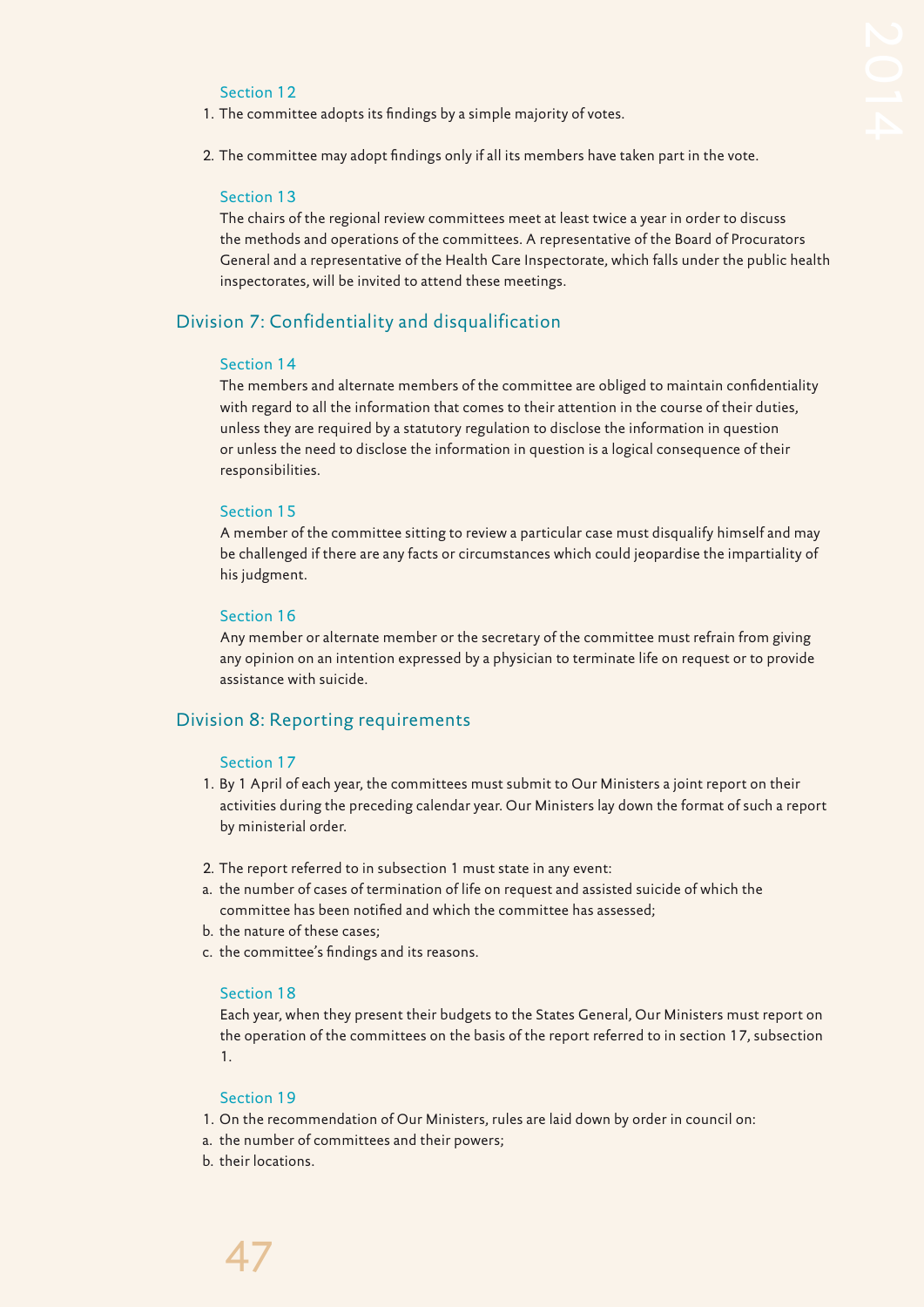- 2. Further rules may be laid down by Our Ministers by or pursuant to order in council with regard to:
- a. the size and composition of the committees;
- b. their working methods and reporting procedures.

# CHAPTER III A. BONAIRE, ST EUSTATIUS AND SABA

# Section 19a

This Act also applies in the territories of the public bodies Bonaire, St Eustatius and Saba in accordance with the provisions of this chapter.

# Section 19b

- 1. For the purposes of:
- section 1 (b), 'article 294, paragraph 2, second sentence of the Criminal Code' is replaced by: 'article 307, paragraph 2, second sentence of the Criminal Code of Bonaire, St Eustatius and Saba'.
- section 1 (f), 'a regional review committee as referred to in section 3' is replaced by: 'a committee as referred to in section 19c';
- section 2, subsection 1, opening words, 'article 293, paragraph 2, second sentence' is replaced by: 'article 306, paragraph 2, second sentence of the Criminal Code of Bonaire, St Eustatius and Saba';
- section 8, subsection 1, 'section 7, subsection 2 of the Burial and Cremation Act' is replaced by: 'section 1, subsection 3 of the Death Certificates (Bonaire, St Eustatius and Saba) Act';
- section 8, subsection 3, 'or the relevant care providers' lapses;
- section 9, subsection 2, opening words, 'the Board of Procurators General' is replaced by 'the Procurator General'.
- 2. Section 1 (e) does not apply.

### Section 19c

Notwithstanding section 3, subsection 1, a committee will be appointed by Our Ministers that is competent to review reported cases of termination of life on request or assisted suicide as referred to in article 306, paragraph 2 and article 307, paragraph 2, second sentence of the Criminal Code of Bonaire, St Eustatius and Saba.

### Section 19d

The chair of the committee referred to in section 19c takes part in the meetings referred to in section 13. The Procurator General or a representative appointed by him and a representative of the Health Care Inspectorate also take part.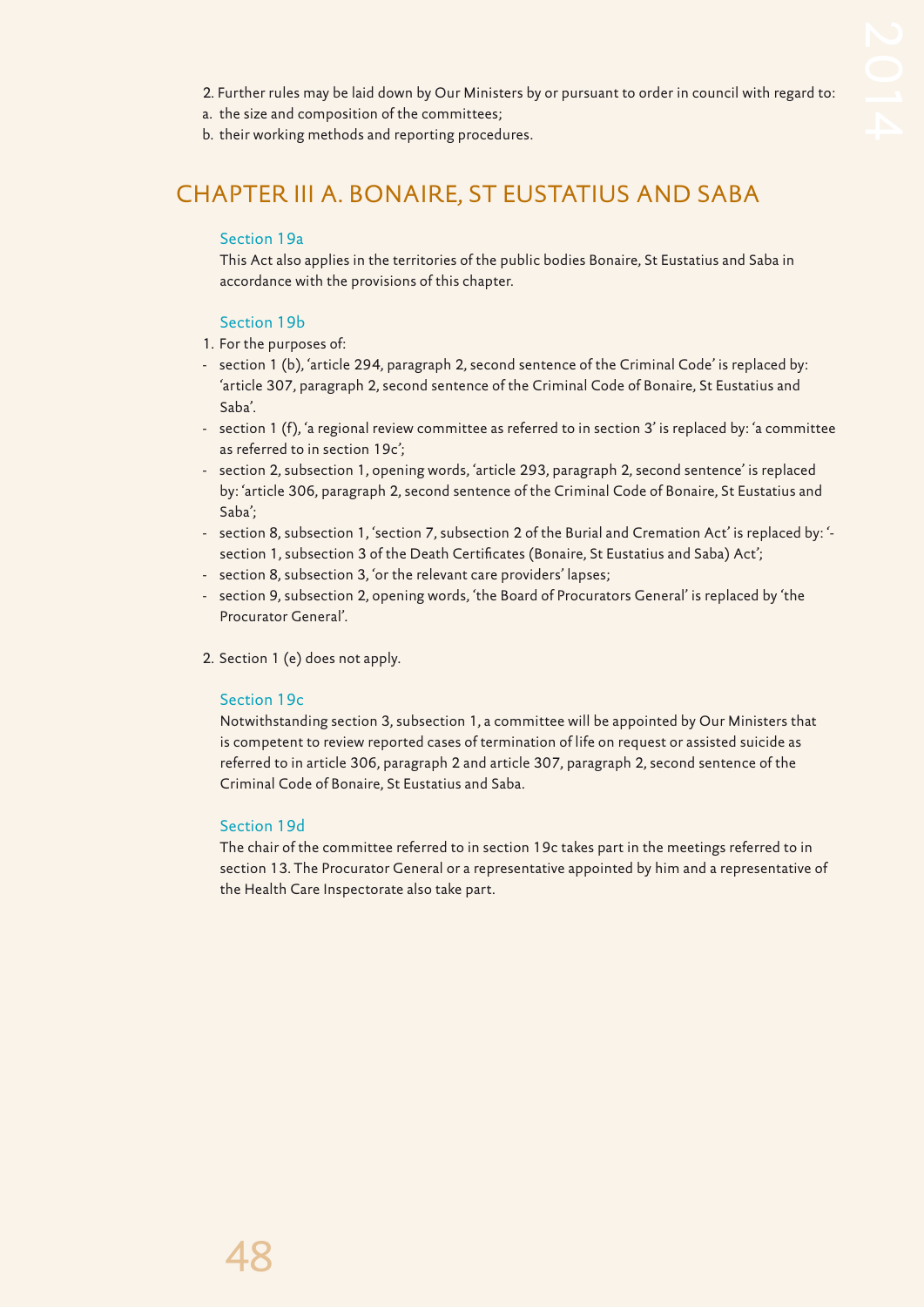# CRIMINAL CODE

#### Article 293

- 1. Anyone who terminates another person's life at that person's express and earnest request is liable to a term of imprisonment not exceeding twelve years or a fifth-category fine.
- 2. The act referred to in paragraph 1 is not an offence if it is committed by a physician who fulfils the due care criteria set out in section 2 of the Termination of Life on Request and Assisted Suicide (Review Procedures) Act, and if the physician notifies the municipal pathologist of this act in accordance with the provisions of section 7, subsection 2 of the Burial and Cremation Act.

### Article 294

- 1. Anyone who intentionally incites another to commit suicide is, if suicide follows, liable to a term of imprisonment not exceeding three years or to a fourth-category fine.
- 2. Anyone who intentionally assists another to commit suicide or provides him with the means to do so is, if suicide follows, liable to a term of imprisonment not exceeding three years or a fourthcategory fine. Article 293, paragraph 2 applies *mutatis mutandis*.